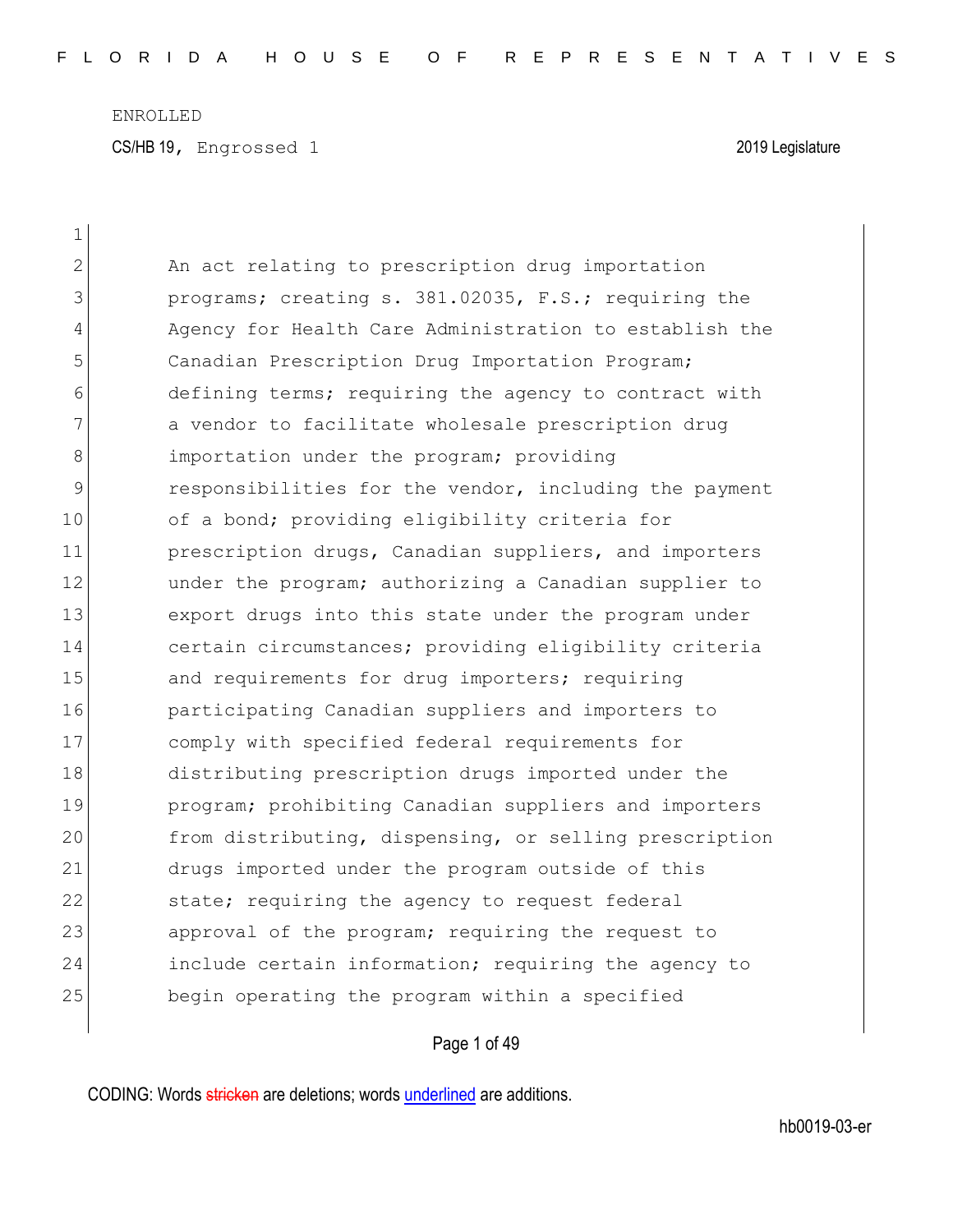CS/HB 19, Engrossed 1 2019 Legislature

26 timeframe after receiving federal approval; providing 27 certain documentation requirements; requiring the 28 agency to suspend the importation of drugs in 29 violation of this section or any federal or state law 30 or regulation; authorizing the agency to revoke the 31 suspension under certain circumstances; requiring the 32 agency to submit an annual report to the Governor and 33 the Legislature by a specified date; providing 34 requirements for such report; requiring the agency to 35 notify the Legislature upon federal approval of the 36 program and to submit a proposal to the Legislature 37 for program implementation and funding before a 38 certain date; requiring the agency to adopt necessary 39 rules; creating s. 465.0157, F.S.; establishing an 40 international export pharmacy permit for participation 41 in the International Prescription Drug Importation 42 Program; providing requirements for permit application 43 and renewal; requiring the Department of Health to 44 adopt certain rules governing the financial 45 responsibility of the pharmacy permittee; amending s. 46 465.017, F.S.; authorizing the department to inspect 47 international export pharmacy permittees; amending s. 48 499.005, F.S.; providing that the importation of a 49 **prescription drug under the International Prescription** 50 Drug Importation Program is not a prohibited act under

### Page 2 of 49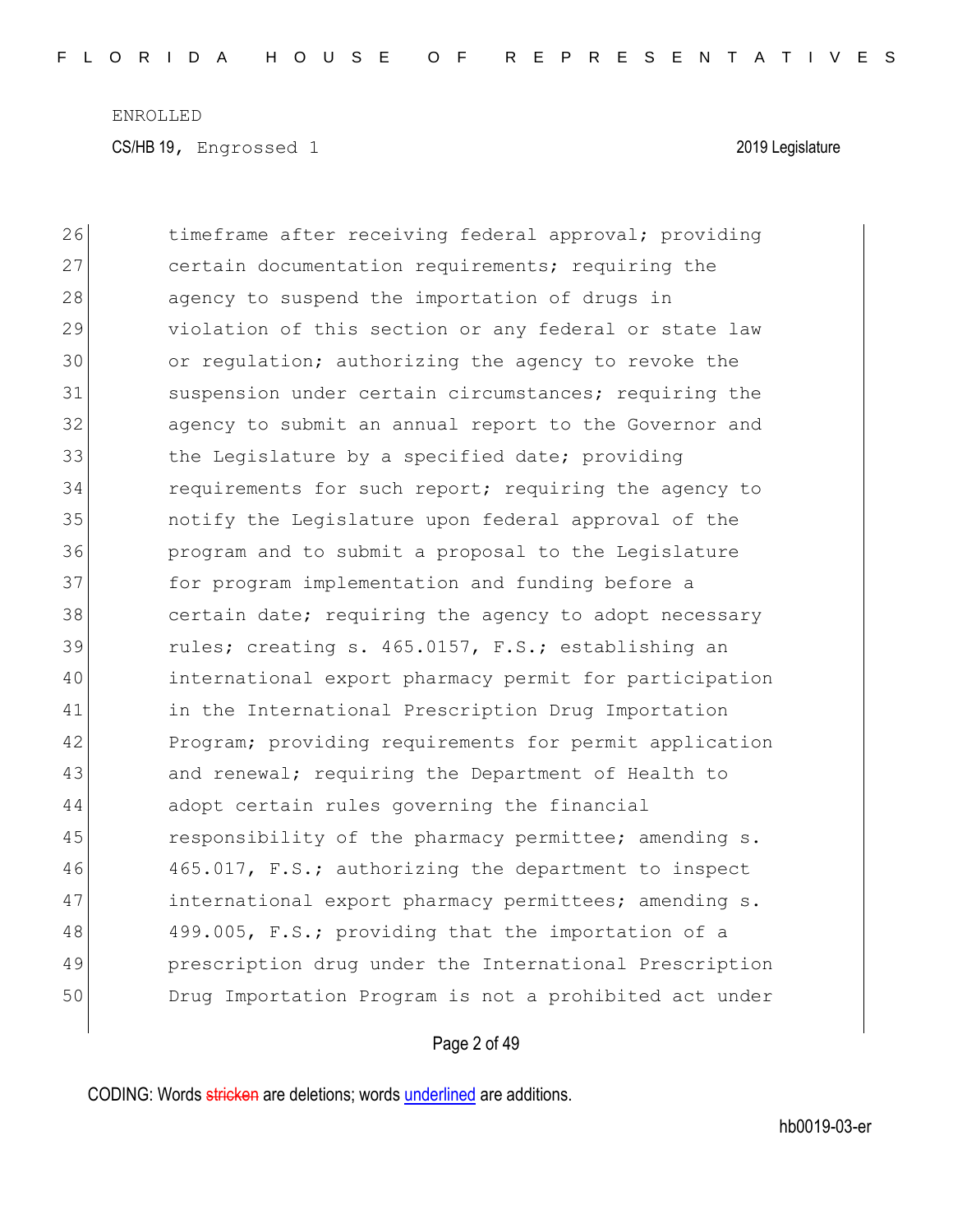CS/HB 19, Engrossed 1 2019 Legislature

51 that chapter; amending s. 499.0051, F.S.; providing an 52 exemption from prosecution as a criminal offense for 53 the importation of a prescription drug for wholesale 54 distribution under the International Prescription Drug 55 Importation Program; amending s. 499.01, F.S.; 56 requiring an international prescription drug wholesale 57 distributor to be permitted before operating; 58 requiring nonresident prescription drug manufacturers 59 to register with the Department of Business and 60 Professional Requlation to participate in the program; 61 **providing an exception; establishing an international** 62 prescription drug wholesale distributor drug permit; 63 providing permit requirements; requiring the 64 Department of Business and Professional Regulation to 65 adopt certain rules governing the financial 66 responsibility of nonresident prescription drug 67 manufacturer licensee or permittee and international 68 prescription drug wholesale distributor permittees; 69 amending s. 499.012, F.S.; providing application 70 requirements for international prescription drug 71 wholesale distributors and nonresident prescription 72 drug manufacturers to participate in the program; 73 amending s. 499.015, F.S.; establishing that 74 **prescription drugs imported under the International** 75 Prescription Drug Importation Program are not required

### Page 3 of 49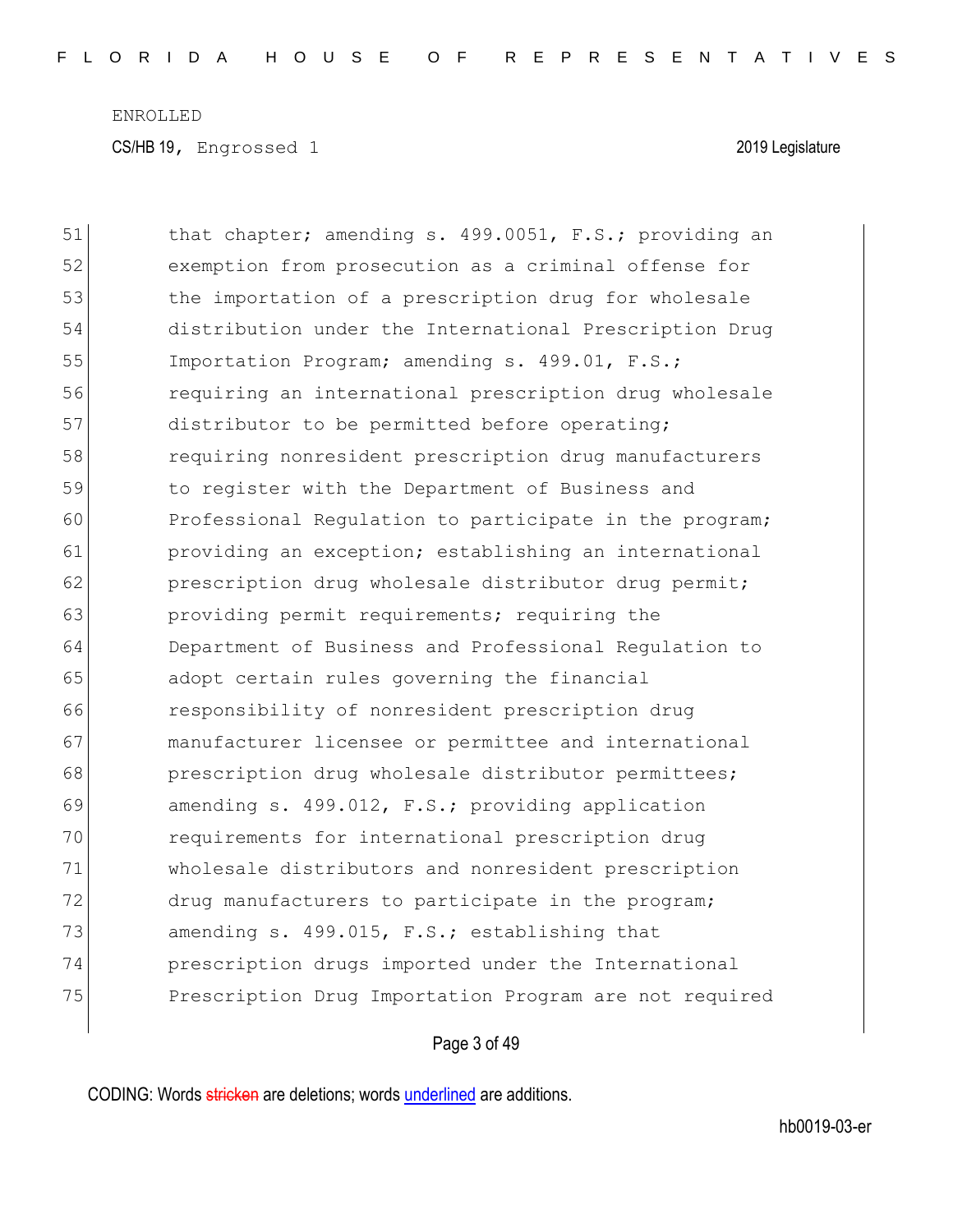CS/HB 19, Engrossed 1 2019 Legislature

| 76  | to be registered under a specified provision; amending |
|-----|--------------------------------------------------------|
| 77  | s. 499.065, F.S.; requiring the department to inspect  |
| 78  | international prescription drug wholesale distributor  |
| 79  | establishments; authorizing the department to          |
| 80  | determine that an international prescription drug      |
| 81  | wholesale distributor establishment is an imminent     |
| 82  | danger to the public and require its immediate closure |
| 83  | under certain conditions; creating s. 499.0285, F.S.;  |
| 84  | requiring the department to establish the              |
| 85  | International Prescription Drug Importation Program    |
| 86  | for a specified purpose; providing definitions;        |
| 87  | providing eligibility criteria for prescription drugs, |
| 88  | exporters, and importers under the program; requiring  |
| 89  | participating importers to submit certain              |
| 90  | documentation to the department for prescription drugs |
| 91  | imported under the program; requiring the department   |
| 92  | to immediately suspend the importation of specific     |
| 93  | prescription drug or the importation of prescription   |
| 94  | drugs by a specific importer if a violation has        |
| 95  | occurred under the program; authorizing the department |
| 96  | to revoke such suspension under certain circumstances; |
| 97  | requiring the department to adopt necessary rules;     |
| 98  | requiring the agency, in collaboration with the        |
| 99  | Department of Business and Professional Regulation and |
| 100 | the Department of Health, to negotiate a federal       |

# Page 4 of 49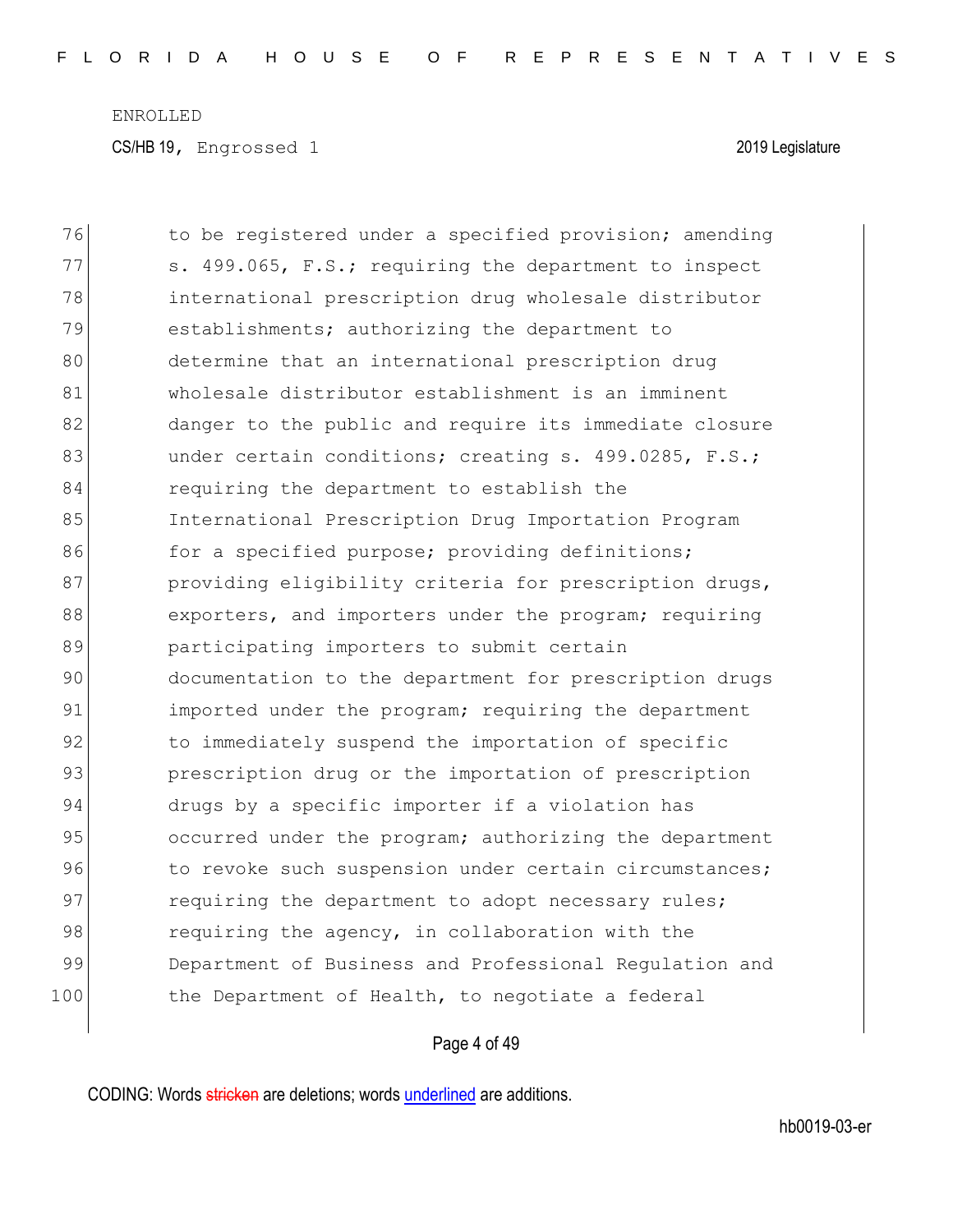| 101 | arrangement to operate a pilot program for importing            |
|-----|-----------------------------------------------------------------|
| 102 | prescription drugs into this state; providing that              |
| 103 | implementation of the act is contingent upon the                |
| 104 | federal authorization; requiring the department to              |
| 105 | notify the Legislature before implementation of the             |
| 106 | pilot program and to submit a proposal for pilot                |
| 107 | program implementation and funding; providing an                |
| 108 | effective date.                                                 |
| 109 |                                                                 |
| 110 | Be It Enacted by the Legislature of the State of Florida:       |
| 111 |                                                                 |
| 112 | Section 1. Section 381.02035, Florida Statutes, is created      |
| 113 | to read:                                                        |
| 114 | 381.02035 Canadian Prescription Drug Importation Program.-      |
| 115 | PROGRAM ESTABLISHED. - The Agency for Health Care<br>(1)        |
| 116 | Administration shall establish the Canadian Prescription Drug   |
| 117 | Importation Program for the importation of safe and effective   |
| 118 | prescription drugs from Canada which have the highest potential |
| 119 | for cost savings to the state.                                  |
| 120 | DEFINITIONS. - As used in this section, the term:<br>(2)        |
| 121 | "Agency" means the Agency for Health Care<br>(a)                |
| 122 | Administration.                                                 |
| 123 | "Canadian supplier" means a manufacturer, wholesale<br>(b)      |
| 124 | distributor, or pharmacy appropriately licensed or permitted    |
| 125 | under Canadian law to manufacture, distribute, or dispense      |
|     |                                                                 |

Page 5 of 49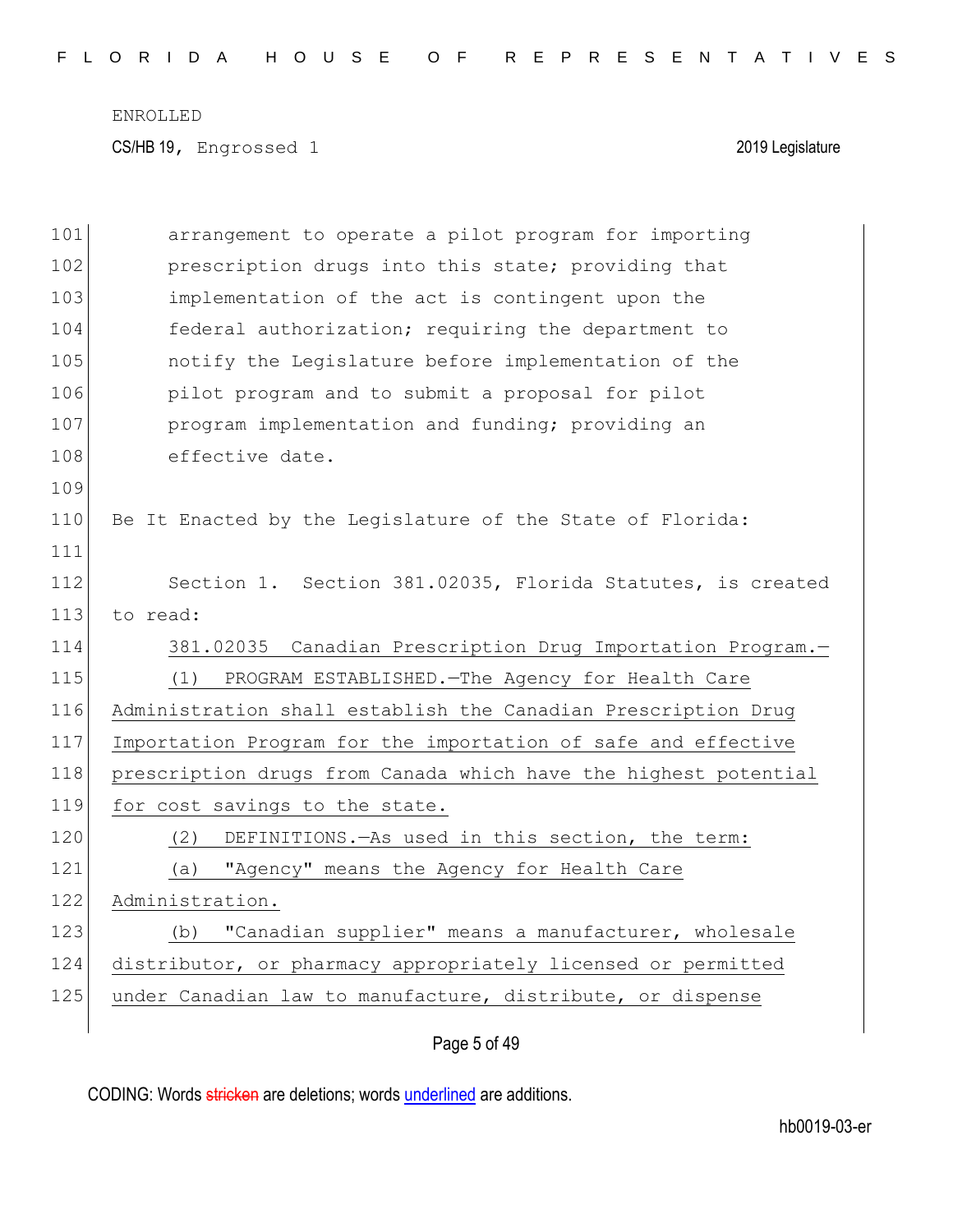CS/HB 19, Engrossed 1 2019 Legislature

| 126 | prescription drugs.                                             |
|-----|-----------------------------------------------------------------|
| 127 | (c) "County health department" means a health care              |
| 128 | facility established under part I of chapter 154.               |
| 129 | (d) "Department" means the Department of Health.                |
| 130 | (e) "Drug" or "prescription drug" has the same meaning as       |
| 131 | "prescription drug" in s. 499.003, but is limited to drugs      |
| 132 | intended for human use.                                         |
| 133 | (f) "Federal act" means the Federal Food, Drug, and             |
| 134 | Cosmetic Act, 21 U.S.C. ss. 301 et seq.; 52 Stat. 1040 et seq.  |
| 135 | as amended by the Drug Quality and Security Act, 21 U.S.C. 351  |
| 136 | et seq.                                                         |
| 137 | (g) "Free clinic" means a clinic that delivers only medical     |
| 138 | diagnostic services or nonsurgical medical treatment free of    |
|     |                                                                 |
| 139 | charge to low-income recipients.                                |
| 140 | "Medicaid pharmacy" means a pharmacy licensed under<br>(h)      |
| 141 | chapter 465 that has a Medicaid provider agreement in effect    |
| 142 | with the agency and is in good standing with the agency.        |
| 143 | (i) "Pharmacist" means a person who holds an active and         |
| 144 | unencumbered license to practice pharmacy pursuant to chapter   |
| 145 | 465.                                                            |
| 146 | (j) "Program" means the Canadian Prescription Drug              |
| 147 | Importation Program.                                            |
| 148 | (k) "Track-and-trace" means the product-tracing process         |
| 149 | for the components of the pharmaceutical distribution supply    |
| 150 | chain as described in Title II of the Drug Quality and Security |

Page 6 of 49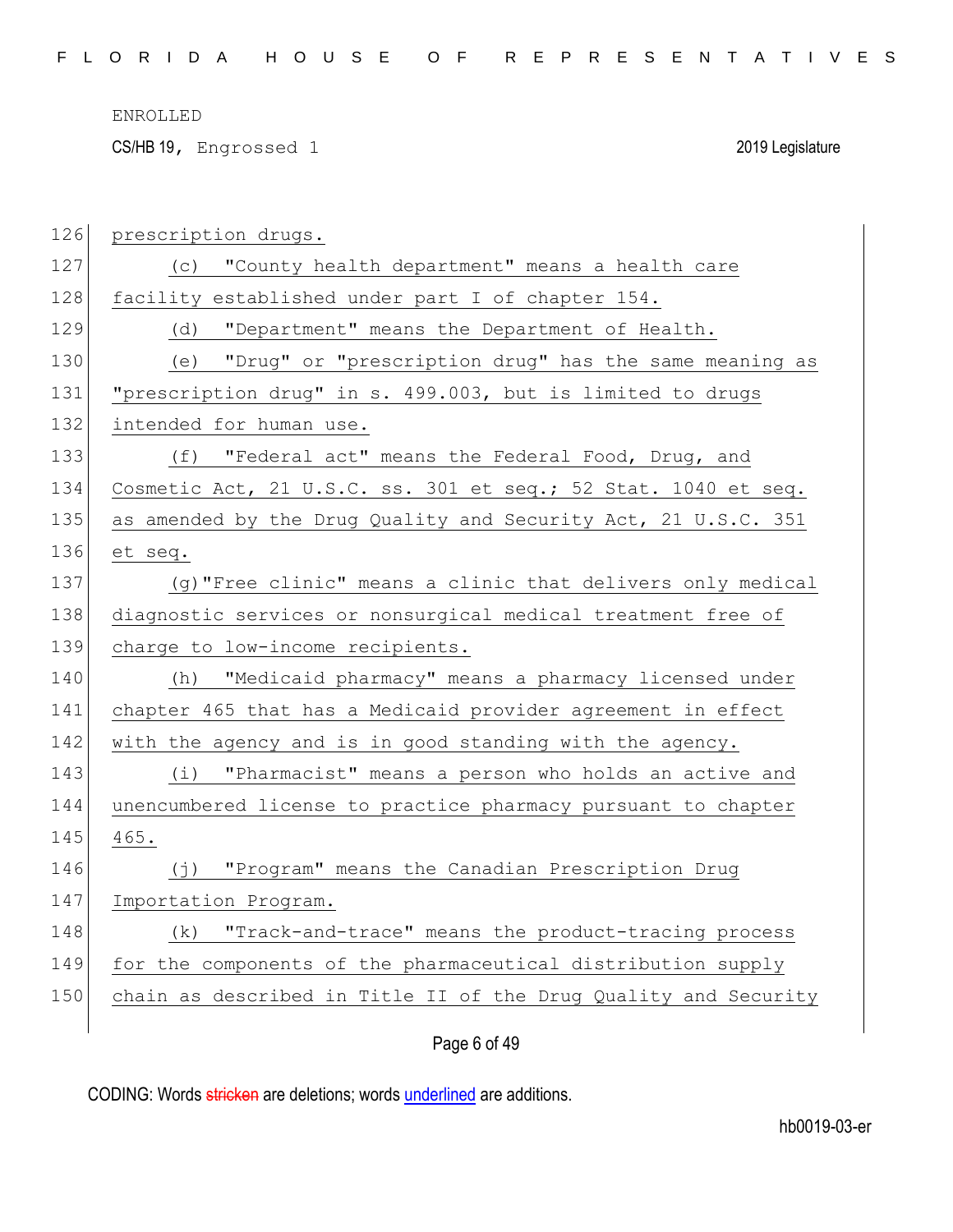CS/HB 19, Engrossed 1 2019 Legislature

| 151 | Act, Drug Supply Chain Security Act, 21 U.S.C. 351 et seq.       |
|-----|------------------------------------------------------------------|
| 152 | "Vendor" means the entity contracted by the agency to<br>(1)     |
| 153 | manage specified functions of the program.                       |
| 154 | IMPORTATION PROCESS.-<br>(3)                                     |
| 155 | The agency shall contract with a vendor to provide<br>(a)        |
| 156 | services under the program.                                      |
| 157 | (b) By December 1, 2019, and each year thereafter, the           |
| 158 | vendor shall develop a Wholesale Prescription Drug Importation   |
| 159 | List identifying the prescription drugs that have the highest    |
| 160 | potential for cost savings to the state. In developing the list, |
| 161 | the vendor shall consider, at a minimum, which prescription      |
| 162 | drugs will provide the greatest cost savings to state programs,  |
| 163 | including prescriptions drugs for which there are shortages,     |
| 164 | specialty prescription drugs, and high volume prescription       |
| 165 | drugs. The agency, in consultation with the department, shall    |
| 166 | review the Wholesale Prescription Drug Importation List every 3  |
| 167 | months to ensure that it continues to meet the requirements of   |
| 168 | the programs and may direct the vendor to revise the list, as    |
| 169 | necessary.                                                       |
| 170 | The vendor shall identify Canadian suppliers that are<br>(C)     |
| 171 | in full compliance with relevant Canadian federal and provincial |
| 172 | laws and regulations and the federal act and who have agreed to  |
| 173 | export drugs identified on the list at prices that will provide  |
| 174 | cost savings to the state. The vendor must verify that such      |
| 175 | Canadian suppliers meet all of the requirements of the program,  |
|     |                                                                  |

Page 7 of 49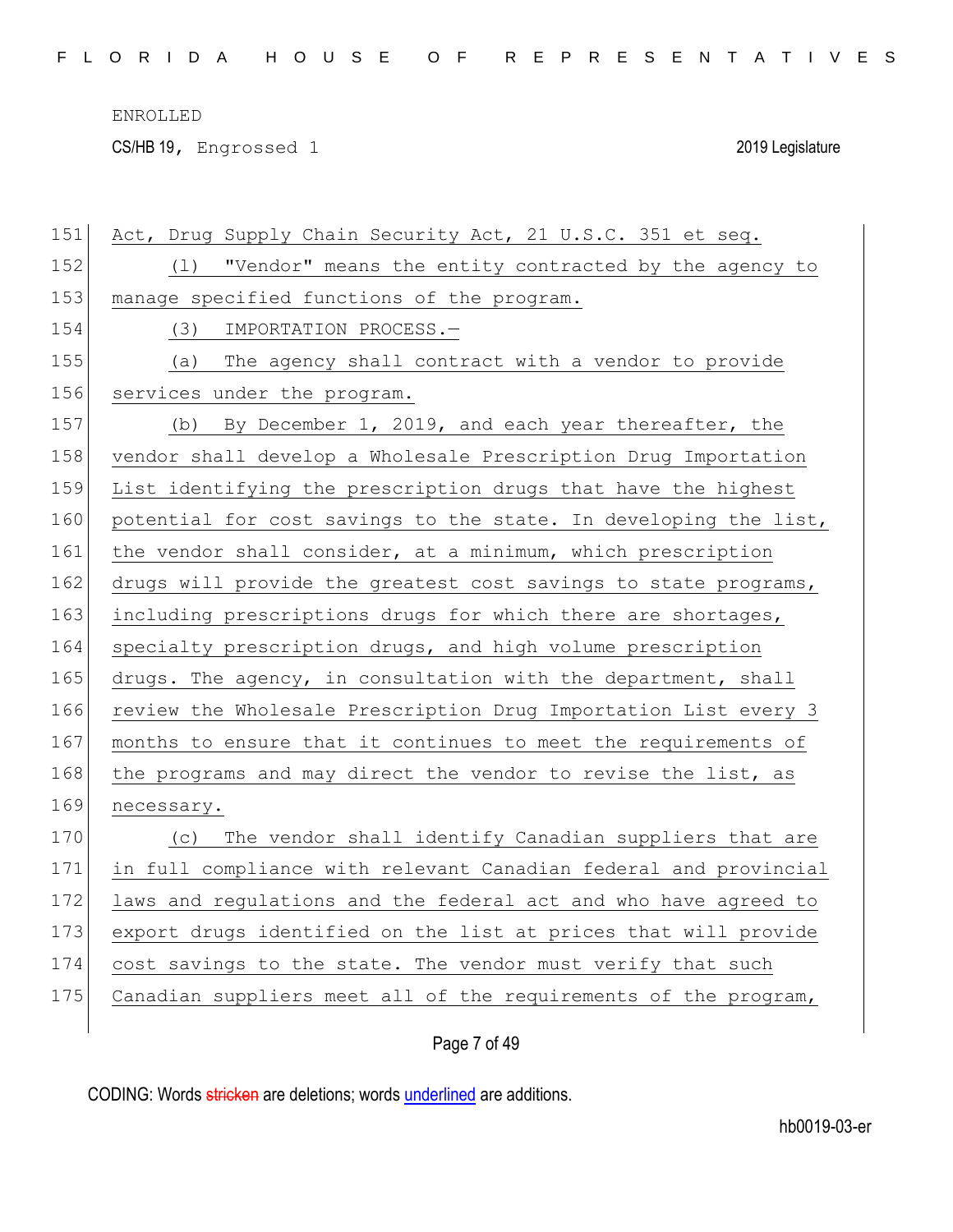CS/HB 19, Engrossed 1 2019 Legislature

| 176 | while meeting or exceeding the federal and state track-and-trace |
|-----|------------------------------------------------------------------|
| 177 | laws and regulations.                                            |
| 178 | (d) The vendor shall contract with such eligible Canadian        |
| 179 | suppliers, or facilitate contracts between eligible importers    |
| 180 | and Canadian suppliers, to import drugs under the program.       |
| 181 | The vendor shall maintain a list of all registered<br>(e)        |
| 182 | importers that participate in the program.                       |
| 183 | The vendor shall ensure compliance with Title II of<br>(f)       |
| 184 | the federal Drug Quality and Security Act, Pub. L. No. 113-54,   |
| 185 | by all suppliers, importers and other distributors, and          |
| 186 | participants in the program.                                     |
| 187 | The vendor shall assist the agency in the preparation<br>(g)     |
| 188 | of the annual report required by subsection (12), including the  |
| 189 | timely provision of any information requested by the agency.     |
| 190 | The vendor shall provide an annual financial audit of<br>(h)     |
| 191 | its operations to the agency as required by the agency. The      |
| 192 | vendor shall also provide quarterly financial reports specific   |
| 193 | to the program and shall include information on the performance  |
| 194 | of its subcontractors and vendors. The agency shall determine    |
| 195 | the format and contents of the reports.                          |
| 196 | (4) BOND REQUIREMENT. The agency shall require a bond from       |
| 197 | the vendor to mitigate the financial consequences of potential   |
| 198 | acts of malfeasance or misfeasance or fraudulent or dishonest    |
| 199 | acts committed by the vendor, any employees of the vendor, or    |
| 200 | its subcontractors.                                              |
|     |                                                                  |

# Page 8 of 49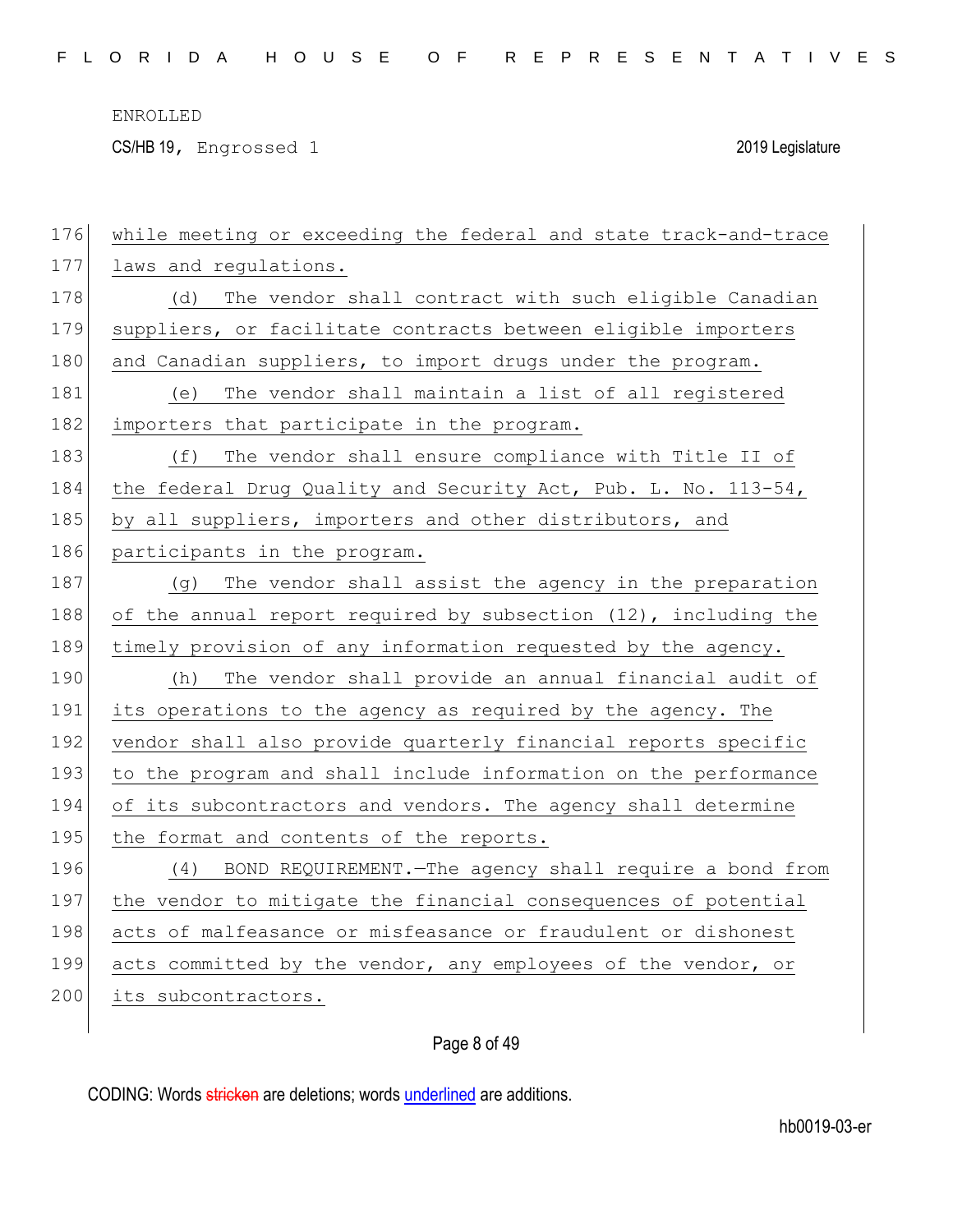CS/HB 19, Engrossed 1 2019 Legislature

| 201 | ELIGIBLE PRESCRIPTION DRUGS.-Eligible importers, as<br>(5)       |
|-----|------------------------------------------------------------------|
| 202 | described in subsection (7), may import a drug from an eligible  |
| 203 | Canadian supplier, as described in subsection (6), if:           |
| 204 | The drug meets the United States Food and Drug<br>(a)            |
| 205 | Administration's standards related to safety, effectiveness,     |
| 206 | misbranding, and adulteration;                                   |
| 207 | Importing the drug would not violate federal patent<br>(b)       |
| 208 | laws;                                                            |
| 209 | Importing the drug is expected to generate cost<br>(C)           |
| 210 | savings; and                                                     |
| 211 | (d)<br>The drug is not:                                          |
| 212 | A controlled substance as defined in 21 U.S.C. s. 802;<br>1.     |
| 213 | $2$ .<br>A biological product as defined in 42 U.S.C. s. 262;    |
| 214 | 3.<br>An infused drug;                                           |
| 215 | 4.<br>An intravenously injected drug;                            |
| 216 | 5.<br>A drug that is inhaled during surgery; or                  |
| 217 | 6.<br>A drug that is a parenteral drug, the importation of       |
| 218 | which is determined by the United States Secretary of Health and |
| 219 | Human Services to pose a threat to the public health.            |
| 220 | ELIGIBLE CANADIAN SUPPLIERS. - A Canadian supplier may<br>(6)    |
| 221 | export prescription drugs into this state under the program if   |
| 222 | the supplier:                                                    |
| 223 | Is in full compliance with relevant Canadian federal<br>(a)      |
| 224 | and provincial laws and regulations;                             |
| 225 | Is identified by the vendor as eligible to participate<br>(b)    |
|     |                                                                  |
|     | Page 9 of 49                                                     |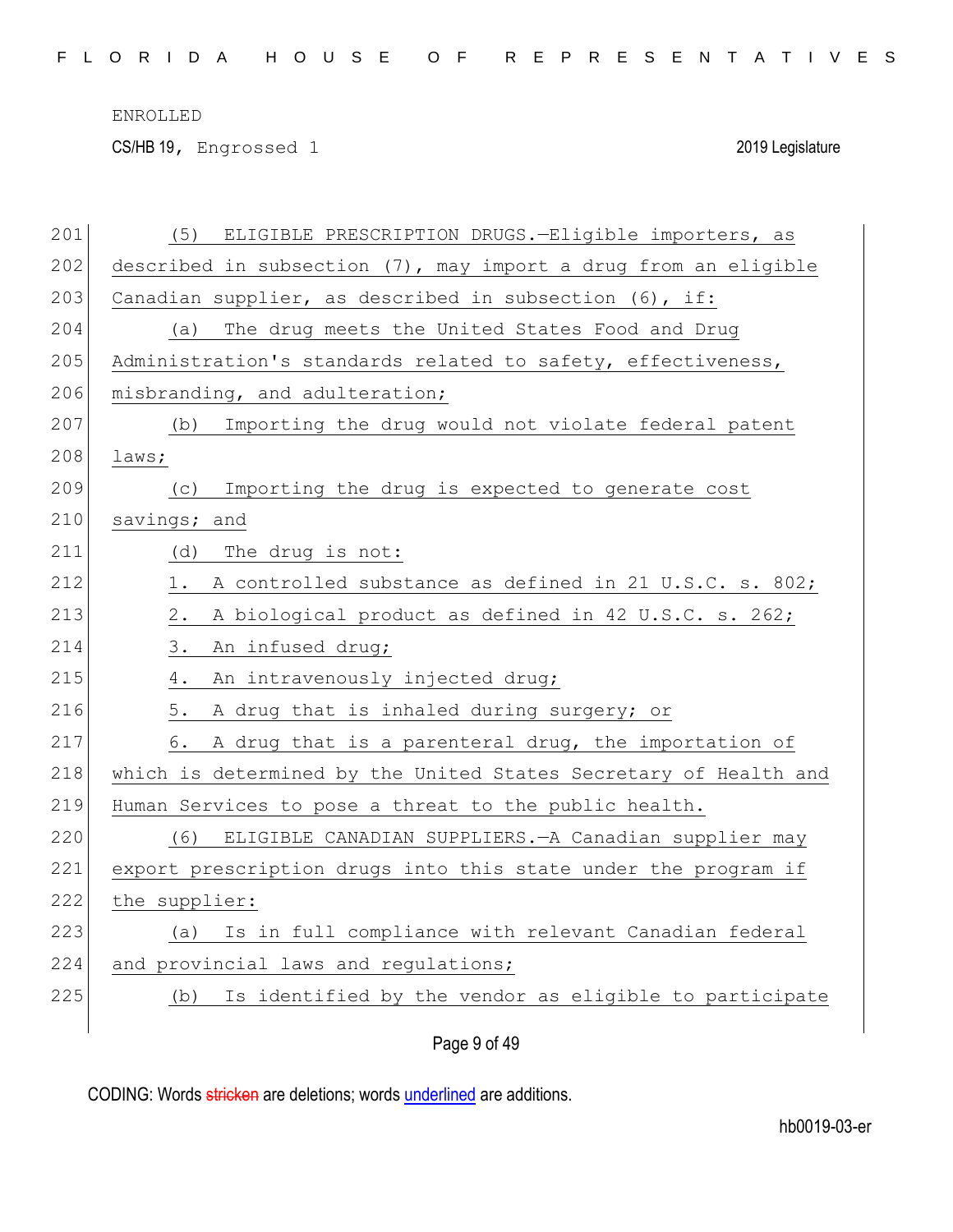CS/HB 19, Engrossed 1 2019 Legislature

| 226 | in the program; and                                              |
|-----|------------------------------------------------------------------|
| 227 | (c) Submits an attestation that the supplier has a               |
| 228 | registered agent in the United States, including the name and    |
| 229 | United States address of the registered agent.                   |
| 230 | (7) ELIGIBLE IMPORTERS. - The following entities may import      |
| 231 | prescription drugs from an eligible Canadian supplier under the  |
| 232 | program:                                                         |
| 233 | A pharmacist or wholesaler employed by or under<br>(a)           |
| 234 | contract with the department's central pharmacy, for             |
| 235 | distribution to a county health department or free clinic for    |
| 236 | dispensing to clients treated in such department or clinic.      |
| 237 | (b) A pharmacist or wholesaler employed by or under              |
| 238 | contract with a Medicaid pharmacy, for dispensing to the         |
| 239 | pharmacy's Medicaid recipients.                                  |
| 240 | (c) A pharmacist or wholesaler employed by or under              |
| 241 | contract with the Department of Corrections, for dispensing to   |
| 242 | inmates in the custody of the Department of Corrections.         |
| 243 | (d) A pharmacist or wholesaler employed by or under              |
| 244 | contract with a developmental disabilities center, as defined in |
| 245 | s. 393.063, for dispensing to clients treated in such center.    |
| 246 | (e) A pharmacist or wholesaler employed by or under              |
| 247 | contract with a treatment facility, as defined in s. 394.455,    |
| 248 | for dispensing to patients treated in such facility.             |
| 249 | (8)<br>DISTRIBUTION REQUIREMENTS.-Eligible Canadian suppliers    |
| 250 | and eligible importers participating under the program:          |
|     |                                                                  |

Page 10 of 49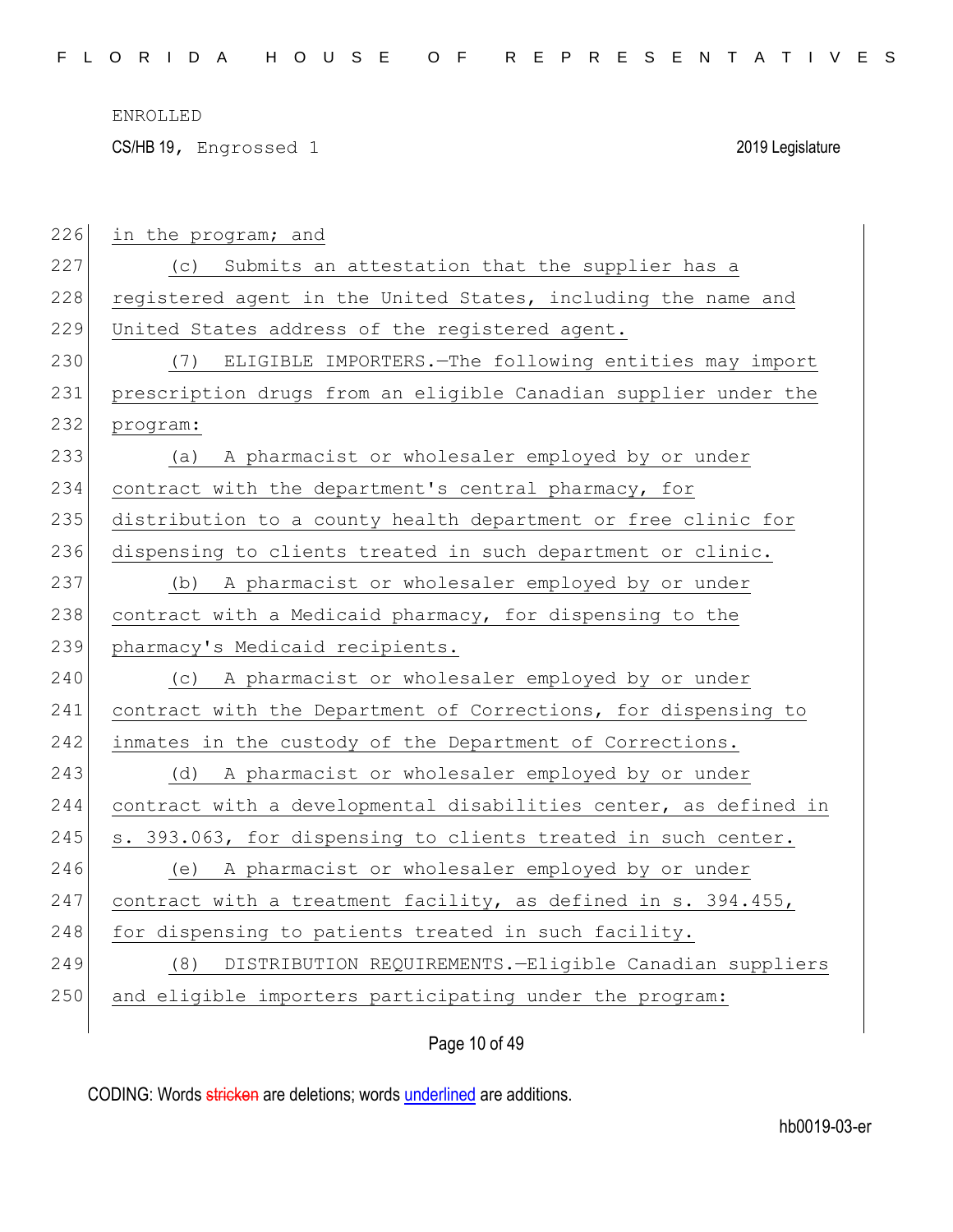CS/HB 19, Engrossed 1 2019 Legislature

| 251 | Must comply with the tracking and tracing requirements<br>(a)    |
|-----|------------------------------------------------------------------|
| 252 | of 21 U.S.C. ss. 360eee et seq.                                  |
| 253 | May not distribute, dispense, or sell prescription<br>(b)        |
| 254 | drugs imported under the program outside of the state.           |
| 255 | (9) FEDERAL APPROVAL. - By July 1, 2020, the agency shall        |
| 256 | submit a request to the United States Secretary of Health and    |
| 257 | Human Services for approval of the program under 21 U.S.C. s.    |
| 258 | $384(l)$ . The agency shall begin operating the program within 6 |
| 259 | months after receiving such approval. The request must, at a     |
| 260 | minimum:                                                         |
| 261 | Describe the agency's plan for operating the program.<br>(a)     |
| 262 | Demonstrate how the prescription drugs imported into<br>(b)      |
| 263 | this state under the program will meet the applicable federal    |
|     |                                                                  |
| 264 | and state standards for safety and effectiveness.                |
| 265 | Demonstrate how the drugs imported into this state<br>(C)        |
| 266 | under the program will comply with federal tracing procedures.   |
| 267 | Include a list of proposed prescription drugs that<br>(d)        |
| 268 | have the highest potential for cost savings to the state through |
| 269 | importation at the time that the request is submitted.           |
| 270 | Estimate the total cost savings attributable to the<br>(e)       |
| 271 | program.                                                         |
| 272 | Provide the costs of program implementation to the<br>(f)        |
| 273 | state.                                                           |
| 274 | Include a list of potential Canadian suppliers from<br>(q)       |
| 275 | which the state would import drugs and demonstrate that the      |

Page 11 of 49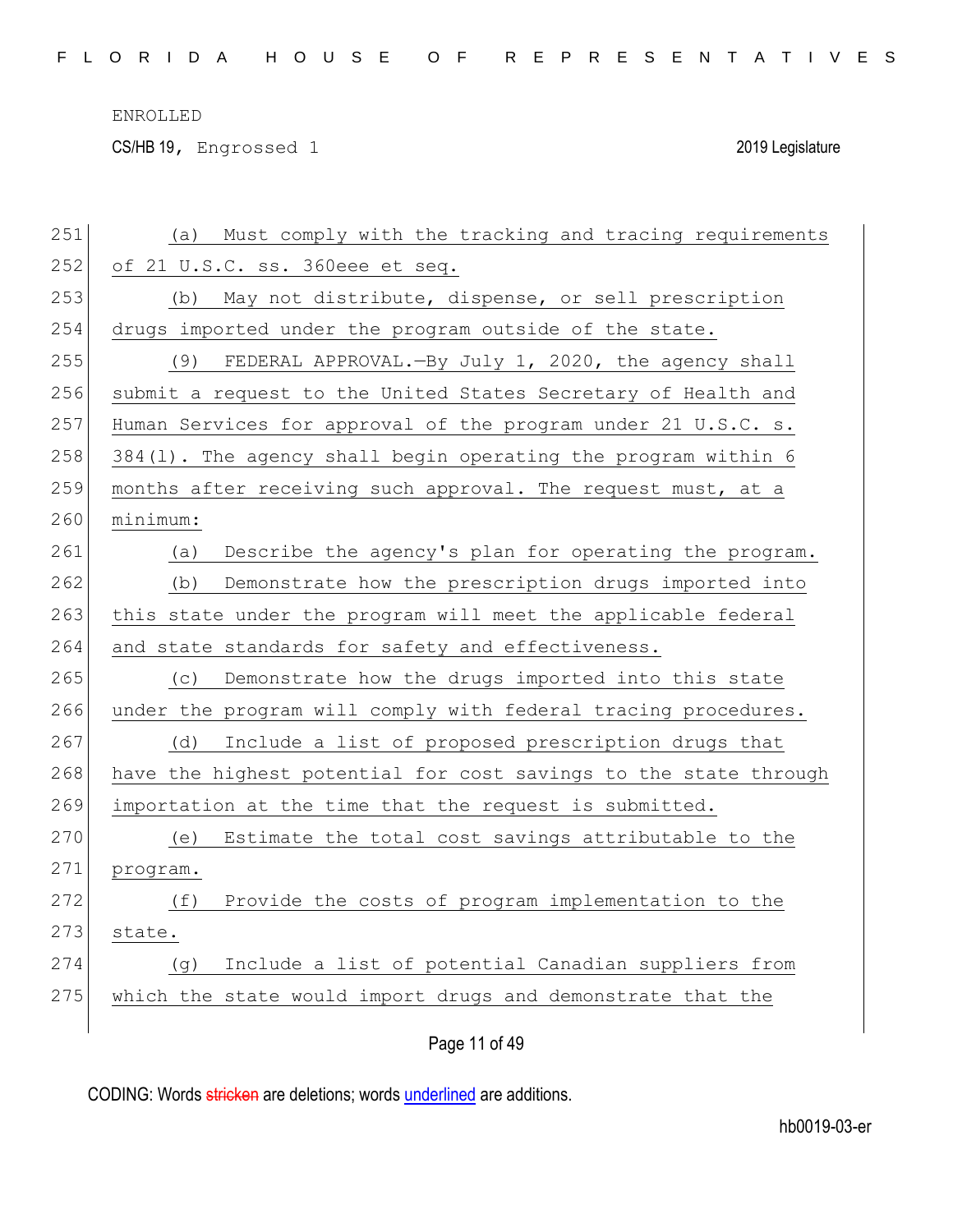F L O R I D A H O U S E O F R E P R E S E N T A T I V E S

ENROLLED

CS/HB 19, Engrossed 1 2019 Legislature

| 276 | suppliers are in full compliance with relevant Canadian federal  |
|-----|------------------------------------------------------------------|
| 277 | and provincial laws and regulations as well as all applicable    |
| 278 | federal and state laws and regulations.                          |
| 279 | (10) PRESCRIPTION DRUG SUPPLY CHAIN DOCUMENTATION.-              |
| 280 | The vendor shall ensure the safety and quality of<br>(a)         |
| 281 | drugs imported under the program. The vendor shall:              |
| 282 | For an initial imported shipment of a specific drug by<br>1.     |
| 283 | an importer, ensure that each batch of the drug in the shipment  |
| 284 | is statistically sampled and tested for authenticity and         |
| 285 | degradation in a manner consistent with the federal act.         |
| 286 | For every subsequent imported shipment of that drug by<br>2.     |
| 287 | that importer, ensure that a statistically valid sample of the   |
| 288 | shipment is tested for authenticity and degradation in a manner  |
| 289 | consistent with the federal act.                                 |
| 290 | Certify that the drug:<br>3.                                     |
| 291 | Is approved for marketing in the United States and is<br>а.      |
|     |                                                                  |
| 292 | not adulterated or misbranded; and                               |
| 293 | b. Meets all of the labeling requirements under 21 U.S.C.        |
| 294 | s. 352.                                                          |
| 295 | Maintain qualified laboratory records, including<br>4.           |
| 296 | complete data derived from all tests necessary to ensure that    |
| 297 | the drug is in compliance with the requirements of this section. |
| 298 | Maintain documentation demonstrating that the testing<br>5.      |
| 299 | required by this section was conducted at a qualified laboratory |
| 300 | in accordance with the federal act and any other applicable      |

Page 12 of 49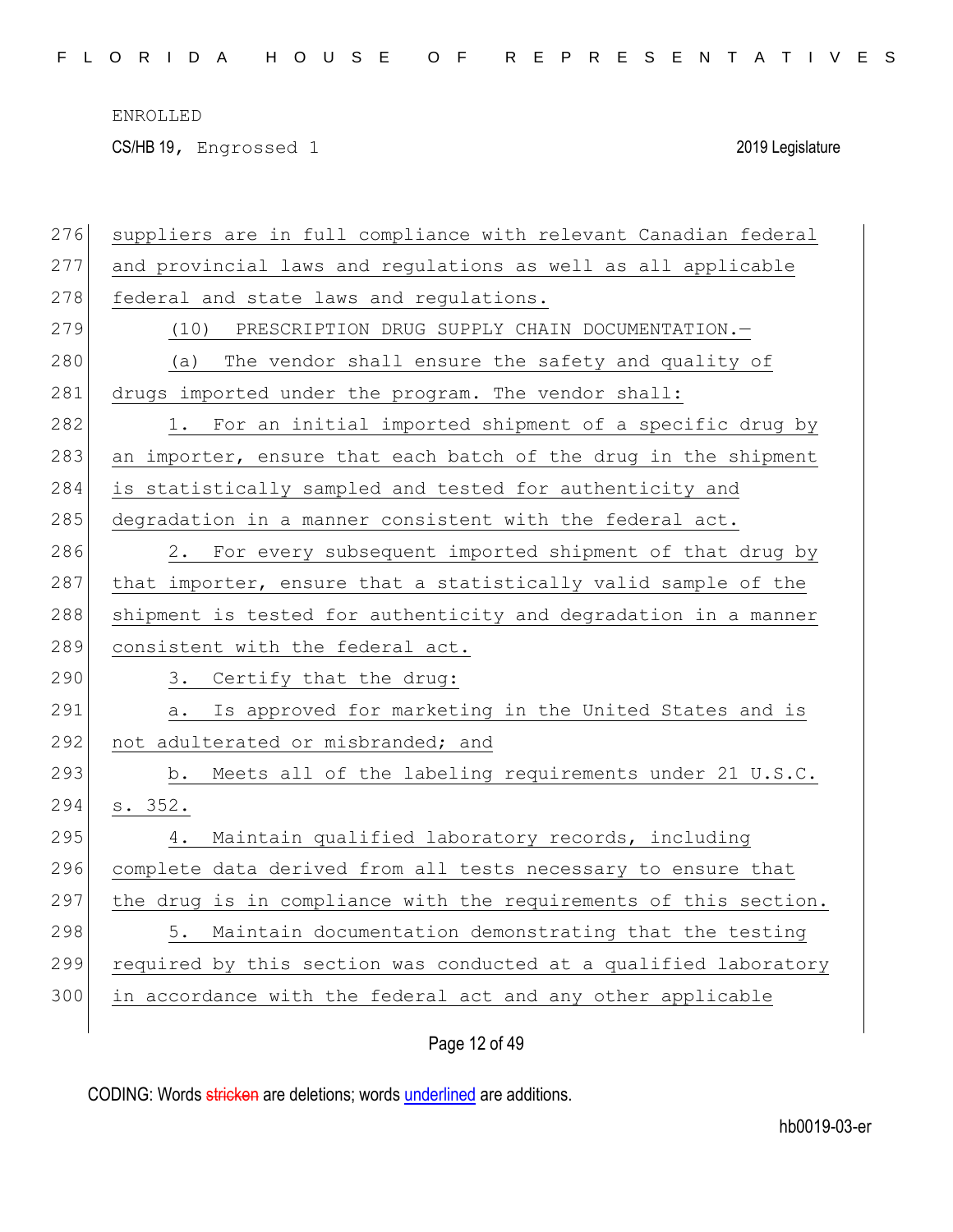CS/HB 19, Engrossed 1 2019 Legislature

| 301 | federal and state laws and regulations governing laboratory      |
|-----|------------------------------------------------------------------|
| 302 | qualifications.                                                  |
| 303 | (b) All testing required by this section must be conducted       |
| 304 | in a qualified laboratory that meets the standards under the     |
| 305 | federal act and any other applicable federal and state laws and  |
| 306 | regulations governing laboratory qualifications for drug         |
| 307 | testing.                                                         |
| 308 | The vendor shall maintain information and<br>(C)                 |
| 309 | documentation submitted under this section for a period of at    |
| 310 | least 7 years.                                                   |
| 311 | A participating importer must submit the all of<br>(d)           |
| 312 | following information to the vendor:                             |
| 313 | The name and quantity of the active ingredient of the<br>1.      |
| 314 | drug.                                                            |
| 315 | A description of the dosage form of the drug.<br>$2$ .           |
| 316 | 3.<br>The date on which the drug is received.                    |
| 317 | The quantity of the drug that is received.<br>4.                 |
| 318 | $5.$<br>The point of origin and destination of the drug.         |
| 319 | The price paid by the importer for the drug.<br>6.               |
| 320 | A participating Canadian supplier must submit the<br>(e)         |
| 321 | following information and documentation to the vendor specifying |
| 322 | all of the following:                                            |
| 323 | The original source of the drug, including:<br>1.                |
| 324 | The name of the manufacturer of the drug.<br>а.                  |
| 325 | The date on which the drug was manufactured.<br>b.               |
|     |                                                                  |

Page 13 of 49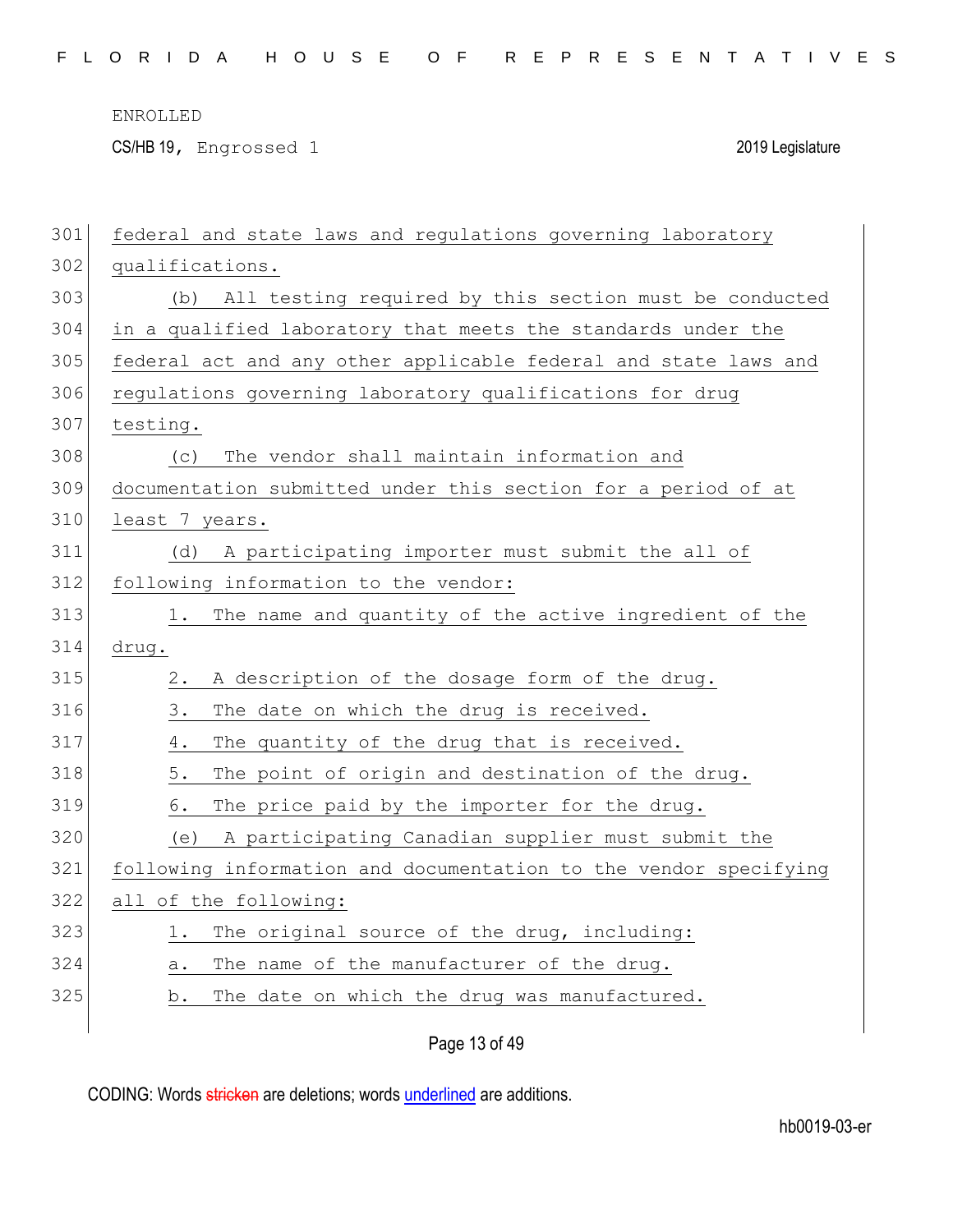CS/HB 19, Engrossed 1 2019 Legislature

| 326 | The location (country, state or province, and city)<br>$\circ$ . |
|-----|------------------------------------------------------------------|
| 327 | where the drug was manufactured.                                 |
| 328 | The date on which the drug is shipped.<br>2.                     |
| 329 | The quantity of the drug that is shipped.<br>3.                  |
| 330 | The quantity of each lot of the drug originally<br>4.            |
| 331 | received and the source of the lot.                              |
| 332 | The lot or control number and the batch number assigned<br>5.    |
| 333 | to the drug by the manufacturer.                                 |
| 334 | The agency may require that the vendor collect any<br>(f)        |
| 335 | other information necessary to ensure the protection of the      |
| 336 | public health.                                                   |
| 337 | IMMEDIATE SUSPENSION. - The agency shall immediately<br>(11)     |
| 338 | suspend the importation of a specific drug or the importation of |
| 339 | drugs by a specific importer if it discovers that any drug or    |
| 340 | activity is in violation of this section or any federal or state |
| 341 | law or regulation. The agency may revoke the suspension if,      |
| 342 | after conducting an investigation, it determines that the public |
| 343 | is adequately protected from counterfeit or unsafe drugs being   |
| 344 | imported into this state.                                        |
| 345 | ANNUAL REPORT. - By December 1 of each year, the agency<br>(12)  |
| 346 | shall submit a report to the Governor, the President of the      |
| 347 | Senate, and the Speaker of the House of Representatives on the   |
| 348 | operation of the program during the previous fiscal year. The    |
| 349 | report must include, at a minimum:                               |
| 350 | A list of the prescription drugs that were imported<br>(a)       |
|     | Page 14 of 49                                                    |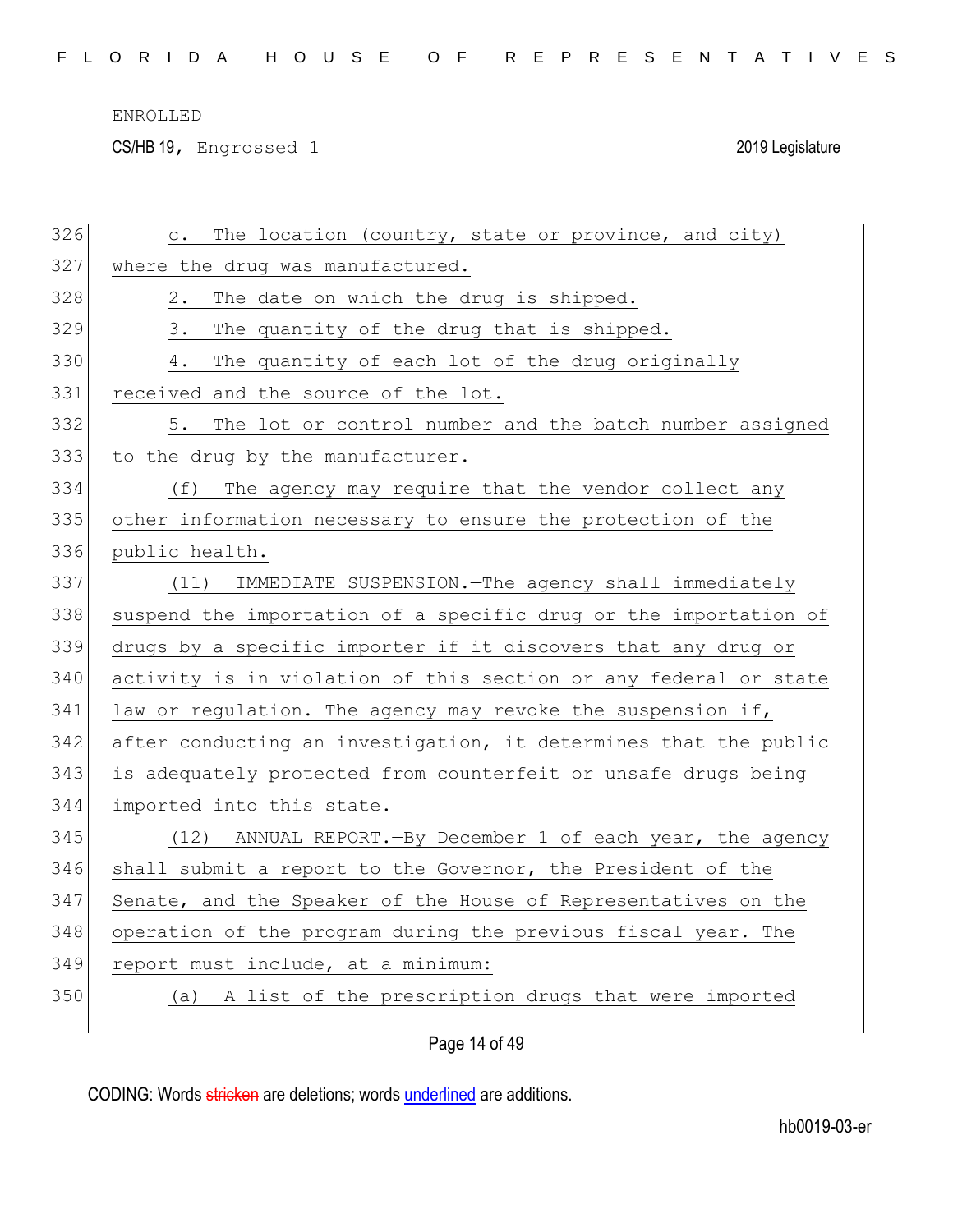CS/HB 19, Engrossed 1 2019 Legislature

| 351 | under the program;                                               |
|-----|------------------------------------------------------------------|
| 352 | The number of participating entities;<br>(b)                     |
| 353 | The number of prescriptions dispensed through the<br>(C)         |
| 354 | program;                                                         |
| 355 | The estimated cost savings during the previous fiscal<br>(d)     |
| 356 | year and to date attributable the program;                       |
| 357 | A description of the methodology used to determine<br>(e)        |
| 358 | which drugs should be included on the Wholesale Prescription     |
| 359 | Drug Importation List; and                                       |
| 360 | (f) Documentation as to how the program ensures the              |
| 361 | following:                                                       |
| 362 | That Canadian suppliers participating in the program<br>1.       |
| 363 | are of high quality, high performance, and in full compliance    |
| 364 | with relevant Canadian federal and provincial laws and           |
| 365 | regulations as well as all federal laws and regulations and      |
| 366 | state laws and rules;                                            |
| 367 | That prescription drugs imported under the program are<br>2.     |
| 368 | not shipped, sold, or dispensed outside of this state once in    |
| 369 | the possession of the importer;                                  |
| 370 | That prescription drugs imported under the program are<br>3.     |
| 371 | pure, unadulterated, potent, and safe;                           |
| 372 | That the program does not put consumers at a higher<br>4.        |
| 373 | health and safety risk than if the consumer did not participate; |
| 374 | and                                                              |
| 375 | That the program provides cost savings to the state on<br>5.     |
|     |                                                                  |

Page 15 of 49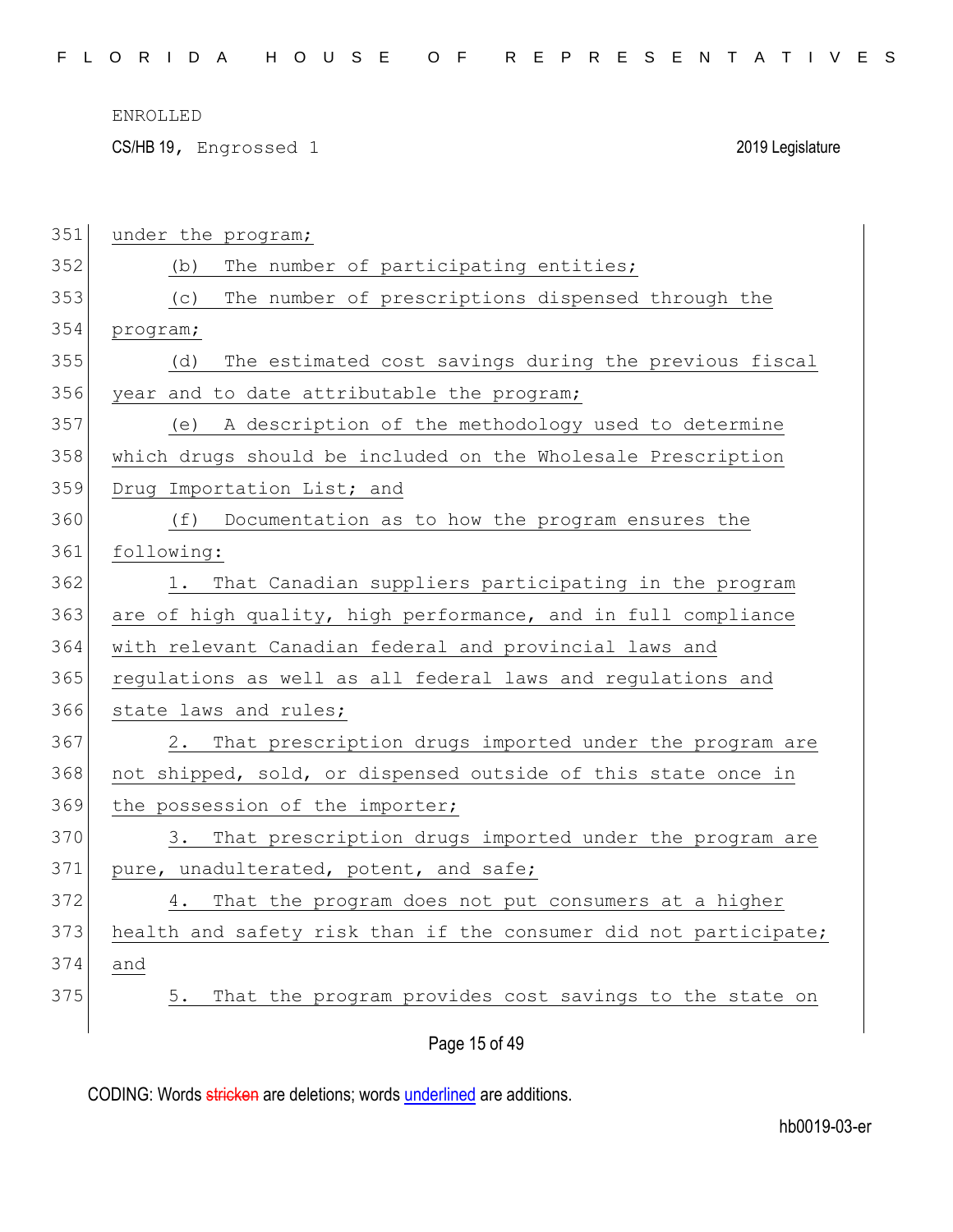CS/HB 19, Engrossed 1 2019 Legislature

| 376 | imported prescription drugs.                                     |
|-----|------------------------------------------------------------------|
| 377 | (13) NOTIFICATION OF FEDERAL APPROVAL. - Upon receipt of         |
| 378 | federal approval of the program, the agency shall notify the     |
| 379 | President of the Senate, the Speaker of the House of             |
| 380 | Representatives, and the relevant committees of the Senate and   |
| 381 | the House of Representatives. After approval is received and     |
| 382 | before the start of the next regular session of the Legislature  |
| 383 | in which the proposal could be funded, the agency shall submit   |
| 384 | to all parties a proposal for program implementation and program |
| 385 | funding.                                                         |
| 386 | (14) RULEMAKING. - The agency shall adopt rules necessary to     |
| 387 | implement this section.                                          |
| 388 | Section 2. Section 465.0157, Florida Statutes, is created        |
| 389 | to read:                                                         |
| 390 | 465.0157 International export pharmacy permit.-                  |
| 391 | (1) To participate as an exporter of prescription drugs          |
| 392 | into this state under the International Prescription Drug        |
| 393 | Importation Program established in s. 499.0285, a pharmacy       |
| 394 | located outside of the United States must hold an international  |
| 395 | export pharmacy permit.                                          |
| 396 | (2) An international export pharmacy shall maintain at all       |
| 397 | times an active and unencumbered license or permit to operate    |
| 398 | the pharmacy in compliance with the laws of the jurisdiction in  |
| 399 | which the dispensing facility is located and from which the      |
| 400 | prescription drugs will be exported. Such jurisdiction must be   |
|     |                                                                  |

Page 16 of 49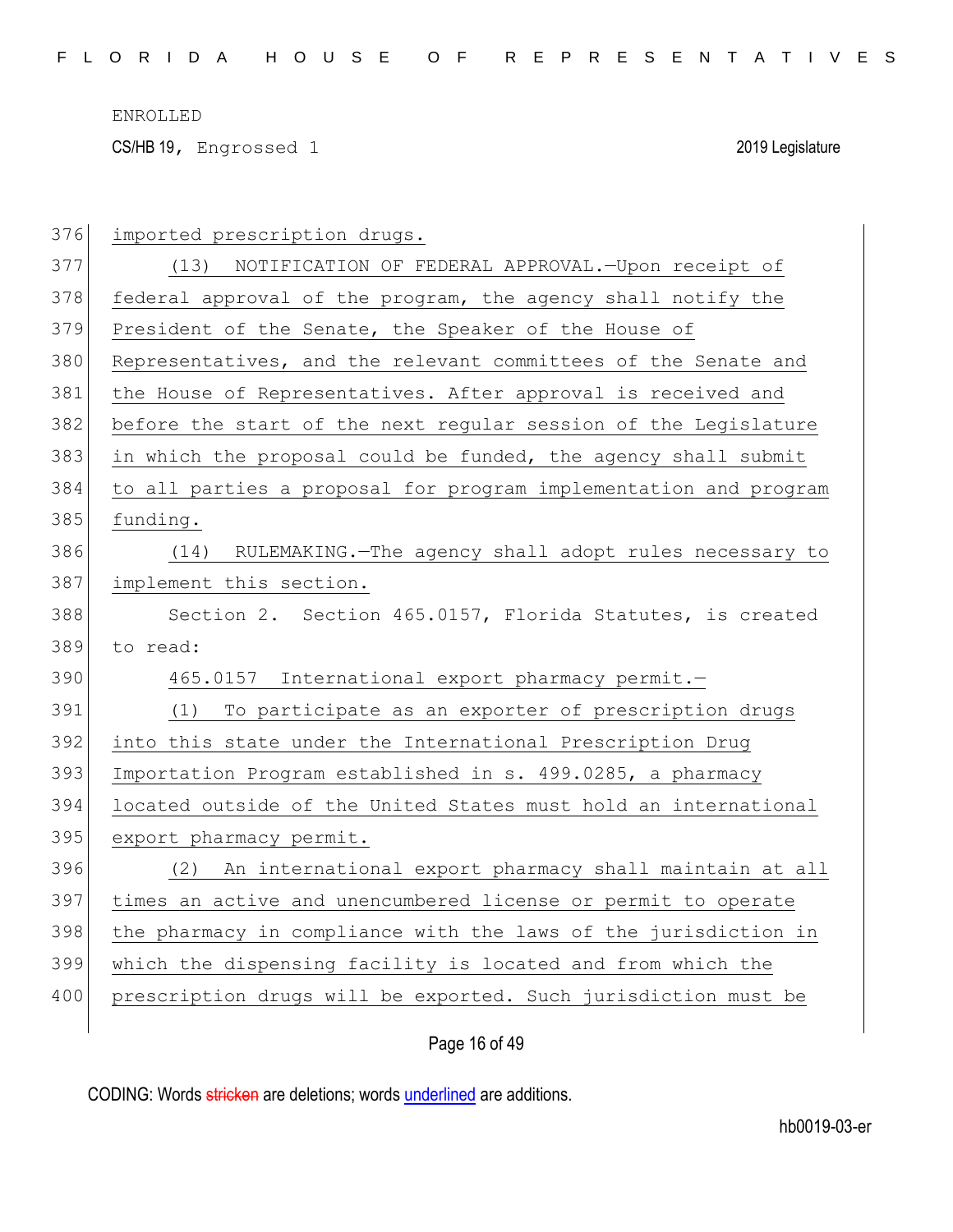CS/HB 19, Engrossed 1 2019 Legislature

| 401 | in a country with which the United States has a current mutual   |
|-----|------------------------------------------------------------------|
| 402 | recognition agreement, cooperation agreement, memorandum of      |
| 403 | understanding, or other federal mechanism recognizing the        |
| 404 | country's adherence to current good manufacturing practices for  |
| 405 | pharmaceutical products.                                         |
| 406 | (3) An application for an international export pharmacy          |
| 407 | permit must be submitted on a form developed and provided by the |
| 408 | board. The board may require an applicant to provide any         |
| 409 | information it deems reasonably necessary to carry out the       |
| 410 | purposes of this section.                                        |
| 411 | An applicant shall submit the following to the board<br>(4)      |
| 412 | to obtain an initial permit, or to the department to renew a     |
| 413 | permit:                                                          |
| 414 | Proof of an active and unencumbered license or permit<br>(a)     |
| 415 | to operate the pharmacy in compliance with the laws of the       |
| 416 | jurisdiction in which the dispensing facility is located and     |
| 417 | from which the prescription drugs will be exported.              |
| 418 | Documentation demonstrating that the country in which<br>(b)     |
| 419 | the pharmacy operates has a current mutual recognition           |
| 420 | agreement, cooperation agreement, memorandum of understanding,   |
| 421 | or other federal mechanism recognizing the country's adherence   |
| 422 | to current good manufacturing practices for pharmaceutical       |
| 423 | products.                                                        |
| 424 | The location, names, and titles of all principal<br>(C)          |
| 425 | corporate officers and the pharmacist who serves as the          |
|     |                                                                  |

Page 17 of 49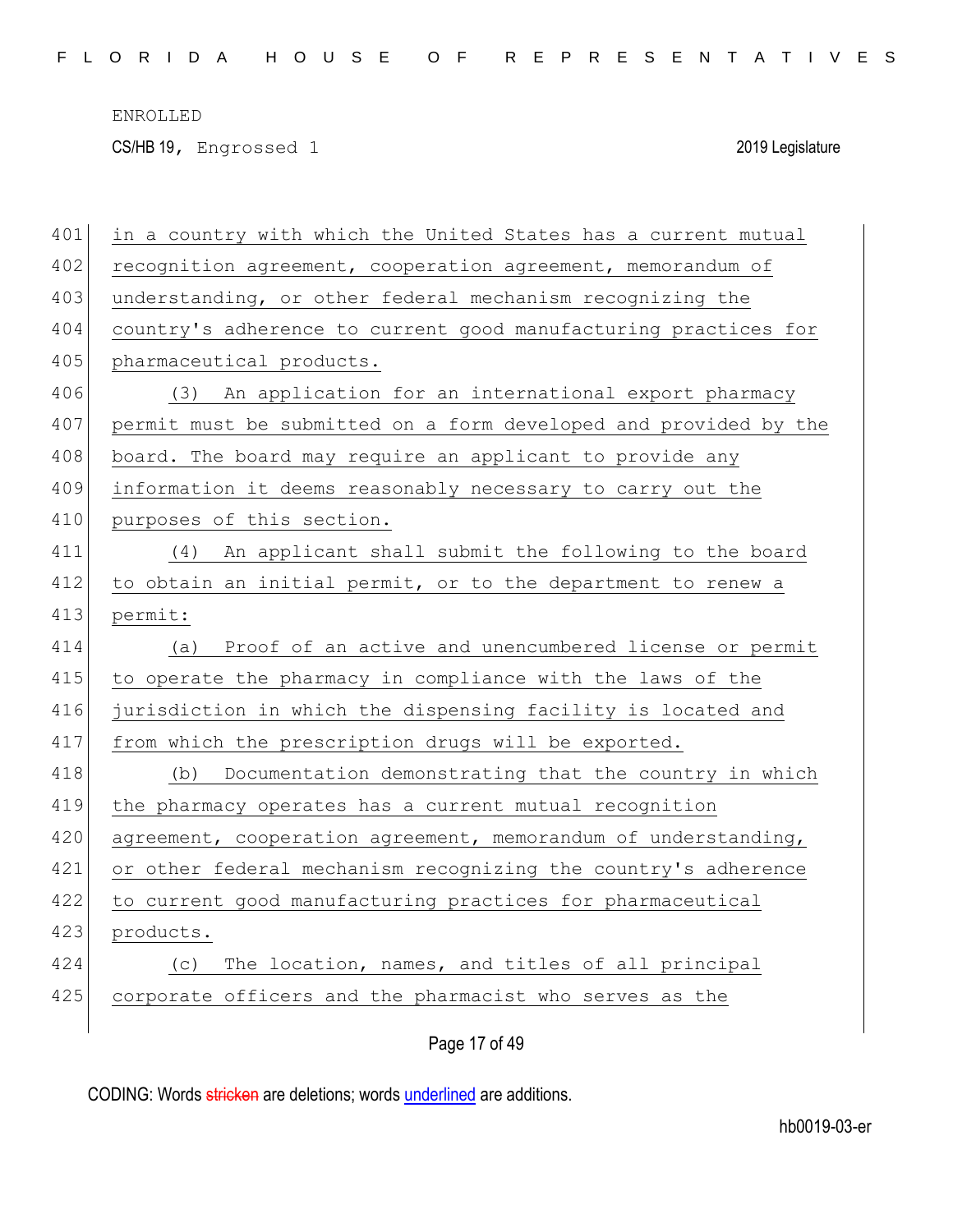CS/HB 19, Engrossed 1 2019 Legislature

| 426 | prescription department manager for prescription drugs exported  |
|-----|------------------------------------------------------------------|
| 427 | into this state under the International Prescription Drug        |
| 428 | Importation Program.                                             |
| 429 | Written attestation by an owner or officer of the<br>(d)         |
| 430 | applicant, and by the applicant's prescription department        |
| 431 | manager, that:                                                   |
| 432 | The attestor has read and understands the laws and<br>1.         |
| 433 | rules governing the manufacture, distribution, and dispensing of |
| 434 | prescription drugs in this state.                                |
| 435 | 2. A prescription drug shipped, mailed, or delivered into        |
| 436 | this state meets or exceeds this state's standards for safety    |
| 437 | and efficacy.                                                    |
| 438 | A prescription drug product shipped, mailed, or<br>3.            |
|     |                                                                  |
| 439 | delivered into this state must not have been, and may not be,    |
| 440 | manufactured or distributed in violation of the laws and rules   |
| 441 | of the jurisdiction in which the applicant is located and from   |
| 442 | which the prescription drugs shall be exported.                  |
| 443 | (e) A current inspection report from an inspection               |
| 444 | conducted by the regulatory or licensing agency of the           |
| 445 | jurisdiction in which the applicant is located. The inspection   |
| 446 | report must reflect compliance with this section. An inspection  |
| 447 | report is current if the inspection was conducted within 6       |
| 448 | months before the date of submitting the application for the     |
| 449 | initial permit or within 1 year before the date of submitting an |
| 450 | application for permit renewal. If the applicant is unable to    |

Page 18 of 49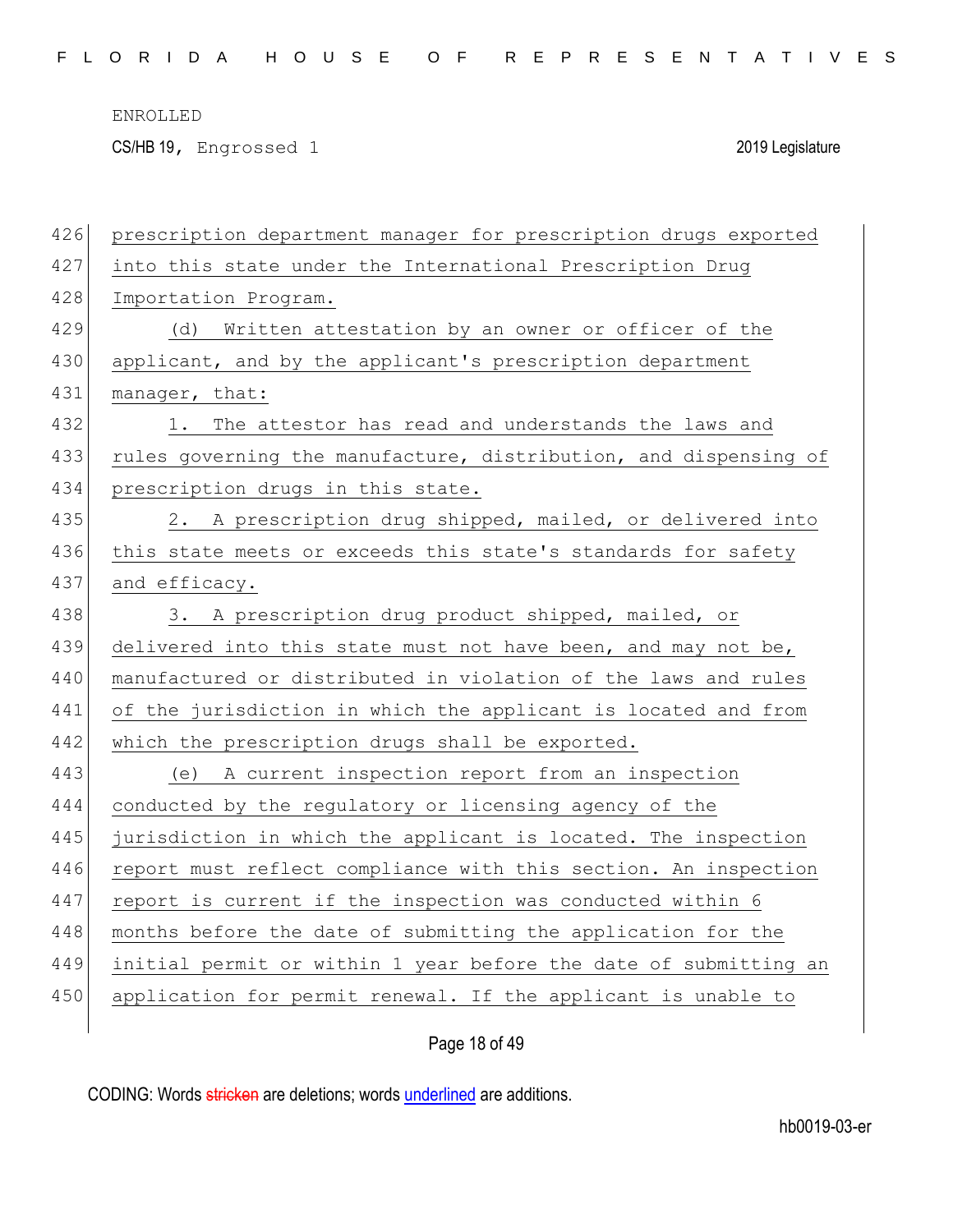CS/HB 19, Engrossed 1 2019 Legislature

| 451 | submit a current inspection report conducted by the regulatory   |
|-----|------------------------------------------------------------------|
| 452 | or licensing agency of the jurisdiction in which the applicant   |
| 453 | is located and from which the prescription drugs will be         |
| 454 | exported, due to acceptable circumstances, as established by     |
| 455 | rule, or if an inspection has not been performed, the department |
| 456 | must:                                                            |
| 457 | Conduct, or contract with an entity to conduct, an<br>1.         |
| 458 | onsite inspection, with all related costs borne by the           |
| 459 | applicant;                                                       |
| 460 | 2. Accept a current and satisfactory inspection report, as       |
| 461 | determined by rule, from an entity approved by the board; or     |
| 462 | 3. Accept a current inspection report from the United            |
| 463 | States Food and Drug Administration conducted pursuant to the    |
| 464 | federal Drug Quality and Security Act, Pub. L. No. 113-54.       |
| 465 | The department shall adopt rules governing the<br>(5)            |
| 466 | financial responsibility of the pharmacy permittee. The rules    |
| 467 | must establish, at a minimum, financial reporting requirements,  |
| 468 | standards for financial capability to perform the functions      |
| 469 | governed by the permit, and requirements for ensuring permittees |
| 470 | and their contractors can be held accountable for the financial  |
| 471 | consequences of any act of malfeasance or misfeasance or         |
| 472 | fraudulent or dishonest act or acts committed by the permittee   |
| 473 | or its contractors.                                              |
| 474 | Section 3. Subsection (2) of section 465.017, Florida            |
| 475 | Statutes, is amended to read:                                    |
|     |                                                                  |

Page 19 of 49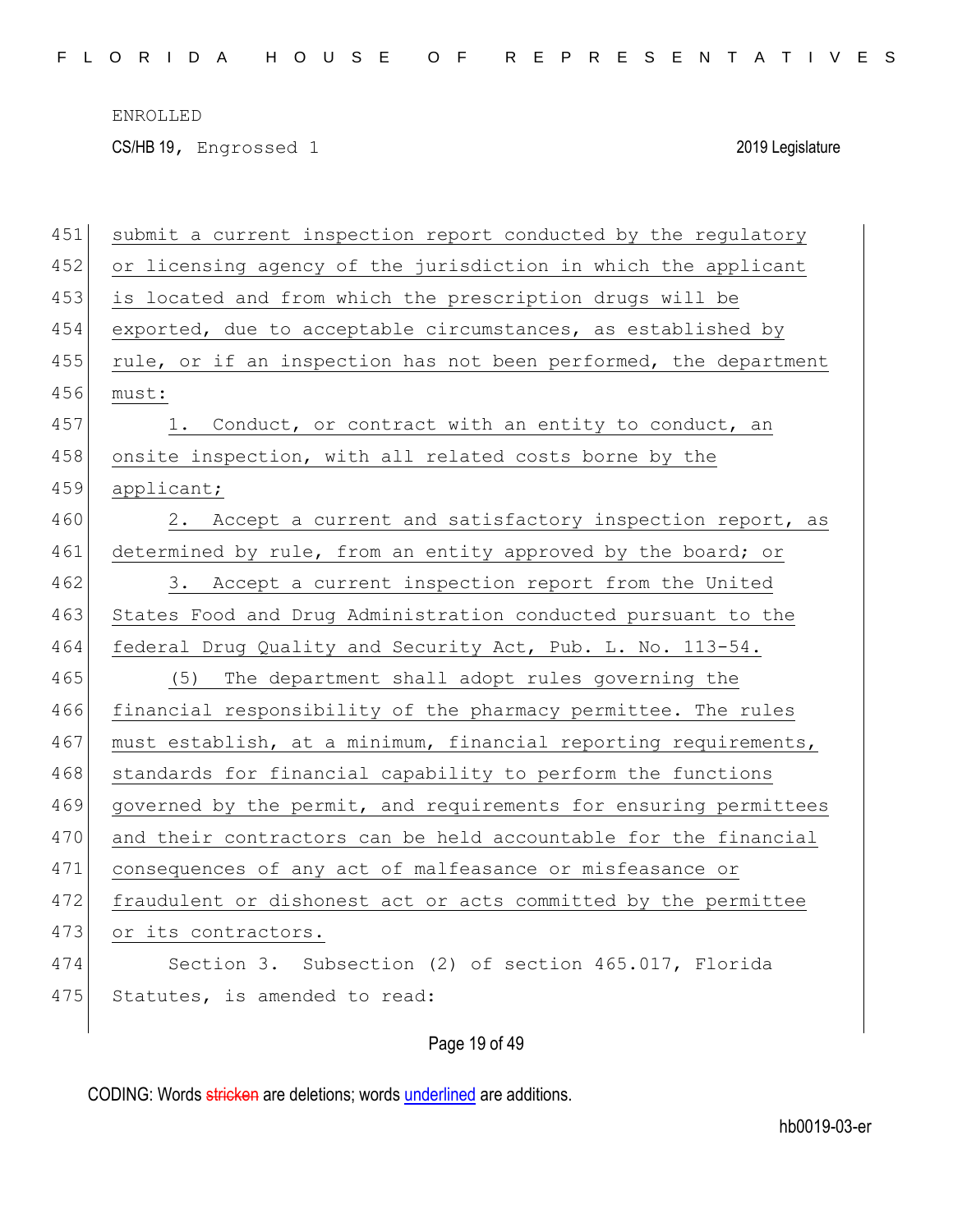CS/HB 19, Engrossed 1 2019 Legislature

| 476 | 465.017 Authority to inspect; disposal.-                         |
|-----|------------------------------------------------------------------|
| 477 | Duly authorized agents and employees of the department<br>(2)    |
| 478 | may inspect a nonresident pharmacy registered under s. 465.0156, |
| 479 | an international export pharmacy permittee under s. 465.0157, or |
| 480 | a nonresident sterile compounding permittee under s. 465.0158    |
| 481 | pursuant to this section. The costs of such inspections shall be |
| 482 | borne by such pharmacy or permittee.                             |
| 483 | Section 4. Subsection (20) of section 499.005, Florida           |
| 484 | Statutes, is amended to read:                                    |
| 485 | 499.005 Prohibited acts.-It is unlawful for a person to          |
| 486 | perform or cause the performance of any of the following acts in |
| 487 | this state:                                                      |
| 488 | (20) The importation of a prescription drug except as            |
| 489 | provided by s. 801(d) of the Federal Food, Drug, and Cosmetic    |
| 490 | Act or s. 499.0285.                                              |
| 491 | Section 5. Paragraph (e) of subsection (12) of section           |
| 492 | 499.0051, Florida Statutes, is amended to read:                  |
| 493 | 499.0051 Criminal acts.-                                         |
| 494 | REFUSAL TO ALLOW INSPECTION; SELLING, PURCHASING, OR<br>(12)     |
| 495 | TRADING DRUG SAMPLES; FAILURE TO MAINTAIN RECORDS RELATING TO    |
| 496 | PRESCRIPTION DRUGS. Any person who violates any of the following |
| 497 | provisions commits a felony of the third degree, punishable as   |
| 498 | provided in s. 775.082, s. 775.083, or s. 775.084, or as         |
| 499 | otherwise provided in this part:                                 |
| 500 | The importation of a prescription drug for wholesale<br>(e)      |
|     |                                                                  |

Page 20 of 49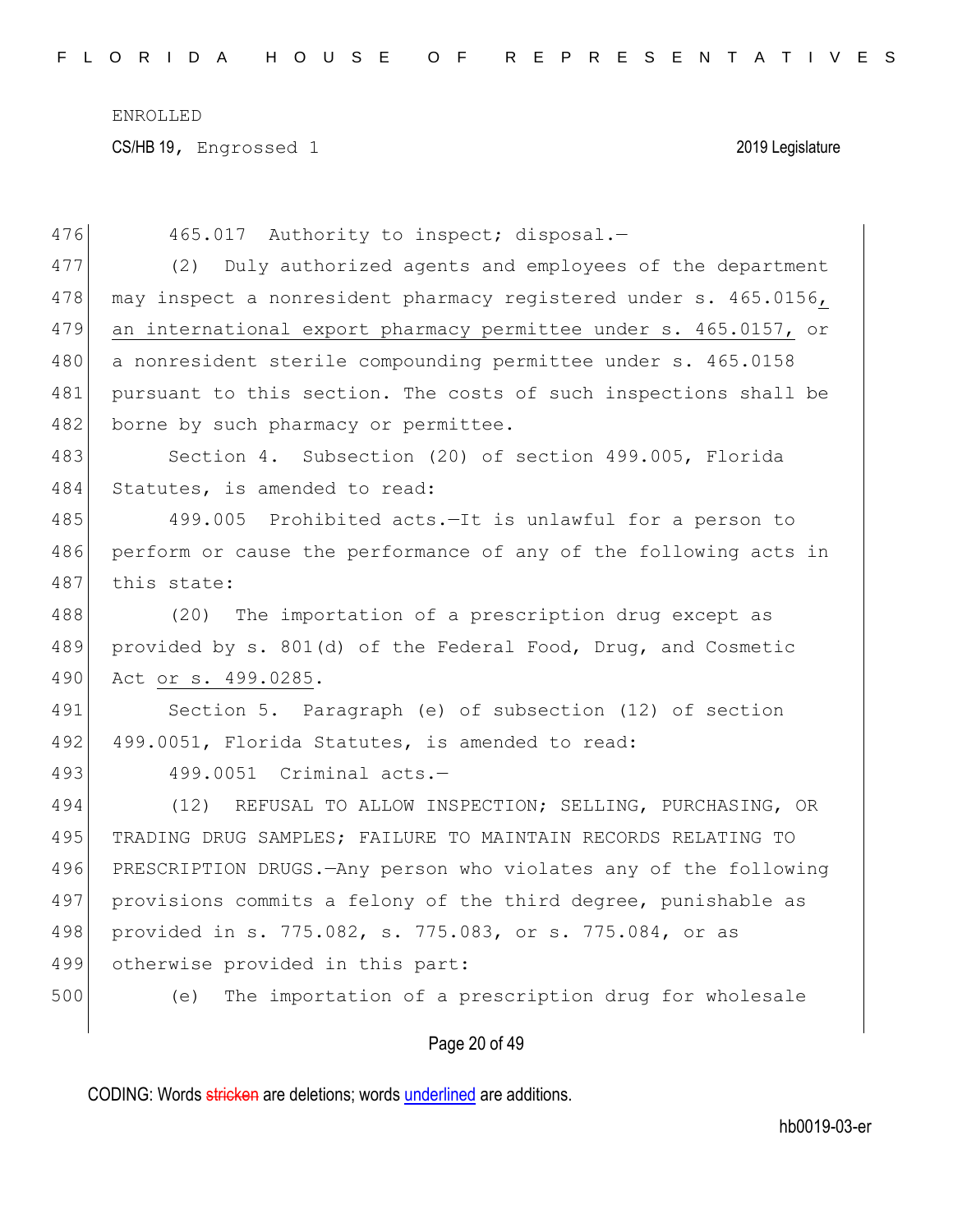F L O R I D A H O U S E O F R E P R E S E N T A T I V E S

ENROLLED CS/HB 19, Engrossed 1 2019 Legislature

| 501 | distribution, except as provided by s. 801(d) of the Federal  |
|-----|---------------------------------------------------------------|
| 502 | Food, Drug, and Cosmetic Act or s. 499.0285.                  |
| 503 | Section 6. Subsection (1) and paragraph (c) of subsection     |
| 504 | (2) of section 499.01, Florida Statutes, are amended, and     |
| 505 | paragraph (s) is added to subsection (2) of that section, to  |
| 506 | read:                                                         |
| 507 | 499.01 Permits.-                                              |
| 508 | Before operating, a permit is required for each person<br>(1) |
| 509 | and establishment that intends to operate as:                 |
| 510 | A prescription drug manufacturer;<br>(a)                      |
| 511 | A prescription drug repackager;<br>(b)                        |
| 512 | A nonresident prescription drug manufacturer;<br>(C)          |
| 513 | (d)<br>A nonresident prescription drug repackager;            |
| 514 | A prescription drug wholesale distributor;<br>(e)             |
| 515 | (f)<br>An out-of-state prescription drug wholesale            |
| 516 | distributor;                                                  |
| 517 | A retail pharmacy drug wholesale distributor;<br>(q)          |
| 518 | A restricted prescription drug distributor;<br>(h)            |
| 519 | A complimentary drug distributor;<br>(i)                      |
| 520 | $(\dagger)$<br>A freight forwarder;                           |
| 521 | A veterinary prescription drug retail establishment;<br>(k)   |
| 522 | A veterinary prescription drug wholesale distributor;<br>(1)  |
| 523 | A limited prescription drug veterinary wholesale<br>(m)       |
| 524 | distributor;                                                  |
| 525 | An over-the-counter drug manufacturer;<br>(n)                 |
|     |                                                               |

# Page 21 of 49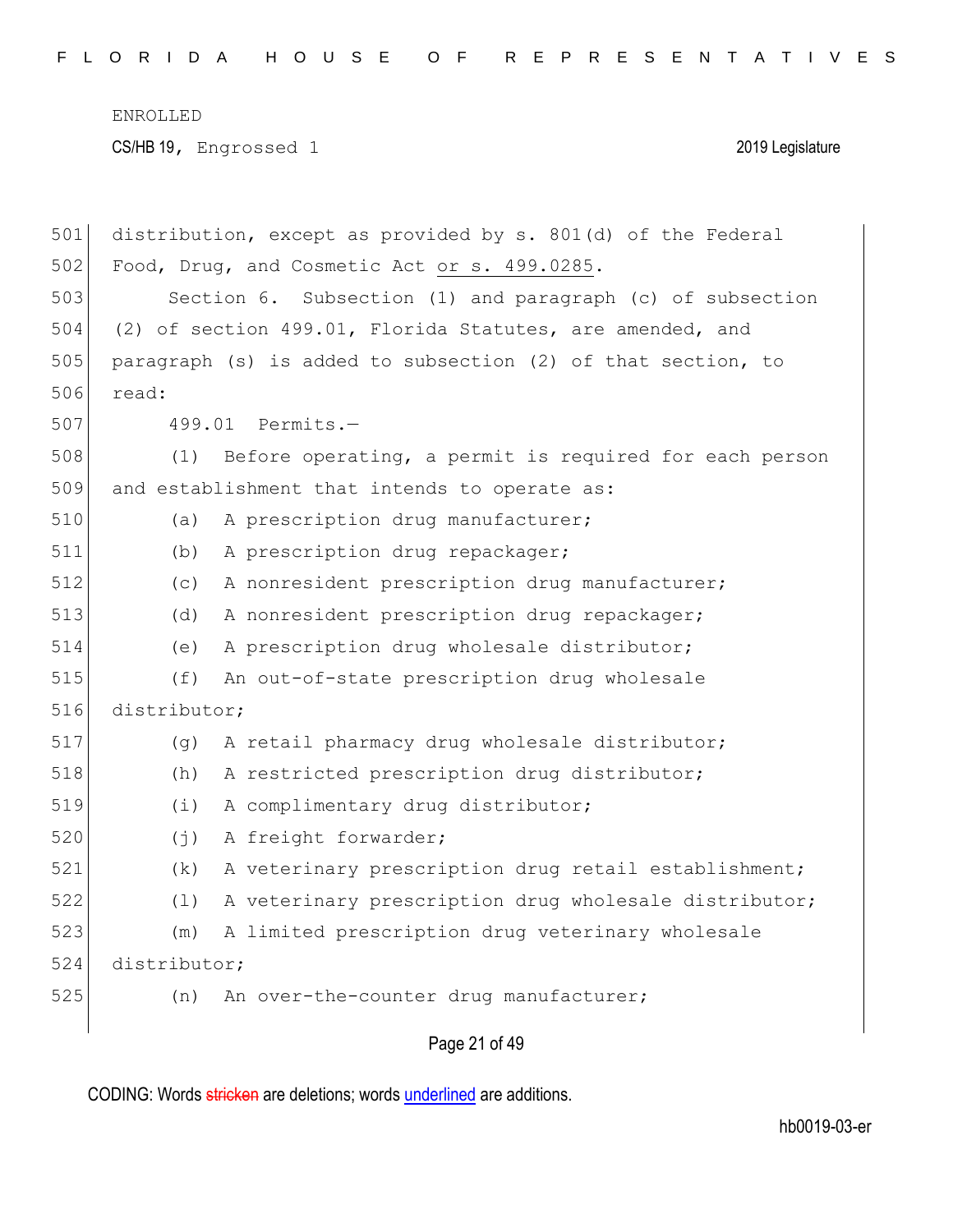CS/HB 19, Engrossed 1 2019 Legislature

| 526 | A device manufacturer;<br>(0)                                    |
|-----|------------------------------------------------------------------|
| 527 | A cosmetic manufacturer;<br>(p)                                  |
| 528 | A third party logistics provider; or<br>(q)                      |
| 529 | A health care clinic establishment; or<br>(r)                    |
| 530 | An international prescription drug wholesale<br>(s)              |
| 531 | distributor.                                                     |
| 532 | (2)<br>The following permits are established:                    |
| 533 | Nonresident prescription drug manufacturer permit.-A<br>(C)      |
| 534 | nonresident prescription drug manufacturer permit is required    |
| 535 | for any person that is a manufacturer of prescription drugs,     |
| 536 | unless permitted as a third party logistics provider, located    |
| 537 | outside of this state or outside the United States and that      |
| 538 | engages in the distribution in this state of such prescription   |
| 539 | drugs. Each such manufacturer must be permitted by the           |
| 540 | department and comply with all of the provisions required of a   |
| 541 | prescription drug manufacturer under this part. The department   |
| 542 | shall adopt rules for issuing a virtual nonresident prescription |
| 543 | drug manufacturer permit to a person who engages in the          |
| 544 | manufacture of prescription drugs but does not make or take      |
| 545 | physical possession of any prescription drugs. The rules adopted |
| 546 | by the department under this section may exempt virtual          |
| 547 | nonresident manufacturers from certain establishment, security,  |
| 548 | and storage requirements set forth in s. 499.0121.               |
| 549 | A person that distributes prescription drugs for which<br>1.     |
| 550 | the person is not the manufacturer must also obtain an out-of-   |
|     |                                                                  |

# Page 22 of 49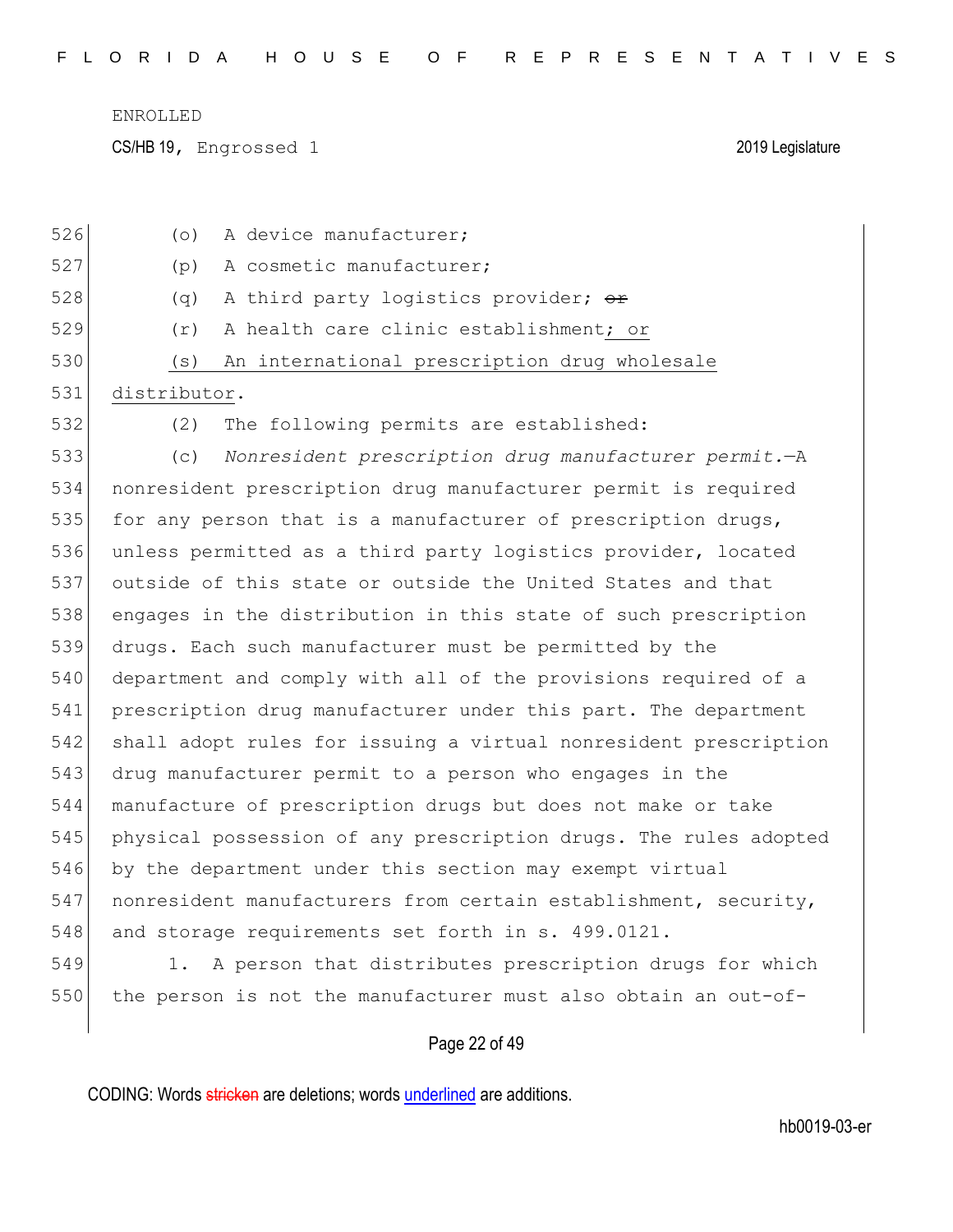551 state prescription drug wholesale distributor permit, an international prescription drug wholesale distributor permit, or third party logistics provider permit pursuant to this section to engage in the distribution of such prescription drugs when required by this part. This subparagraph does not apply to a manufacturer that distributes prescription drugs only for the manufacturer of the prescription drugs where both manufacturers 558 are affiliates.

 2. Any such person must comply with the licensing or permitting requirements of the jurisdiction in which the 561 establishment is located and the federal act, and any prescription drug distributed into this state must comply with this part. If a person intends to import prescription drugs from a foreign country into this state, the nonresident prescription drug manufacturer must provide to the department a list identifying each prescription drug it intends to import and document approval by the United States Food and Drug 568 Administration for such importation.

569 3.a. A nonresident prescription drug manufacturer that has 570 registered to participate in the International Prescription Drug 571 Importation Program pursuant to this section is not required to 572 provide the list and approval required by subparagraph 2. for 573 prescription drugs imported under that program.

574 b. To participate as an exporter of prescription drugs 575 into this state under the International Prescription Drug

Page 23 of 49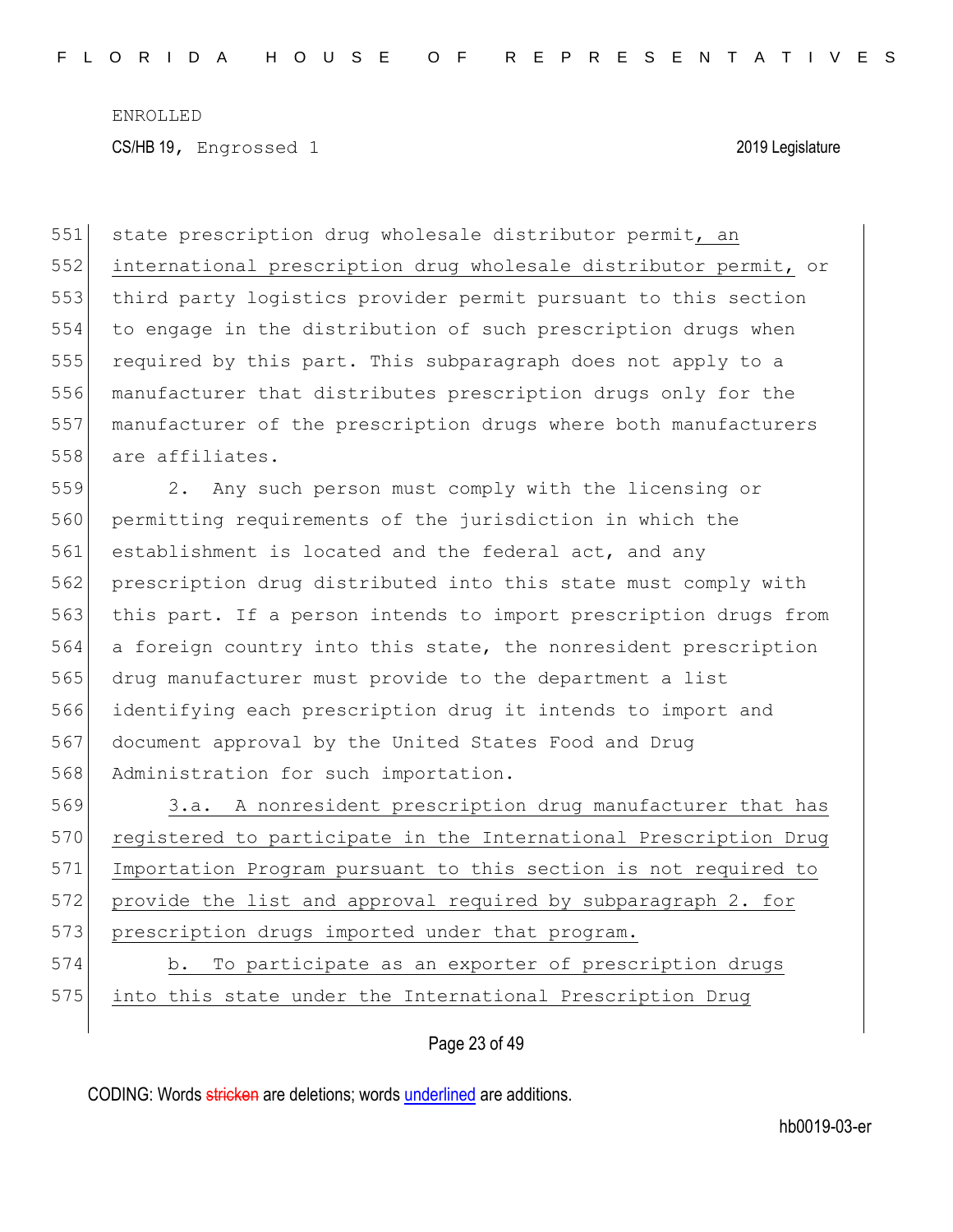CS/HB 19, Engrossed 1 2019 Legislature

| 576 | Importation Program established under s. 499.0285, a nonresident |
|-----|------------------------------------------------------------------|
| 577 | prescription drug manufacturer located outside of the United     |
| 578 | States must register with the Department of Business and         |
| 579 | Professional Regulation before engaging in any activities under  |
| 580 | that section. Such manufacturer must be licensed or permitted in |
| 581 | a country with which the United States has a current mutual      |
| 582 | recognition agreement, cooperation agreement, memorandum of      |
| 583 | understanding, or other federal mechanism recognizing the        |
| 584 | country's adherence to current good manufacturing practices for  |
| 585 | pharmaceutical products.                                         |
| 586 | The department shall adopt rules governing the<br>$\mathsf{C}$ . |
| 587 | financial responsibility of a nonresident prescription drug      |
| 588 | manufacturer licensee or permittee. The rules will establish, at |
| 589 | a minimum, financial reporting requirements, standards for       |
| 590 | financial capability to perform the functions governed by the    |
| 591 | permit, and requirements for ensuring permittees and their       |
| 592 | contractors can be held accountable for the financial            |
| 593 | consequences of any act of malfeasance or misfeasance or         |
| 594 | fraudulent or dishonest act or acts committed by the permittee   |
| 595 | or its contractors.                                              |
| 596 | (s) International prescription drug wholesale                    |
| 597 | distributor.-                                                    |
| 598 | 1. A wholesale distributor located outside of the United         |
| 599 | States must obtain an international prescription drug wholesale  |
| 600 | distributor permit to engage in the wholesale exportation and    |
|     |                                                                  |

Page 24 of 49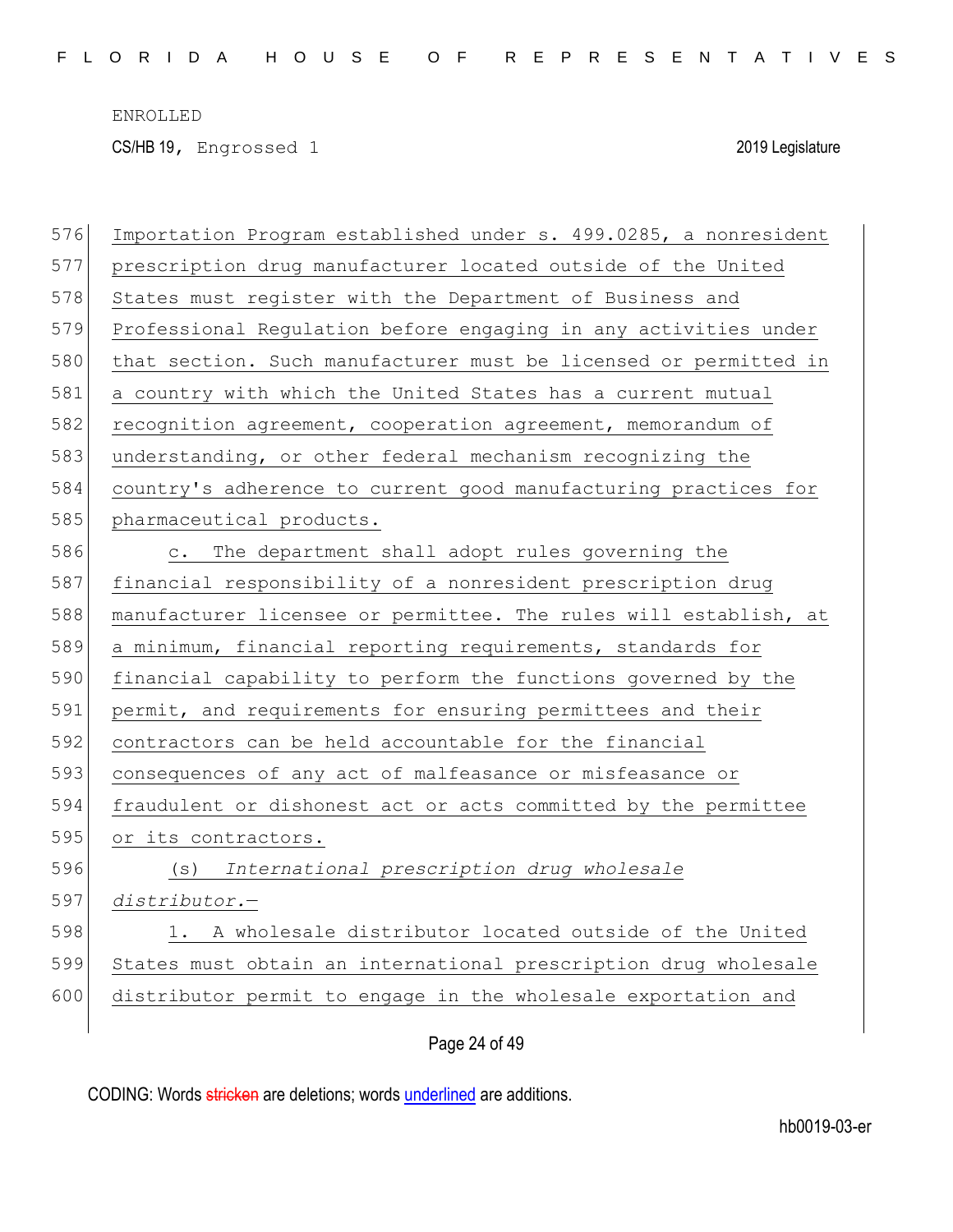CS/HB 19, Engrossed 1 2019 Legislature

| 601 | distribution of prescription drugs in the state under the       |
|-----|-----------------------------------------------------------------|
| 602 | International Prescription Drug Importation Program established |
| 603 | in s. 499.0285. The wholesale distributor must be licensed or   |
| 604 | permitted to operate in a country with which the United States  |
| 605 | has a mutual recognition agreement, cooperation agreement,      |
| 606 | memorandum of understanding, or other federal mechanism         |
| 607 | recognizing the country's adherence to current good             |
| 608 | manufacturing practices for pharmaceutical products. The        |
| 609 | wholesale distributor must maintain at all times a license or   |
| 610 | permit to engage in the wholesale distribution of prescription  |
| 611 | drugs in compliance with the laws of the jurisdiction in which  |
| 612 | it operates. An international prescription drug wholesale       |
| 613 | distributor permit may not be issued to a wholesale distributor |
| 614 | if the jurisdiction in which the wholesale distributor operates |
| 615 | does not require a license to engage in the wholesale           |
| 616 | distribution of prescription drugs.                             |
| 617 | The department shall adopt rules governing the<br>2.            |
| 618 | financial responsibility of an international prescription drug  |
| 619 | wholesale distributor permittee. The rules will establish, at a |
| 620 | minimum, financial reporting requirements, standards for        |
| 621 | financial capability to perform the functions governed by the   |
| 622 | permit, and requirements for ensuring permittees and their      |
| 623 | contractors can be held accountable for the financial           |
| 624 | consequences of any act of malfeasance or misfeasance or        |
| 625 | fraudulent or dishonest act or acts committed by the permittee  |
|     |                                                                 |

Page 25 of 49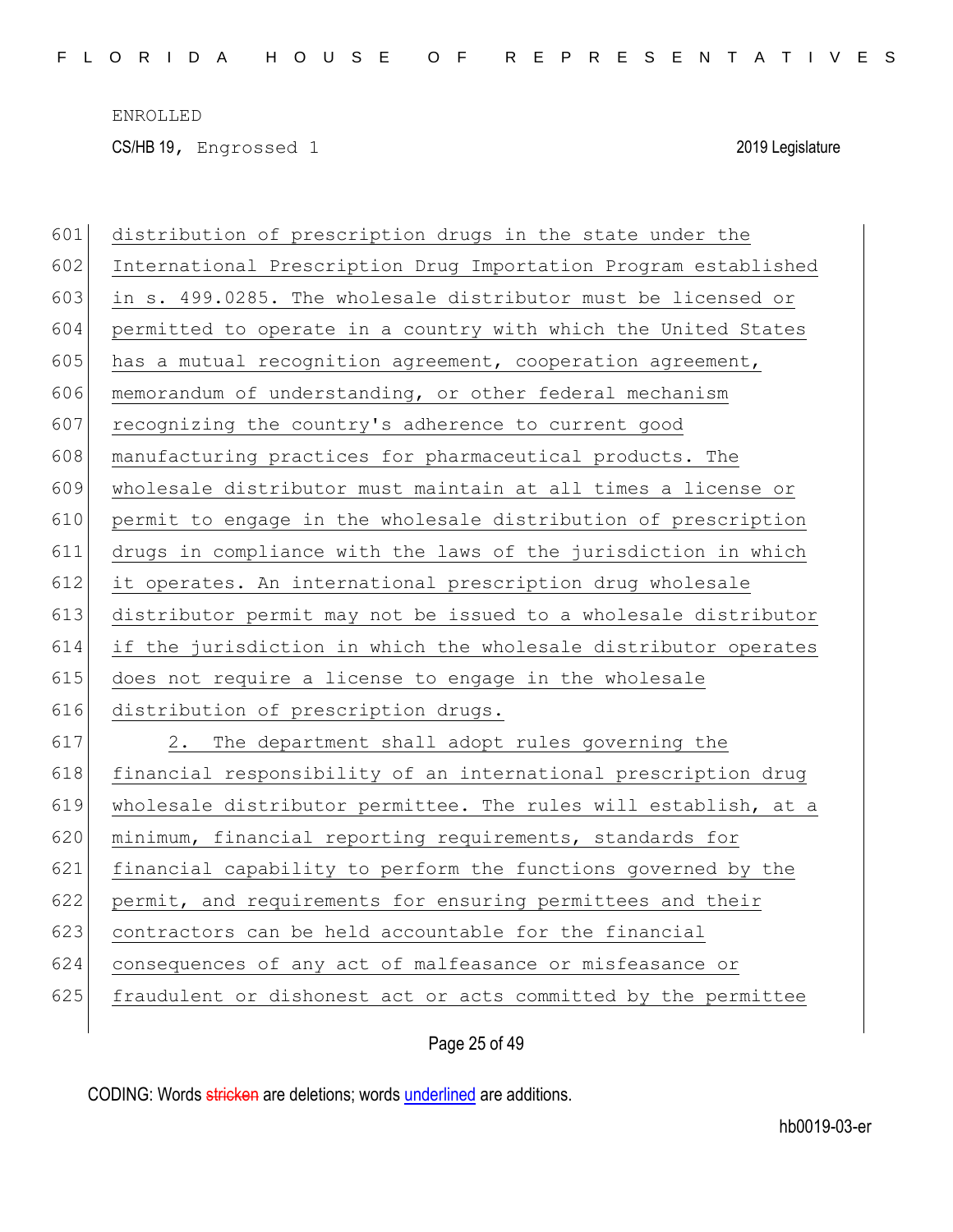CS/HB 19, Engrossed 1 2019 Legislature

626 or its contractors.

| 627 | Section 7. Subsection (2), paragraph (a) of subsection                            |
|-----|-----------------------------------------------------------------------------------|
| 628 | $(4)$ , subsections $(8)$ , $(10)$ , $(11)$ , and $(14)$ , and paragraphs $(a)$ , |
| 629 | (b), and (f) of subsection (15) of section $499.012$ , Florida                    |
| 630 | Statutes, are amended to read:                                                    |
| 631 | 499.012 Permit application requirements.-                                         |
| 632 | Notwithstanding subsection $(6)$ , a permitted person in<br>(2)                   |
| 633 | good standing may change the type of permit issued to that                        |
| 634 | person by completing a new application for the requested permit,                  |
| 635 | paying the amount of the difference in the permit fees if the                     |
| 636 | fee for the new permit is more than the fee for the original                      |
| 637 | permit, and meeting the applicable permitting conditions for the                  |
| 638 | new permit type. The new permit expires on the expiration date                    |
| 639 | of the original permit being changed; however, a new permit for                   |
| 640 | a prescription drug wholesale distributor, an out-of-state                        |
| 641 | prescription drug wholesale distributor, an international                         |
| 642 | prescription drug wholesale distributor, or a retail pharmacy                     |
| 643 | drug wholesale distributor shall expire on the expiration date                    |
| 644 | of the original permit or 1 year after the date of issuance of                    |
| 645 | the new permit, whichever is earlier. A refund may not be issued                  |
| 646 | if the fee for the new permit is less than the fee that was paid                  |
| 647 | for the original permit.                                                          |
| 648 | (4) (a) Except for a permit for a prescription drug                               |
| 649 | wholesale distributor, an international prescription drug                         |
| 650 | wholesale distributor, or an out-of-state prescription drug                       |

# Page 26 of 49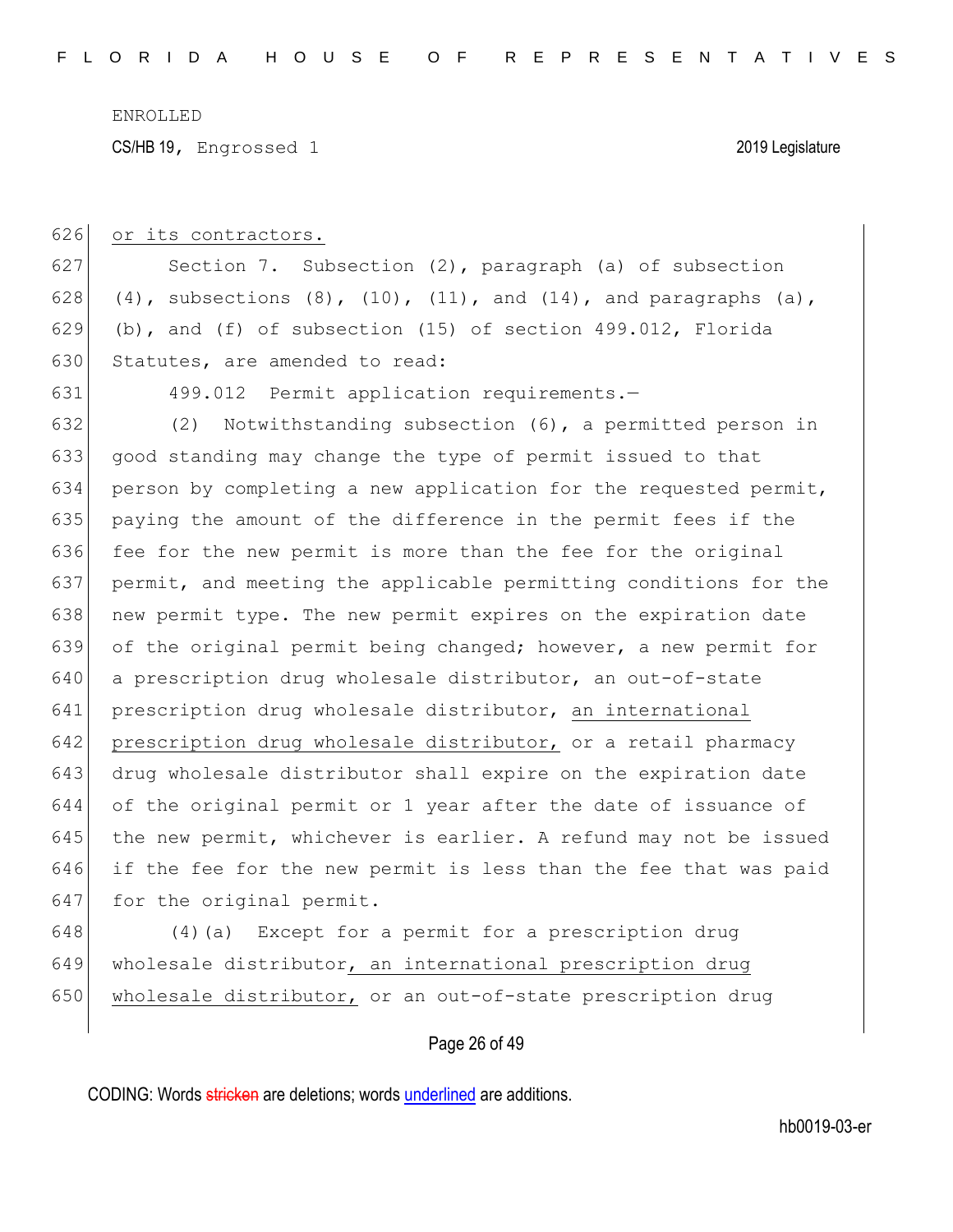CS/HB 19, Engrossed 1 2019 Legislature

| 651 | wholesale distributor, an application for a permit must include:    |
|-----|---------------------------------------------------------------------|
| 652 | The name, full business address, and telephone number               |
| 653 | of the applicant;                                                   |
| 654 | 2.<br>All trade or business names used by the applicant;            |
| 655 | The address, telephone numbers, and the names of<br>3.              |
| 656 | contact persons for each facility used by the applicant for the     |
| 657 | storage, handling, and distribution of prescription drugs;          |
| 658 | The type of ownership or operation, such as a<br>4.                 |
| 659 | partnership, corporation, or sole proprietorship; and               |
| 660 | The names of the owner and the operator of the<br>5.                |
| 661 | establishment, including:                                           |
| 662 | If an individual, the name of the individual;<br>a.                 |
| 663 | If a partnership, the name of each partner and the name<br>b.       |
| 664 | of the partnership;                                                 |
| 665 | If a corporation, the name and title of each corporate<br>$\circ$ . |
| 666 | officer and director, the corporate names, and the name of the      |
| 667 | state of incorporation;                                             |
| 668 | If a sole proprietorship, the full name of the sole<br>d.           |
| 669 | proprietor and the name of the business entity;                     |
| 670 | If a limited liability company, the name of each<br>е.              |
| 671 | member, the name of each manager, the name of the limited           |
| 672 | liability company, and the name of the state in which the           |
| 673 | limited liability company was organized; and                        |
| 674 | Any other relevant information that the department<br>f.            |
| 675 | requires.                                                           |
|     |                                                                     |

# Page 27 of 49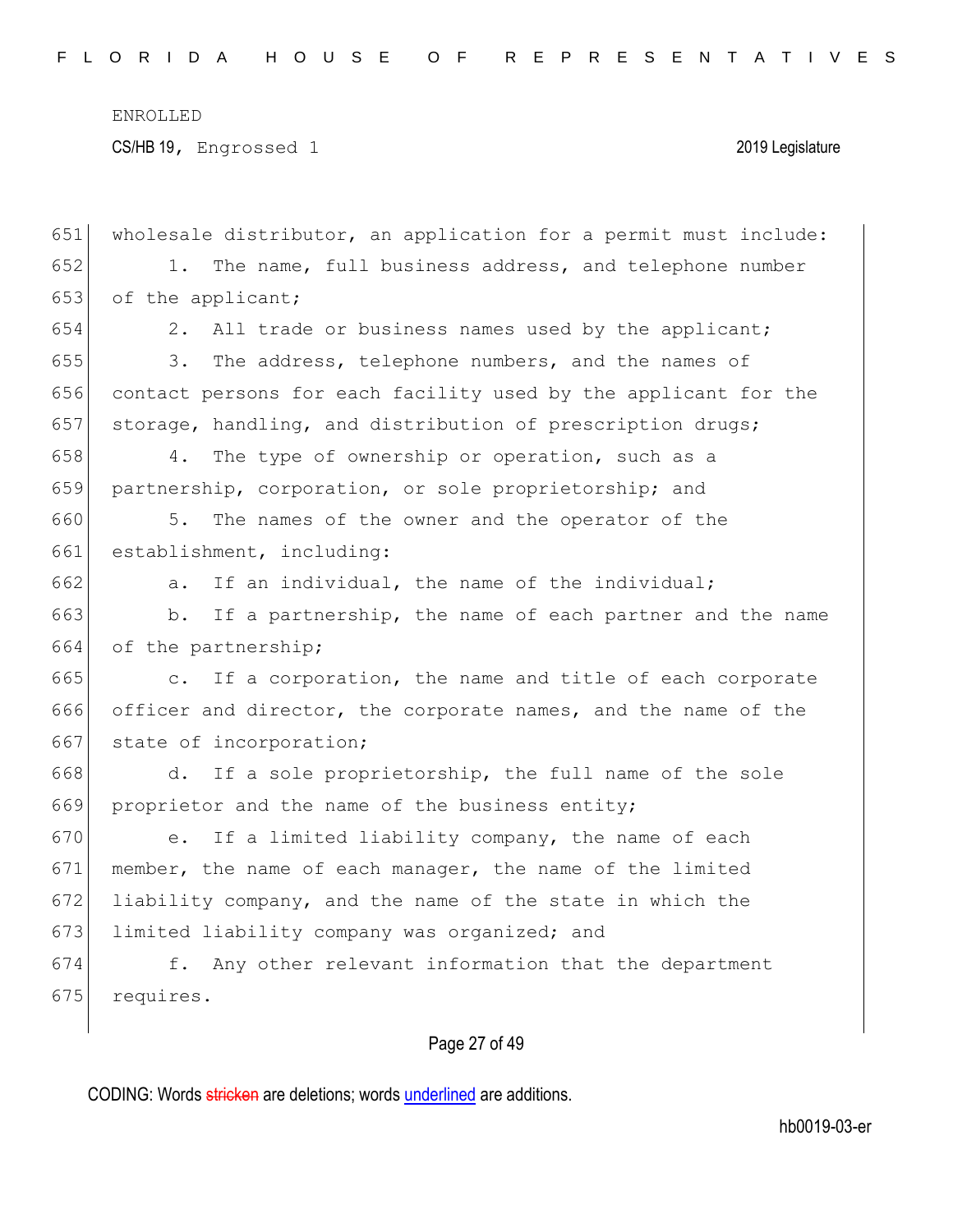676 (8) An application for a permit or to renew a permit for a 677 prescription drug wholesale distributor, an international 678 prescription drug wholesale distributor, or an out-of-state 679 prescription drug wholesale distributor submitted to the 680 department must include: 681 (a) The name, full business address, and telephone number 682 of the applicant. 683 (b) All trade or business names used by the applicant. 684 (c) The address, telephone numbers, and the names of 685 contact persons for each facility used by the applicant for the 686 storage, handling, and distribution of prescription drugs. 687 (d) The type of ownership or operation, such as a 688 partnership, corporation, or sole proprietorship. 689 (e) The names of the owner and the operator of the 690 establishment, including: 691 1. If an individual, the name of the individual. 692 2. If a partnership, the name of each partner and the name 693 of the partnership. 694 3. If a corporation: 695 **a.** The name, address, and title of each corporate officer 696 and director. 697 b. The name and address of the corporation, resident agent 698 of the corporation, the resident agent's address, and the 699 corporation's state of incorporation. 700 c. The name and address of each shareholder of the

## Page 28 of 49

CODING: Words stricken are deletions; words underlined are additions.

hb0019-03-er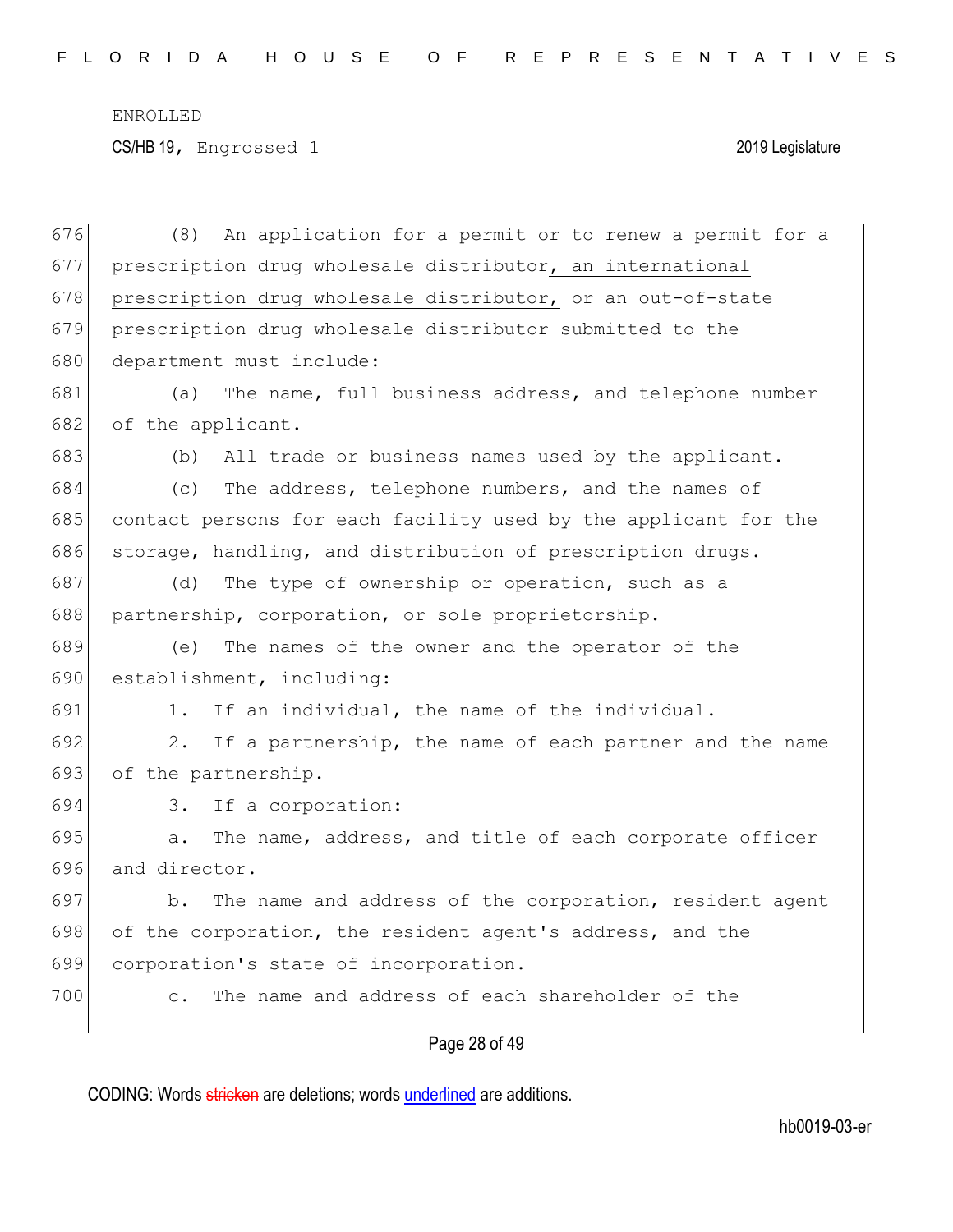CS/HB 19, Engrossed 1 2019 Legislature

Page 29 of 49 corporation that owns 5 percent or more of the outstanding stock 702 of the corporation. 4. If a sole proprietorship, the full name of the sole proprietor and the name of the business entity. 705 5. If a limited liability company: 706 a. The name and address of each member. 707 b. The name and address of each manager. c. The name and address of the limited liability company, the resident agent of the limited liability company, and the name of the state in which the limited liability company was organized. (f) If applicable, the name and address of each affiliate 713 of the applicant. (g) The applicant's gross annual receipts attributable to prescription drug wholesale distribution activities for the previous tax year. 717 (h) The tax year of the applicant. (i) A copy of the deed for the property on which applicant's establishment is located, if the establishment is 720 owned by the applicant, or a copy of the applicant's lease for the property on which applicant's establishment is located that has an original term of not less than 1 calendar year, if the 723 establishment is not owned by the applicant. (j) A list of all licenses and permits issued to the applicant by any other state or jurisdiction which authorize the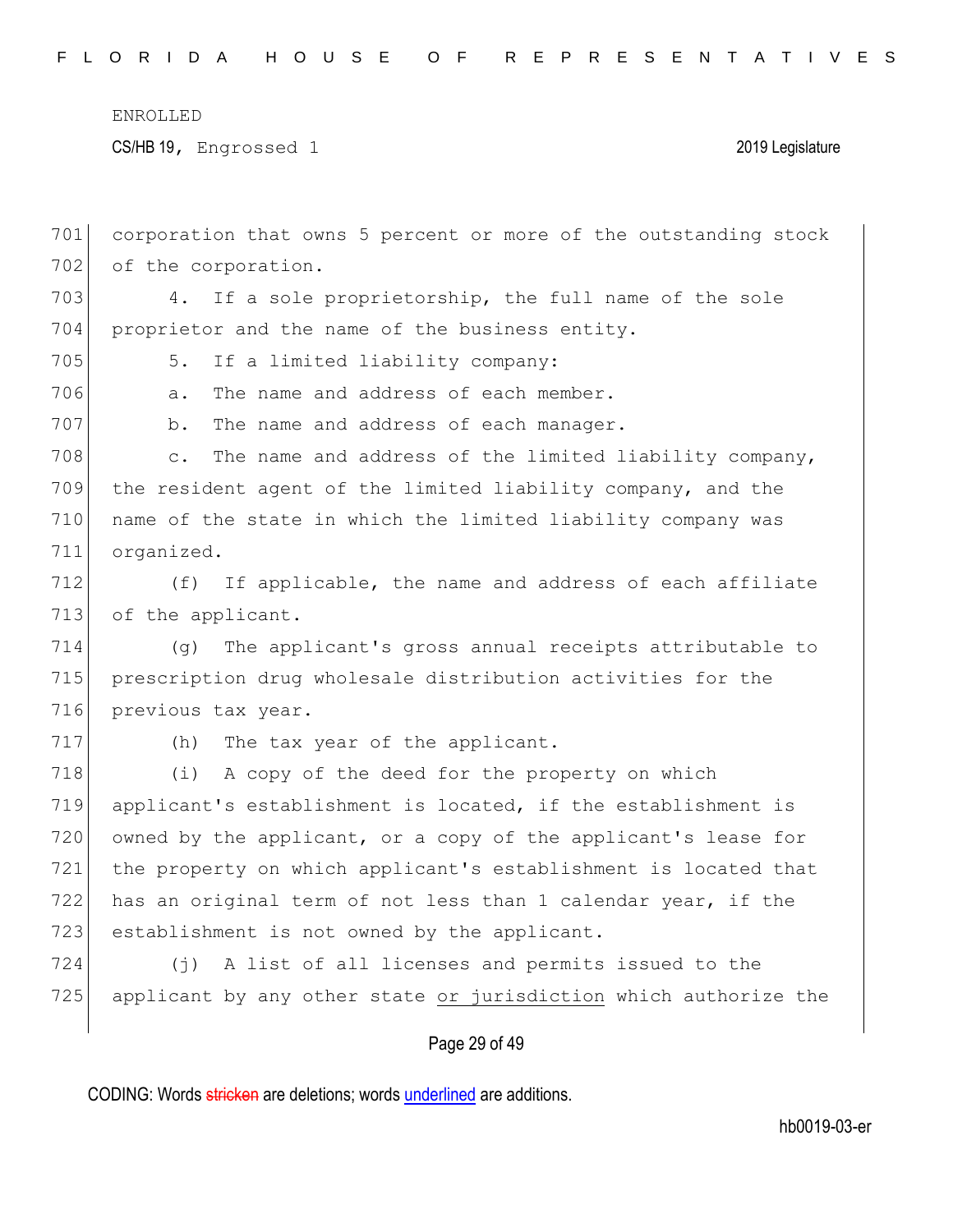726 applicant to purchase or possess prescription drugs.

727 (k) The name of the manager of the establishment that is 728 applying for the permit or to renew the permit, the next four 729 highest ranking employees responsible for prescription drug 730 wholesale operations for the establishment, and the name of all 731 affiliated parties for the establishment, together with the 732 personal information statement and fingerprints required 733 pursuant to subsection (9) for each of such persons.

734 (l) The name of each of the applicant's designated 735 representatives as required by subsection  $(15)$ , together with 736 the personal information statement and fingerprints required 737 pursuant to subsection (9) for each such person.

738 (m) Evidence of a surety bond in this state or any other 739 state in the United States in the amount of \$100,000. If the 740 annual gross receipts of the applicant's previous tax year are 741 \$10 million or less, evidence of a surety bond in the amount of 742 \$25,000. The specific language of the surety bond must include 743 the State of Florida as a beneficiary, payable to the 744 Professional Regulation Trust Fund. In lieu of the surety bond, 745 the applicant may provide other equivalent security such as an 746 irrevocable letter of credit, or a deposit in a trust account or 747 financial institution, which includes the State of Florida as a 748 beneficiary, payable to the Professional Regulation Trust Fund. 749 The purpose of the bond or other security is to secure payment 750 of any administrative penalties imposed by the department and

### Page 30 of 49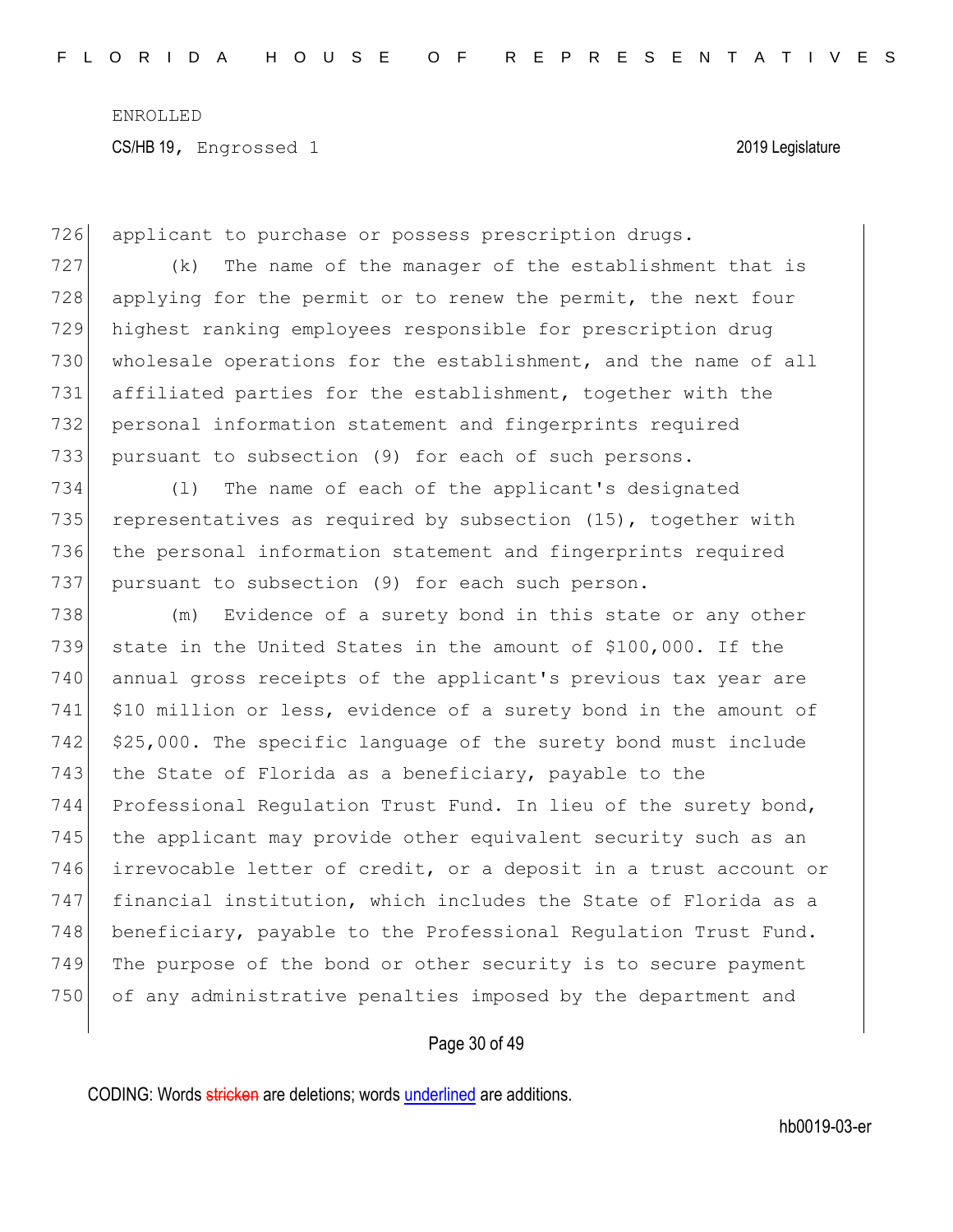any fees and costs incurred by the department regarding that permit which are authorized under state law and which the permittee fails to pay 30 days after the fine or costs become final. The department may make a claim against such bond or 755 security until 1 year after the permittee's license ceases to be valid or until 60 days after any administrative or legal proceeding authorized in this part which involves the permittee 758 is concluded, including any appeal, whichever occurs later. (n) For establishments used in wholesale distribution, proof of an inspection conducted by the department, the United 761 States Food and Drug Administration, or another governmental entity charged with the regulation of good manufacturing practices related to wholesale distribution of prescription drugs, within timeframes set forth by the department in departmental rules, which demonstrates substantial compliance with current good manufacturing practices applicable to wholesale distribution of prescription drugs. The department may 768 recognize another state's or jurisdiction's inspection of a wholesale distributor located in that state or jurisdiction if 770 such state's or jurisdiction's laws are deemed to be substantially equivalent to the law of this state by the department. The department may accept an inspection by a third-773 party accreditation or inspection service which meets the 774 criteria set forth in department rule.

775 (o) Any other relevant information that the department

### Page 31 of 49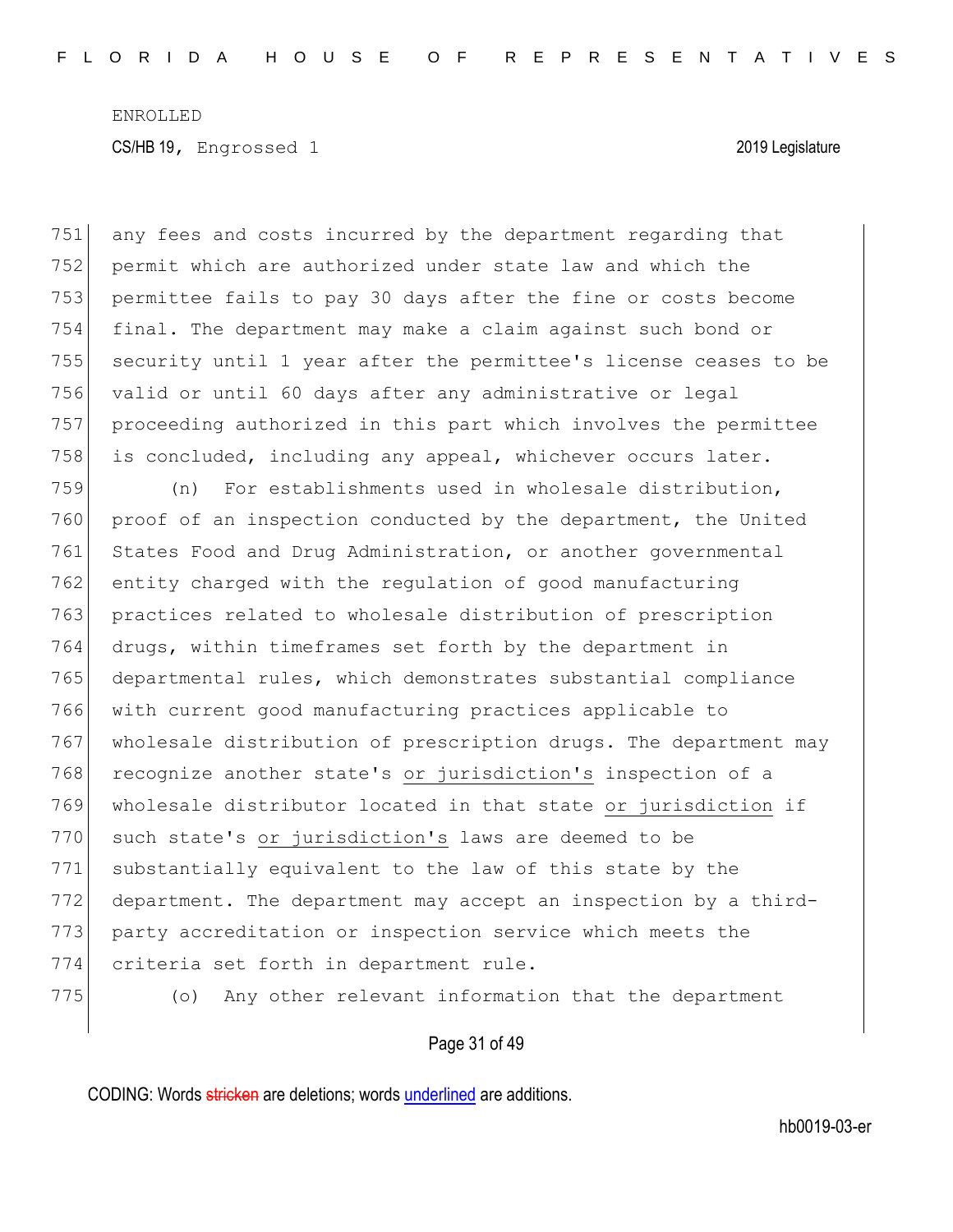CS/HB 19, Engrossed 1 2019 Legislature

Page 32 of 49 776 requires. 777 (p) Documentation of the credentialing policies and 778 procedures required by  $s. 499.0121(15)$ . 779 (q) For international prescription drug wholesale 780 distributors and nonresident prescription drug manufacturers to 781 participate in the International Prescription Drug Importation 782 Program established under s. 499.0285, documentation 783 demonstrating that the applicant is appropriately licensed or 784 permitted by a country with which the United States has a mutual 785 recognition agreement, cooperation agreement, memorandum of 786 understanding, or other mechanism recognizing the country's 787 adherence to current good manufacturing practices for 788 pharmaceutical products. 789 (10) The department may deny an application for a permit 790 or refuse to renew a permit for a prescription drug wholesale 791 distributor, an international prescription drug wholesale 792 distributor, or an out-of-state prescription drug wholesale 793 distributor if: 794 (a) The applicant has not met the requirements for the 795 permit. 796 (b) The management, officers, or directors of the 797 applicant or any affiliated party are found by the department to 798 be incompetent or untrustworthy. 799 (c) The applicant is so lacking in experience in managing 800 a wholesale distributor as to make the issuance of the proposed

CODING: Words stricken are deletions; words underlined are additions.

hb0019-03-er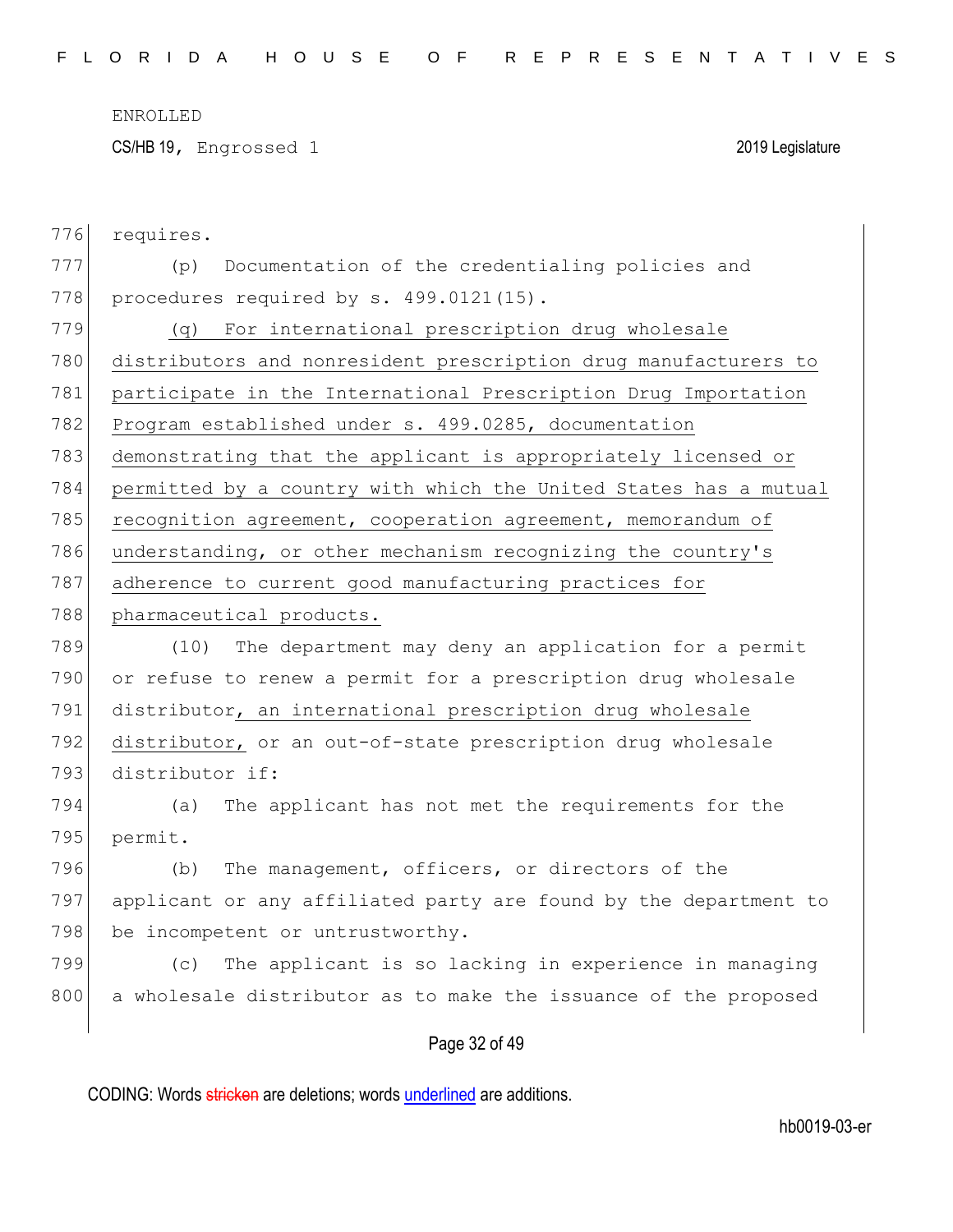CS/HB 19, Engrossed 1 2019 Legislature

801 permit hazardous to the public health.

802 (d) The applicant is so lacking in experience in managing 803 a wholesale distributor as to jeopardize the reasonable promise 804 of successful operation of the wholesale distributor.

805 (e) The applicant is lacking in experience in the 806 distribution of prescription drugs.

807 (f) The applicant's past experience in manufacturing or 808 distributing prescription drugs indicates that the applicant 809 poses a public health risk.

 $810$  (q) The applicant is affiliated directly or indirectly 811 through ownership, control, or other business relations, with 812 any person or persons whose business operations are or have been 813 detrimental to the public health.

814 (h) The applicant, or any affiliated party, has been found 815 quilty of or has pleaded quilty or nolo contendere to any felony 816 or crime punishable by imprisonment for 1 year or more under the 817 laws of the United States, any state, or any other country, 818 regardless of whether adjudication of quilt was withheld.

819 (i) The applicant or any affiliated party has been charged 820 with a felony in a state or federal court and the disposition of 821 that charge is pending during the application review or renewal 822 review period.

823 (j) The applicant has furnished false or fraudulent 824 information or material in any application made in this state or 825 any other state in connection with obtaining a permit or license

### Page 33 of 49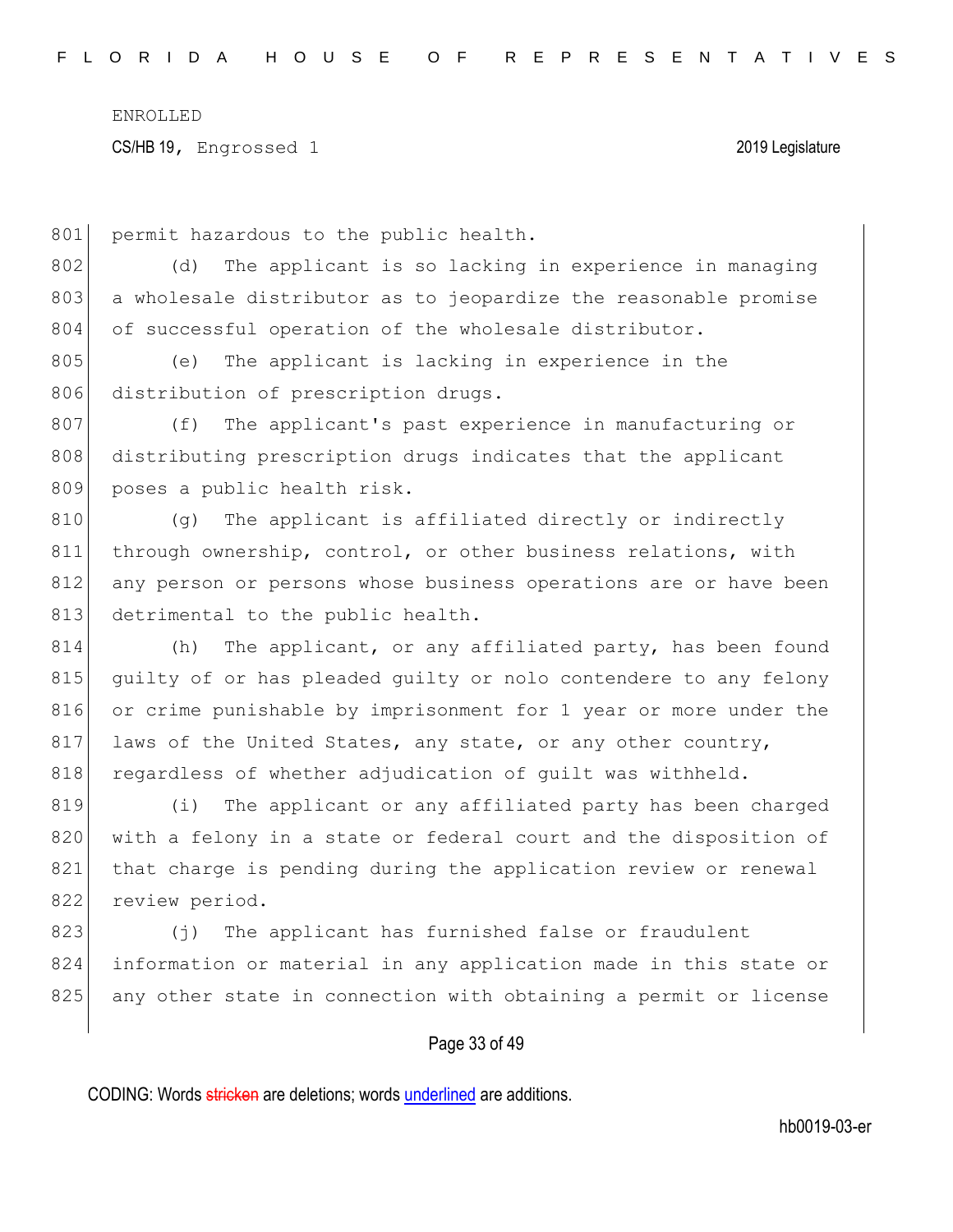CS/HB 19, Engrossed 1 2019 Legislature

826 to manufacture or distribute drugs, devices, or cosmetics.  $827$  (k) That a federal, state, or local government permit 828 currently or previously held by the applicant, or any affiliated 829 party, for the manufacture or distribution of any drugs, 830 devices, or cosmetics has been disciplined, suspended, or 831 revoked and has not been reinstated. 832 (1) The applicant does not possess the financial or 833 physical resources to operate in compliance with the permit 834 being sought, this chapter, and the rules adopted under this 835 chapter. 836 (m) The applicant or any affiliated party receives, 837 directly or indirectly, financial support and assistance from a 838 person who was an affiliated party of a permittee whose permit 839 was subject to discipline or was suspended or revoked, other 840 than through the ownership of stock in a publicly traded company 841 or a mutual fund. 842 (n) The applicant or any affiliated party receives, 843 directly or indirectly, financial support and assistance from a 844 person who has been found guilty of any violation of this part 845 or chapter 465, chapter 501, or chapter 893, any rules adopted 846 under this part or those chapters, any federal or state drug

847 law, or any felony where the underlying facts related to drugs, 848 regardless of whether the person has been pardoned, had her or 849 his civil rights restored, or had adjudication withheld, other 850 than through the ownership of stock in a publicly traded company

### Page 34 of 49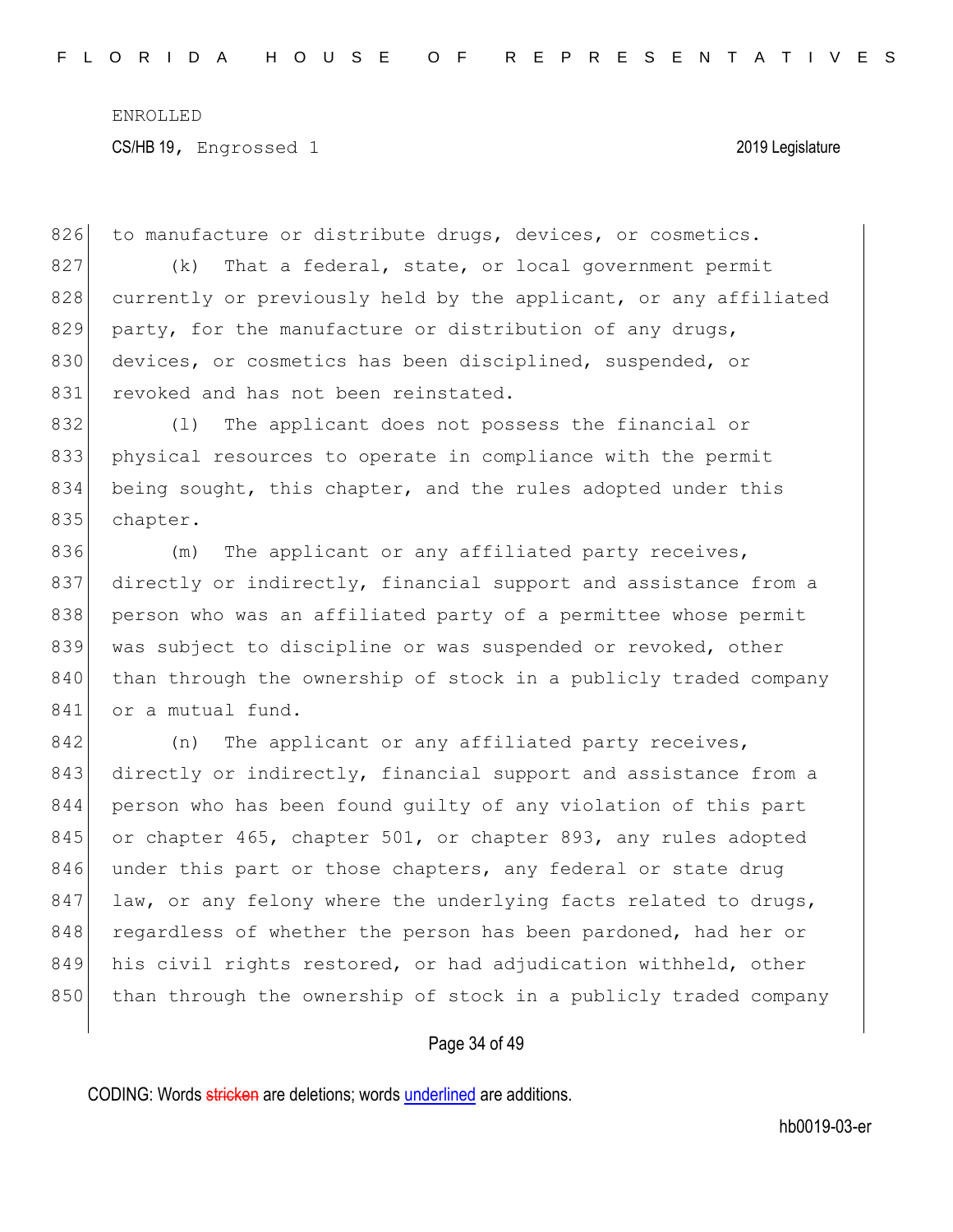CS/HB 19, Engrossed 1 2019 Legislature

851 or a mutual fund.

852 (o) The applicant for renewal of a permit under s. 853 499.01(2)(e) or (f) has not actively engaged in the wholesale 854 distribution of prescription drugs, as demonstrated by the 855 regular and systematic distribution of prescription drugs 856 throughout the year as evidenced by not fewer than 12 wholesale 857 distributions in the previous year and not fewer than three 858 wholesale distributions in the previous 6 months.

859 (p) Information obtained in response to s. 499.01(2)(e) or 860 (f) demonstrates it would not be in the best interest of the 861 public health, safety, and welfare to issue a permit.

862 (q) The applicant does not possess the financial standing 863 and business experience for the successful operation of the 864 applicant.

865 (r) The applicant or any affiliated party has failed to 866 comply with the requirements for manufacturing or distributing 867 prescription drugs under this part, similar federal laws, 868 similar laws in other states, or the rules adopted under such 869 laws.

870 (11) Upon approval of the application by the department 871 and payment of the required fee, the department shall issue or 872 renew a prescription drug wholesale distributor, an 873 international prescription drug wholesale distributor, or an 874 out-of-state prescription drug wholesale distributor permit to 875 the applicant.

## Page 35 of 49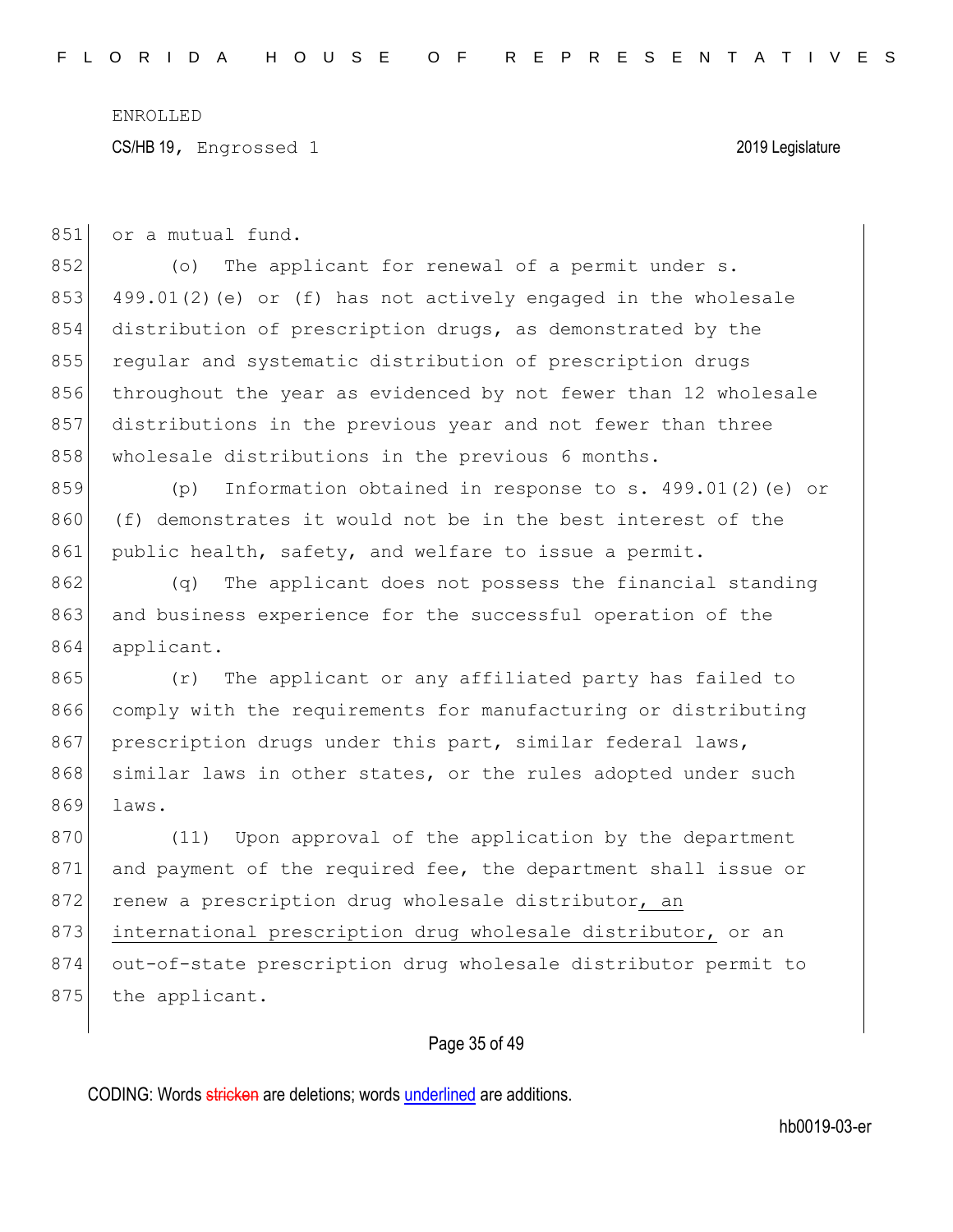Page 36 of 49 876 (14) The name of a permittee or establishment on a 877 prescription drug wholesale distributor permit, an international 878 prescription drug wholesale distributor permit, or an out-of-879 state prescription drug wholesale distributor permit may not 880 include any indicia of attainment of any educational degree, any 881 indicia that the permittee or establishment possesses a 882 professional license, or any name or abbreviation that the 883 department determines is likely to cause confusion or mistake or 884 that the department determines is deceptive, including that of 885 any other entity authorized to purchase prescription drugs. 886 (15)(a) Each establishment that is issued an initial or 887 renewal permit as a prescription drug wholesale distributor, an 888 international prescription drug wholesale distributor, or an 889 out-of-state prescription drug wholesale distributor must 890 designate in writing to the department at least one natural 891 person to serve as the designated representative of the 892 wholesale distributor. Such person must have an active 893 certification as a designated representative from the 894 department. 895 (b) To be certified as a designated representative, a 896 natural person must: 897 1. Submit an application on a form furnished by the 898 department and pay the appropriate fees. 899 2. Be at least 18 years of age. 900 3. Have at least 2 years of verifiable full-time: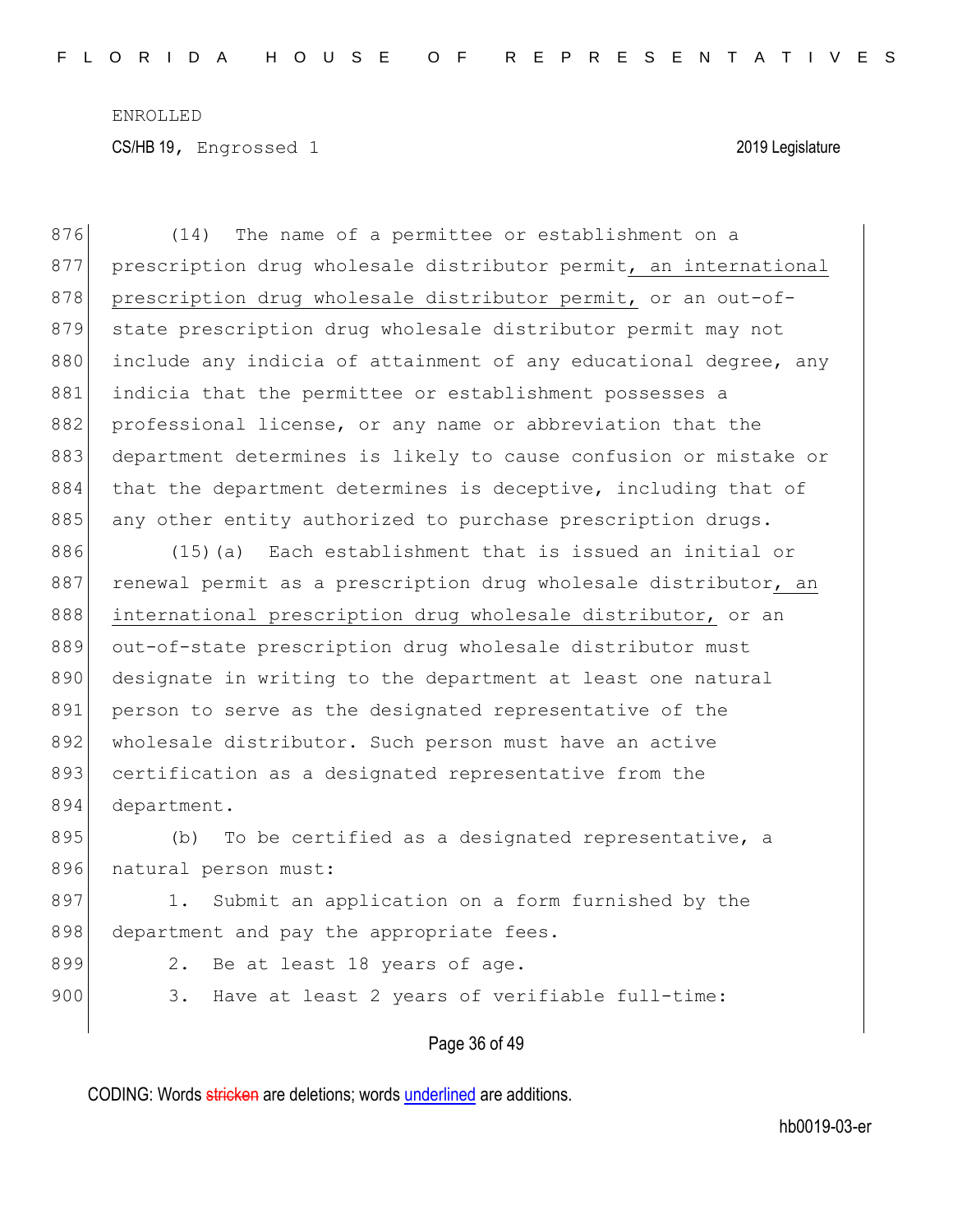901 a. Work experience in a pharmacy licensed in this state or 902 another state or jurisdiction, where the person's 903 responsibilities included, but were not limited to, 904 recordkeeping for prescription drugs;

905 b. Managerial experience with a prescription drug 906 wholesale distributor licensed in this state or in another state 907 or jurisdiction; or

908 c. Managerial experience with the United States Armed 909 Forces, where the person's responsibilities included, but were 910 not limited to, recordkeeping, warehousing, distributing, or 911 other logistics services pertaining to prescription drugs.

912 4. Receive a passing score of at least 75 percent on an 913 examination given by the department regarding federal laws 914 governing distribution of prescription drugs and this part and 915 the rules adopted by the department governing the wholesale 916 distribution of prescription drugs. This requirement shall be 917 effective 1 year after the results of the initial examination 918 are mailed to the persons that took the examination. The 919 department shall offer such examinations at least four times 920 each calendar year.

921 5. Provide the department with a personal information 922 statement and fingerprints pursuant to subsection (9).

923 (f) A wholesale distributor may not operate under a 924 prescription drug wholesale distributor permit, an international 925 prescription drug wholesale distributor permit, or an out-of-

Page 37 of 49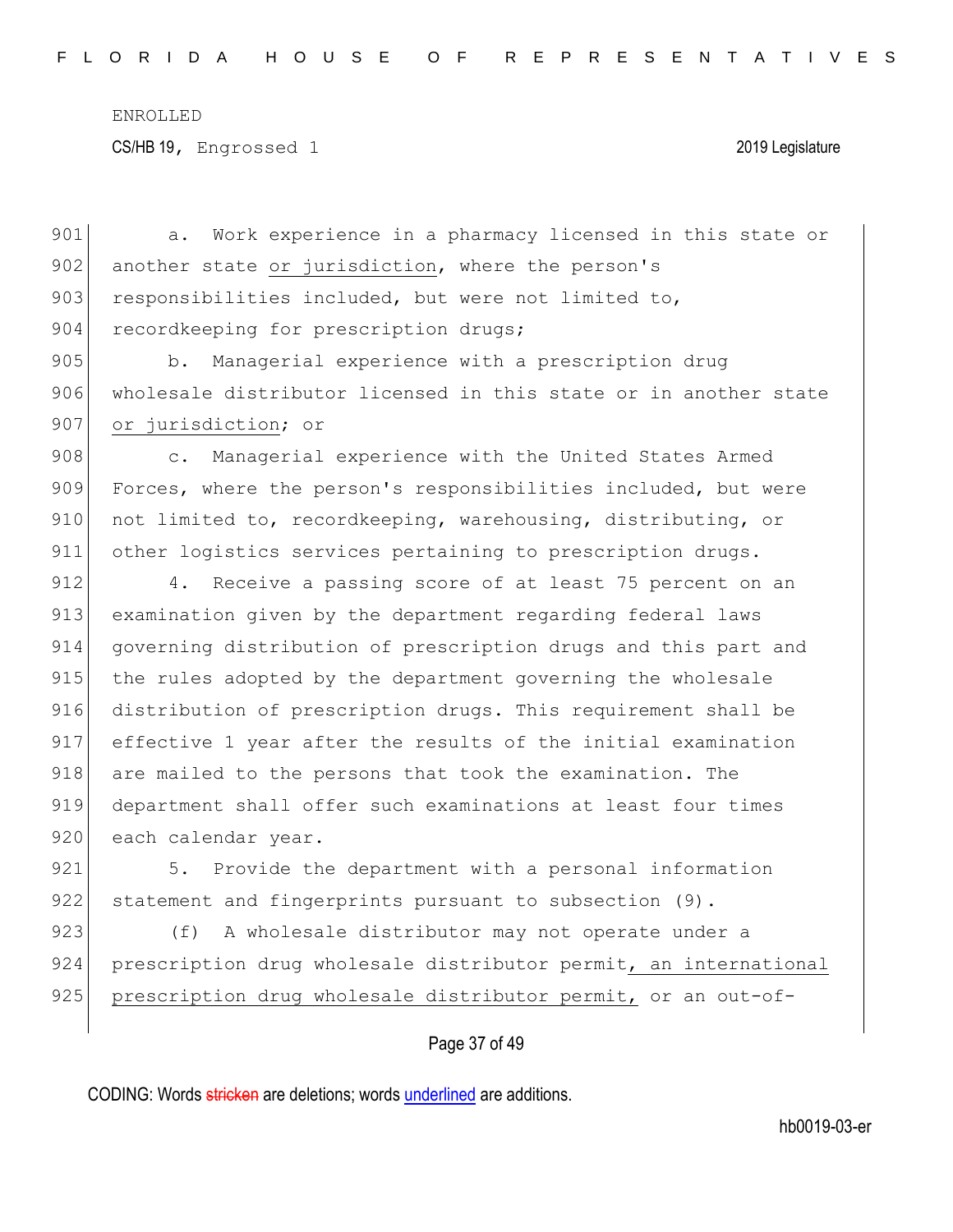926 state prescription drug wholesale distributor permit for more 927 than 10 business days after the designated representative leaves 928 the employ of the wholesale distributor, unless the wholesale 929 distributor employs another designated representative and 930 notifies the department within 10 business days of the identity 931 of the new designated representative.

932 Section 8. Subsection (1) of section 499.015, Florida 933 Statutes, is amended to read:

934 499.015 Registration of drugs and devices; issuance of 935 certificates of free sale.-

936 (1)(a) Except for those persons exempted from the 937 definition of manufacturer in s. 499.003, any person who 938 manufactures, packages, repackages, labels, or relabels a drug 939 or device in this state must register such drug or device 940 biennially with the department; pay a fee in accordance with the 941 fee schedule provided by s. 499.041; and comply with this 942 section. The registrant must list each separate and distinct 943 drug or device at the time of registration.

944 (b) The department may not register any product that does 945 not comply with the Federal Food, Drug, and Cosmetic Act, as 946 amended, or Title 21 C.F.R. Registration of a product by the 947 department does not mean that the product does in fact comply 948 with all provisions of the Federal Food, Drug, and Cosmetic Act, 949 as amended.

950 (c) Registration under this section is not required for

### Page 38 of 49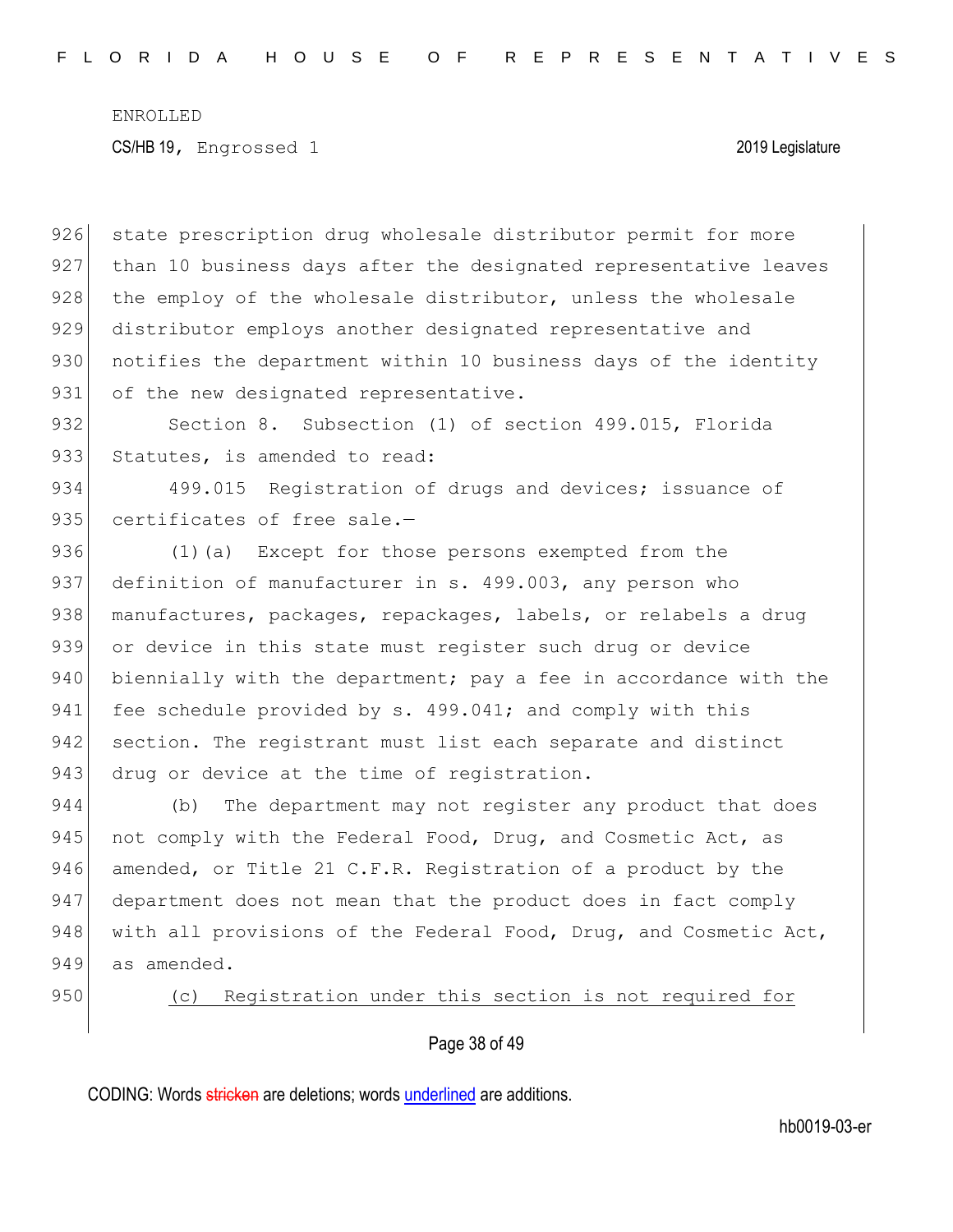CS/HB 19, Engrossed 1 2019 Legislature

| 951 | prescription drugs imported under the International Prescription |
|-----|------------------------------------------------------------------|
| 952 | Drug Importation Program established in s. 499.0285.             |
| 953 | Section 9. Subsections (1) and (3) of section 499.065,           |
| 954 | Florida Statutes, are amended to read:                           |
| 955 | Inspections; imminent danger.-<br>499.065                        |
| 956 | Notwithstanding s. 499.051, the department shall<br>(1)          |
| 957 | inspect each prescription drug wholesale distributor             |
| 958 | establishment, international prescription drug wholesale         |
| 959 | distributor establishment, prescription drug repackager          |
| 960 | establishment, veterinary prescription drug wholesale            |
| 961 | distributor establishment, limited prescription drug veterinary  |
| 962 | wholesale distributor establishment, and retail pharmacy drug    |
| 963 | wholesale distributor establishment that is required to be       |
| 964 | permitted under this part as often as necessary to ensure        |
| 965 | compliance with applicable laws and rules. The department shall  |
| 966 | have the right of entry and access to these facilities at any    |
| 967 | reasonable time.                                                 |
| 968 | The department may determine that a prescription drug<br>(3)     |
| 969 | wholesale distributor establishment, international prescription  |
| 970 | drug wholesale distributor establishment, prescription drug      |
| 971 | repackager establishment, veterinary prescription drug wholesale |
| 972 | distributor establishment, limited prescription drug veterinary  |
| 973 | wholesale distributor establishment, or retail pharmacy drug     |
| 974 | wholesale distributor establishment that is required to be       |
| 975 | permitted under this part is an imminent danger to the public    |
|     |                                                                  |

# Page 39 of 49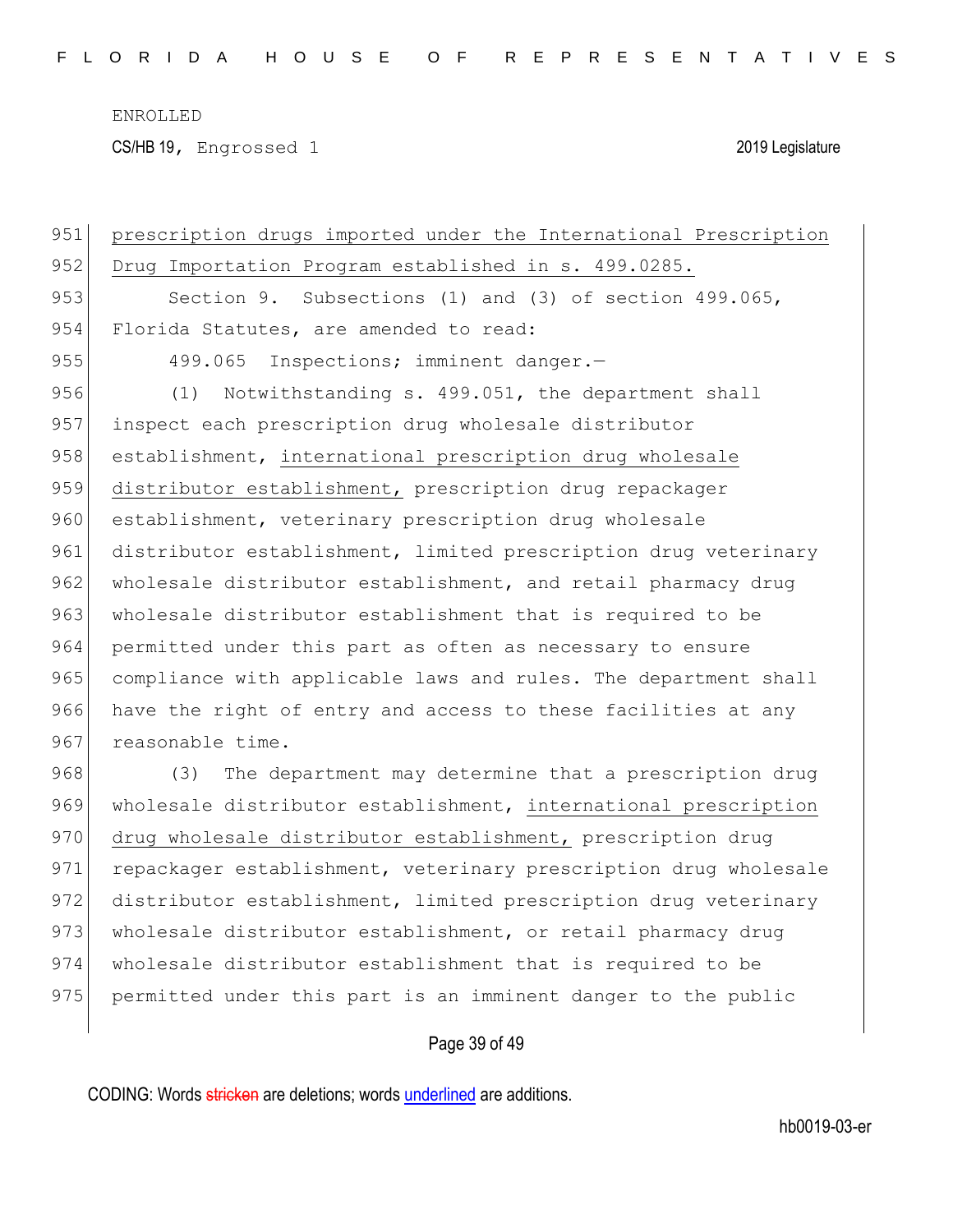| 976  | health and shall require its immediate closure if the            |
|------|------------------------------------------------------------------|
| 977  | establishment fails to comply with applicable laws and rules     |
| 978  | and, because of the failure, presents an imminent threat to the  |
| 979  | public's health, safety, or welfare. Any establishment so deemed |
| 980  | and closed shall remain closed until allowed by the department   |
| 981  | or by judicial order to reopen.                                  |
| 982  | Section 10. Section 499.0285, Florida Statutes, is created       |
| 983  | to read:                                                         |
| 984  | 499.0285 International Prescription Drug Importation             |
| 985  | $Program. -$                                                     |
| 986  | PROGRAM ESTABLISHED. - The department shall establish a<br>(1)   |
| 987  | program for the importation of safe and effective prescription   |
| 988  | drugs from foreign nations with which the United States has      |
| 989  | current mutual recognition agreements, cooperation agreements,   |
| 990  | memoranda of understanding, or other federal mechanisms          |
| 991  | recognizing their adherence to current good manufacturing        |
| 992  | practices for pharmaceutical products.                           |
| 993  | DEFINITIONS. - As used in this section, the term:<br>(2)         |
| 994  | "Exporter" means an international prescription drug<br>(a)       |
| 995  | wholesale distributor, a nonresident prescription drug           |
| 996  | manufacturer registered to participate in the program, or an     |
| 997  | international export pharmacy that exports prescription drugs    |
| 998  | into this state under the program.                               |
| 999  | "Federal Act" means the Federal Food, Drug, and<br>(b)           |
| 1000 | Cosmetic Act, 21 U.S.C. ss. 301 et seq.; 52 Stat. 1040 et seq.   |
|      |                                                                  |

Page 40 of 49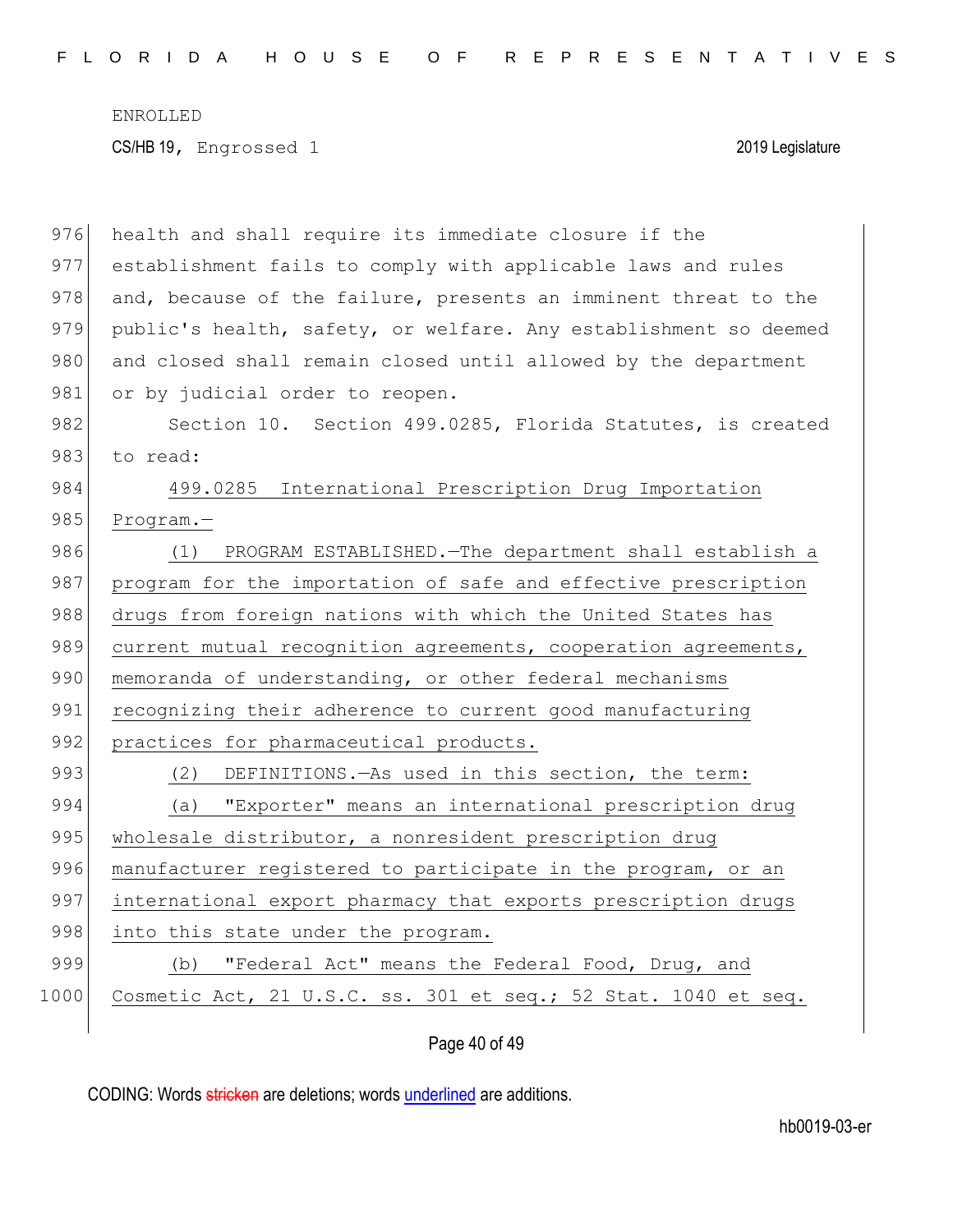CS/HB 19, Engrossed 1 2019 Legislature

| 1001 | as amended by the Drug Quality and Security Act, 21 U.S.C. 351 |
|------|----------------------------------------------------------------|
| 1002 | et seq.                                                        |
| 1003 | "Foreign recipient" means an entity other than the<br>(C)      |
| 1004 | original prescription drug manufacturer which receives the     |
| 1005 | prescription drug before its importation into this state under |
| 1006 | the program.                                                   |
| 1007 | "Good manufacturing practice" refers to the good<br>(d)        |
| 1008 | manufacturing practice regulations in 21 C.F.R. parts 210 and  |
| 1009 | 211.                                                           |
| 1010 | (e) "Importer" means a wholesale distributor, pharmacy, or     |
| 1011 | pharmacist importing prescription drugs into this state under  |
| 1012 | the program.                                                   |
| 1013 | "International export pharmacy" means a pharmacy<br>(f)        |
| 1014 | located outside of the United States which holds an active and |
| 1015 | unencumbered permit under chapter 465 to export prescription   |
| 1016 | drugs into this state under the program.                       |
| 1017 | (g) "International prescription drug wholesale                 |
| 1018 | distributor" means a prescription drug wholesale distributor   |
| 1019 | located outside of the United States which holds an active and |
| 1020 | unencumbered permit under this part to export and distribute   |
| 1021 | prescription drugs into this state under the program.          |
| 1022 | "Nonresident prescription drug manufacturer" means an<br>(h)   |
| 1023 | entity located outside of the United States which holds an     |
| 1024 | active and unencumbered permit under this part to manufacture  |
| 1025 | prescription drugs and has registered with the department to   |
|      |                                                                |

# Page 41 of 49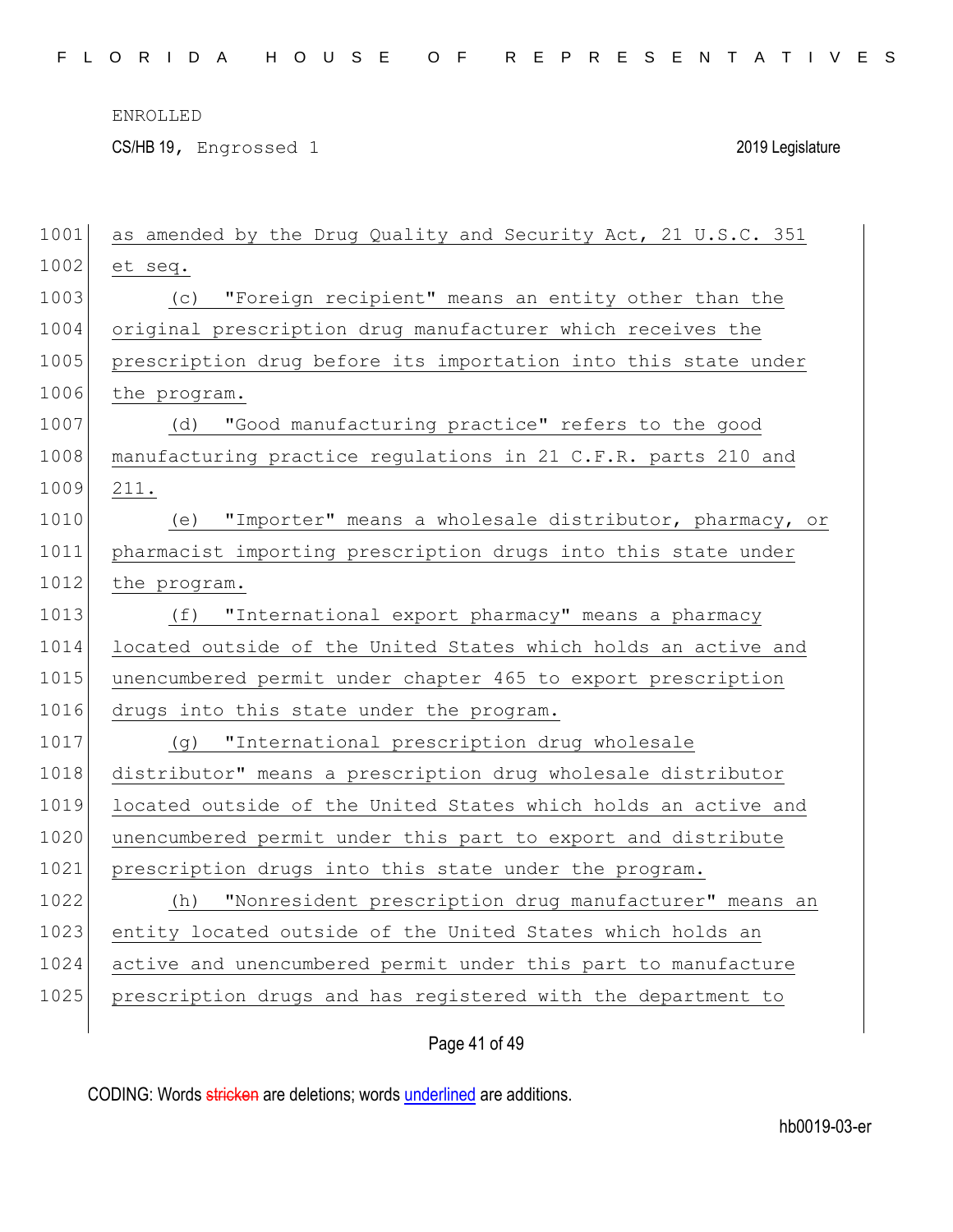CS/HB 19, Engrossed 1 2019 Legislature

|      | Page 42 of 49                                                          |
|------|------------------------------------------------------------------------|
| 1050 | An intravenously injected drug;<br>4.                                  |
| 1049 | An infused drug;<br>3.                                                 |
| 1048 | A biological product as defined in 42 U.S.C. s. 262;<br>2.             |
| 1047 | A controlled substance as defined in 21 U.S.C. s. 802;<br>1.           |
| 1046 | The drug is not:<br>(C)                                                |
| 1045 | of the United States; and                                              |
| 1044 | Importing the drug would not violate the patent laws<br>(b)            |
| 1043 | misbranding, and adulteration;                                         |
| 1042 | Administration's standards related to safety, effectiveness,           |
| 1041 | The drug meets the United States Food and Drug<br>(a)                  |
| 1040 | import a prescription drug from an eligible exporter if:               |
| 1039 | ELIGIBLE PRESCRIPTION DRUGS. - An eligible importer may<br>(3)         |
| 1038 | section.                                                               |
| 1037 | been approved by the department for the purposes of this               |
| 1036 | "Qualified laboratory" means a laboratory that has<br>(m)              |
| 1035 | Importation Program established under this section.                    |
| 1034 | "Program" means the International Prescription Drug<br>(1)             |
| 1033 | this part, but is limited to drugs intended for human use.             |
| 1032 | "Prescription drug" has the same meaning as defined in<br>(k)          |
| 1031 | unencumbered permit under chapter 465.                                 |
| 1030 | "Pharmacy" means an entity that holds an active and<br>$(\dagger)$     |
| 1029 | unencumbered license to practice pharmacy under chapter 465.           |
| 1028 | "Pharmacist" means a person who holds an active and<br>$(\dot{\perp})$ |
| 1027 | under the program.                                                     |
| 1026 | export and distribute such prescription drugs into this state          |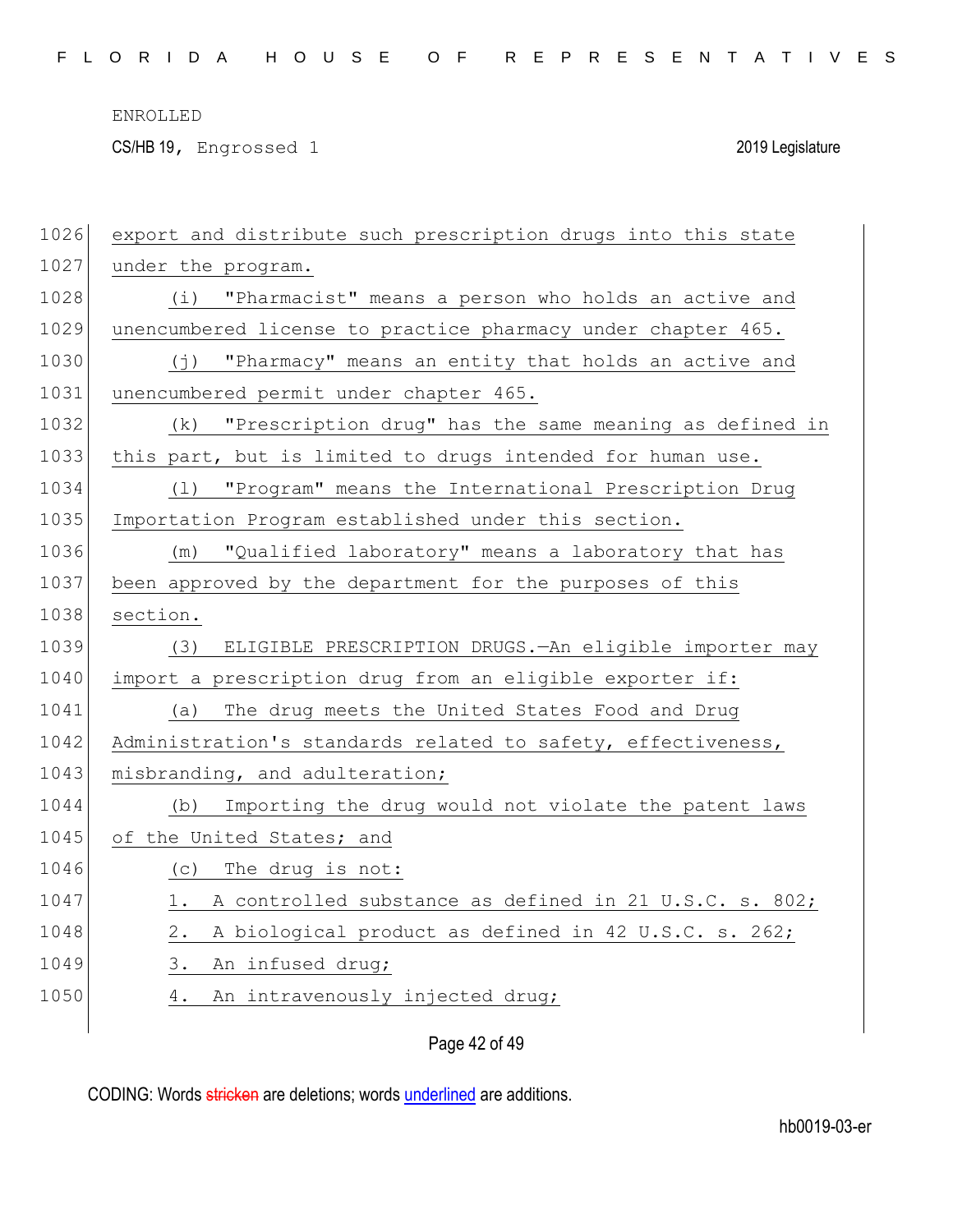CS/HB 19, Engrossed 1 2019 Legislature

| 1051 | A drug that is inhaled during surgery; or<br>5.                  |
|------|------------------------------------------------------------------|
| 1052 | A drug that is a parenteral drug, the importation of<br>6.       |
| 1053 | which is determined by the United States Secretary of Health and |
| 1054 | Human Services to pose a threat to the public health.            |
| 1055 | (4)<br>EXPORTERS.-                                               |
| 1056 | The following entities may export prescription drugs<br>(a)      |
| 1057 | into this state under the program:                               |
| 1058 | 1. An international prescription drug wholesale                  |
| 1059 | distributor.                                                     |
| 1060 | A nonresident prescription drug manufacturer.<br>2.              |
| 1061 | An international export pharmacy.<br>3.                          |
| 1062 | An eligible exporter must register with the department<br>(b)    |
| 1063 | before exporting prescription drugs into this state under the    |
| 1064 | program.                                                         |
| 1065 | An exporter may not distribute, sell, or dispense<br>(C)         |
| 1066 | prescription drugs imported under the program to any person      |
| 1067 | residing outside of the state.                                   |
| 1068 | (5)<br>IMPORTERS.-                                               |
| 1069 | The following entities may import prescription drugs<br>(a)      |
| 1070 | under the program:                                               |
| 1071 | A wholesale distributor.<br>1.                                   |
| 1072 | A pharmacy.<br>2.                                                |
| 1073 | 3.<br>A pharmacist.                                              |
| 1074 | An eligible importer must register with the department<br>(b)    |
| 1075 | before importing prescription drugs into this state under the    |
|      |                                                                  |

Page 43 of 49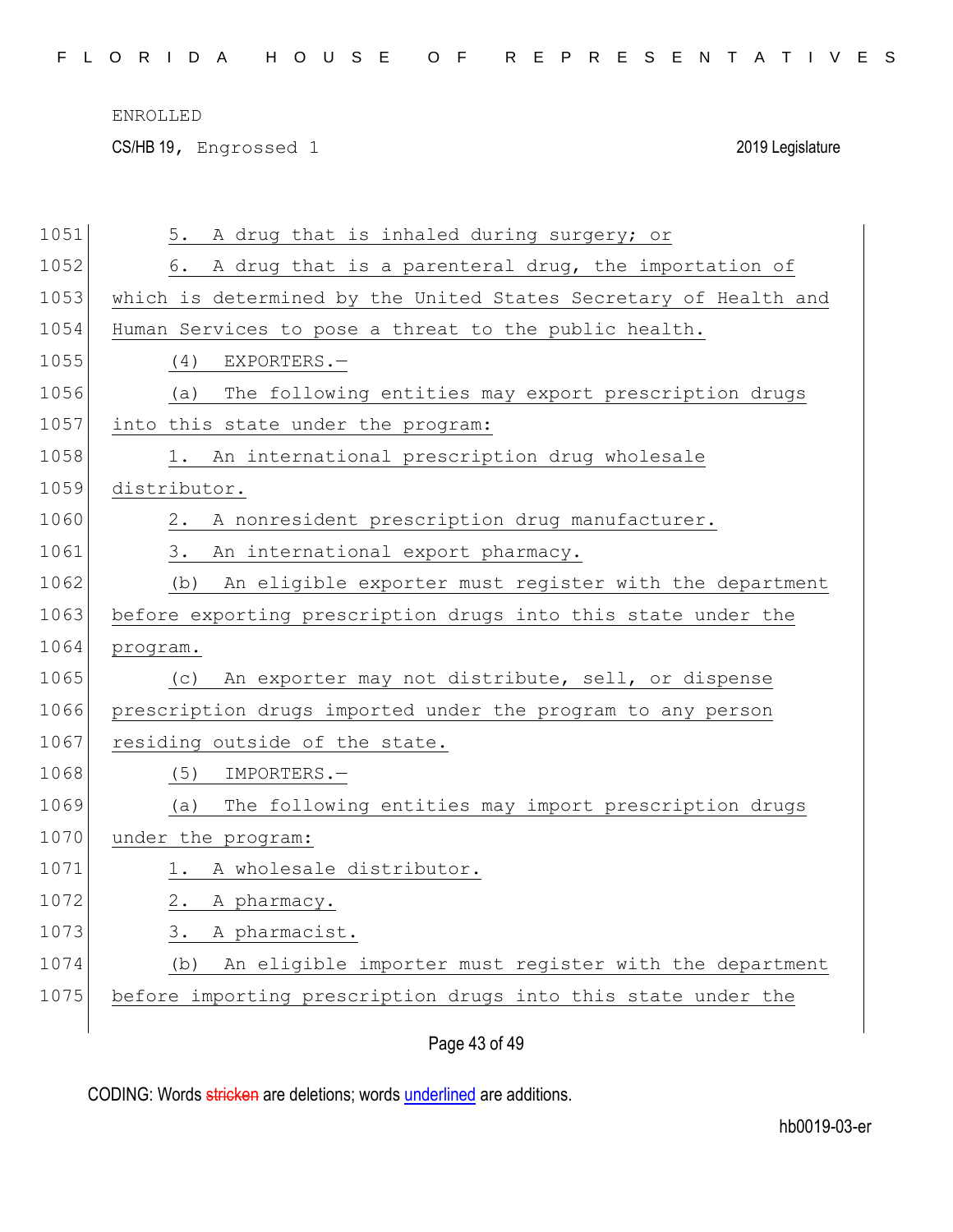CS/HB 19, Engrossed 1 2019 Legislature

1076 program. 1077 (c) An importer may not distribute, sell, or dispense 1078 prescription drugs imported under the program to any person 1079 residing outside of the state. 1080 (6) PRESCRIPTION DRUG SUPPLY CHAIN DOCUMENTATION. 1081 (a) A participating importer must submit the following 1082 information and documentation to the department: 1083 1. The name and quantity of the active ingredient of the 1084 prescription drug. 1085 2. A description of the dosage form of the prescription 1086 drug. 1087 3. The date on which the prescription drug is shipped. 1088 4. The quantity of the prescription drug that is shipped. 1089 5. The point of origin and destination of the prescription 1090 drug. 1091 6. The price paid by the importer for the prescription 1092 drug. 1093 7. Documentation from the exporter specifying: 1094 a. The original source of the prescription drug; and 1095 b. The quantity of each lot of the prescription drug 1096 originally received by the seller from that source. 1097 8. The lot or control number assigned to the prescription 1098 drug by the manufacturer. 1099 9. The name, address, telephone number, and professional 1100 license or permit number of the importer.

## Page 44 of 49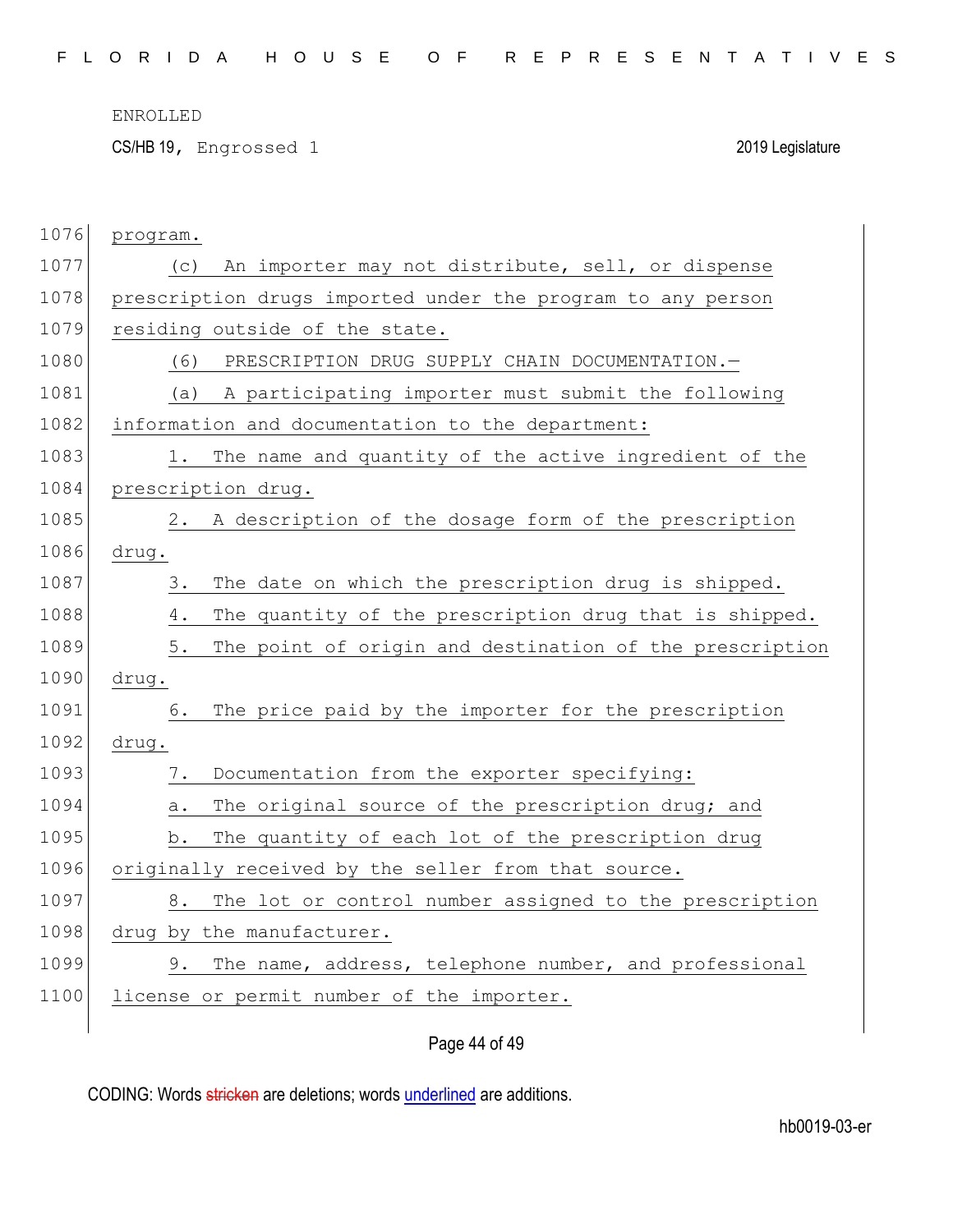CS/HB 19, Engrossed 1 2019 Legislature

| 1101 | In the case of a prescription drug that is shipped<br>10.        |
|------|------------------------------------------------------------------|
| 1102 | directly by the first foreign recipient from the manufacturer:   |
| 1103 | Documentation demonstrating that the prescription drug<br>а.     |
| 1104 | was received by the recipient from the manufacturer and          |
| 1105 | subsequently shipped by the first foreign recipient to the       |
| 1106 | importer.                                                        |
| 1107 | Documentation of the quantity of each lot of the<br>b.           |
| 1108 | prescription drug received by the first foreign recipient        |
| 1109 | demonstrating that the quantity being imported into this state   |
| 1110 | is not more than the quantity that was received by the first     |
| 1111 | foreign recipient.                                               |
| 1112 | For an initial imported shipment, documentation<br>$\circ$ .     |
| 1113 | demonstrating that each batch of the prescription drug in the    |
| 1114 | shipment was statistically sampled and tested for authenticity   |
| 1115 | and degradation.                                                 |
| 1116 | In the case of a prescription drug that is not shipped<br>11.    |
| 1117 | directly from the first foreign recipient, documentation         |
| 1118 | demonstrating that each batch in each shipment offered for       |
| 1119 | importation into this state was statistically sampled and tested |
| 1120 | for authenticity and degradation.                                |
| 1121 | 12. For an initial imported shipment of a specific drug by       |
| 1122 | an importer, the department shall ensure that each batch of the  |
| 1123 | drug in the shipment is statistically sampled and tested for     |
| 1124 | authenticity and degradation in a manner consistent with the     |
| 1125 | federal act. The agency may contract with a vendor for these     |
|      |                                                                  |

Page 45 of 49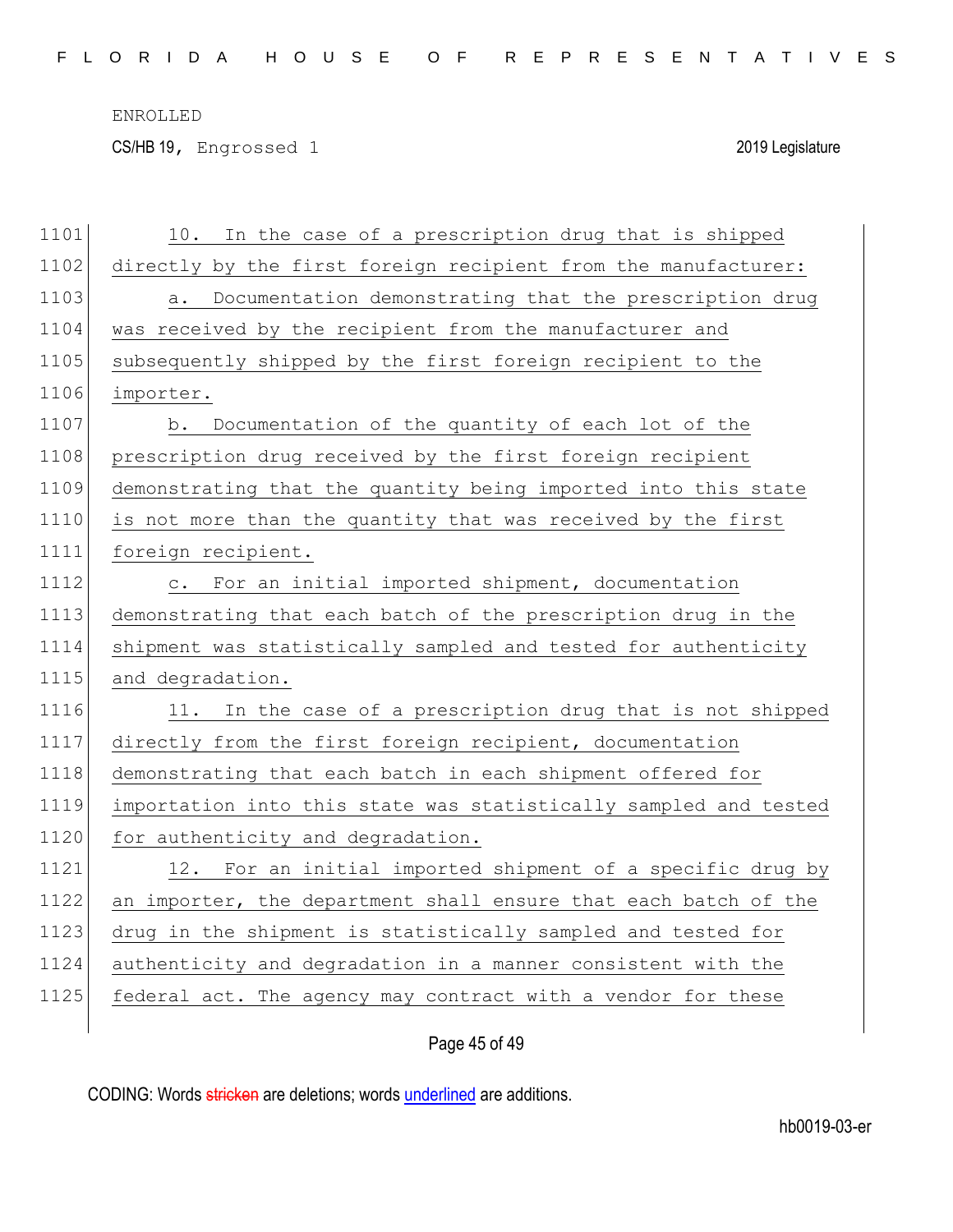CS/HB 19, Engrossed 1 2019 Legislature

| 1126 | functions.                                                       |
|------|------------------------------------------------------------------|
| 1127 | 13. For every subsequent imported shipment of that drug by       |
| 1128 | that importer, the department shall ensure that a statistically  |
| 1129 | valid sample of the shipment was tested for authenticity and     |
| 1130 | degradation in a manner consistent with the federal act.         |
| 1131 | 14. Certify that the drug:                                       |
| 1132 | Is approved for marketing in the United States and is<br>а.      |
| 1133 | not adulterated or misbranded; and                               |
| 1134 | Meets all of the labeling requirements under 21 U.S.C.<br>b.     |
| 1135 | s. 352.                                                          |
| 1136 | Maintain qualified laboratory records, including<br>15.          |
| 1137 | complete data derived from all tests necessary to ensure that    |
| 1138 | the drug is in compliance with the requirements of this section. |
| 1139 | 16. Maintain documentation demonstrating that the testing        |
| 1140 | required by this section was conducted at a qualified laboratory |
| 1141 | in accordance with the federal act and any other applicable      |
| 1142 | federal and state laws and regulations governing laboratory      |
| 1143 | qualifications.                                                  |
| 1144 | All testing required by this section must be conducted<br>(b)    |
| 1145 | in a qualified laboratory that meets the standards under the     |
| 1146 | federal act and any other applicable federal and state laws and  |
| 1147 | regulations governing laboratory qualifications for drug         |
| 1148 | testing.                                                         |
| 1149 | The vendor shall maintain information and<br>(C)                 |
| 1150 | documentation submitted under this section for a period of at    |
|      |                                                                  |

Page 46 of 49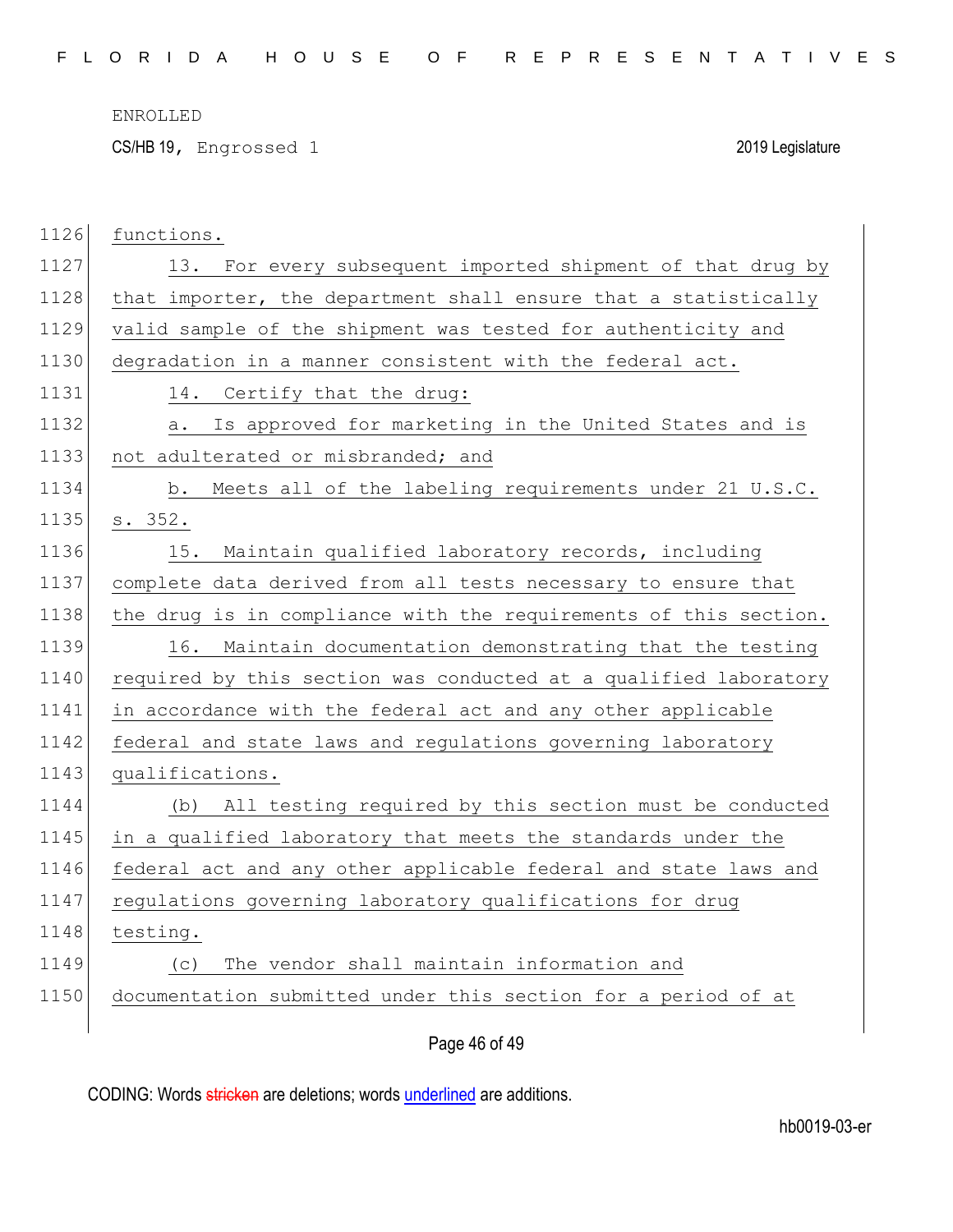CS/HB 19, Engrossed 1 2019 Legislature

| $1151$ | least 7 years.                                                        |
|--------|-----------------------------------------------------------------------|
| 1152   | A participating importer must submit the all of<br>(d)                |
| 1153   | following information to the department:                              |
| 1154   | The name and quantity of the active ingredient of the<br>1.           |
| 1155   | drug.                                                                 |
| 1156   | 2.<br>A description of the dosage form of the drug.                   |
| 1157   | 3.<br>The date on which the drug is received.                         |
| 1158   | The quantity of the drug that is received.<br>4.                      |
| 1159   | 5.<br>The point of origin and destination of the drug.                |
| 1160   | 6.<br>The price paid by the importer for the drug.                    |
| 1161   | A participating International Importation Drug<br>(e)                 |
| 1162   | supplier must submit the following information and documentation      |
| 1163   | to the agency or the agency's designated vendor specifying all        |
| 1164   | of the following:                                                     |
| 1165   | The original source of the drug, including:<br>1.                     |
| 1166   | The name of the manufacturer of the drug.<br>а.                       |
| 1167   | The date on which the drug was manufactured.<br>b.                    |
| 1168   | The location (country, state or province, and city)<br>$\mathtt{C}$ . |
| 1169   | where the drug was manufactured.                                      |
| 1170   | The date on which the drug is shipped.<br>2.                          |
| 1171   | 3.<br>The quantity of the drug that is shipped.                       |
| 1172   | The quantity of each lot of the drug originally<br>4.                 |
| 1173   | received and from which source.                                       |
| 1174   | The lot or control number and the batch number assigned<br>5.         |
| 1175   | to the drug by the manufacturer.                                      |
|        |                                                                       |

Page 47 of 49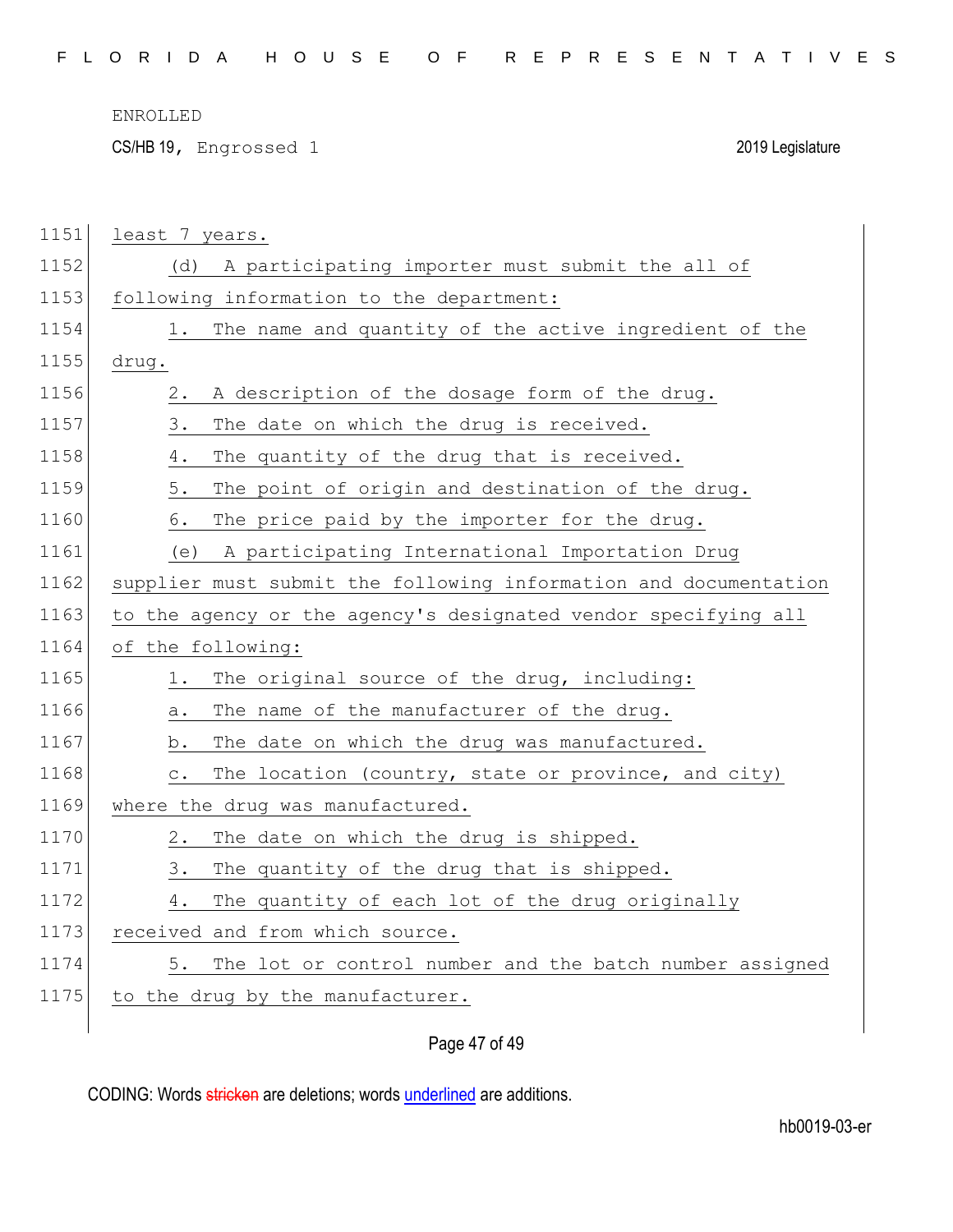CS/HB 19, Engrossed 1 2019 Legislature

| 1176 | The name, address, and telephone number, and<br>6.               |
|------|------------------------------------------------------------------|
| 1177 | professional license or permit number of the importer.           |
| 1178 | The department may require any other information<br>(f)          |
| 1179 | necessary to ensure the protection of the public health.         |
| 1180 | IMMEDIATE SUSPENSION. - The department shall immediately<br>(7)  |
| 1181 | suspend the importation of a specific prescription drug or the   |
| 1182 | importation of prescription drugs by a specific importer if it   |
| 1183 | discovers that any prescription drug or activity is in violation |
| 1184 | of this section. The department may revoke the suspension if,    |
| 1185 | after conducting an investigation, it determines that the public |
| 1186 | is adequately protected from counterfeit or unsafe prescription  |
| 1187 | drugs being imported into this state.                            |
| 1188 | RULEMAKING AUTHORITY. - The department shall adopt rules<br>(8)  |
|      |                                                                  |
| 1189 | necessary to implement this section.                             |
| 1190 | Section 11. Notwithstanding the Federal Food, Drug, and          |
| 1191 | Cosmetic Act, the Department of Business and Professional        |
| 1192 | Regulation, in collaboration with the Department of Health,      |
| 1193 | shall negotiate a federal arrangement to operate a pilot program |
| 1194 | for importing prescription drugs into this state. The proposal   |
| 1195 | to operate such a pilot program shall demonstrate that the       |
| 1196 | program sets safety standards consistent with the current        |
| 1197 | federal requirements for the manufacturing and distribution of   |
| 1198 | prescription drugs; limits the importation of prescription drugs |
| 1199 | under the program to entities licensed or permitted by the state |
| 1200 | to manufacture, distribute, or dispense prescription drugs; and  |

Page 48 of 49